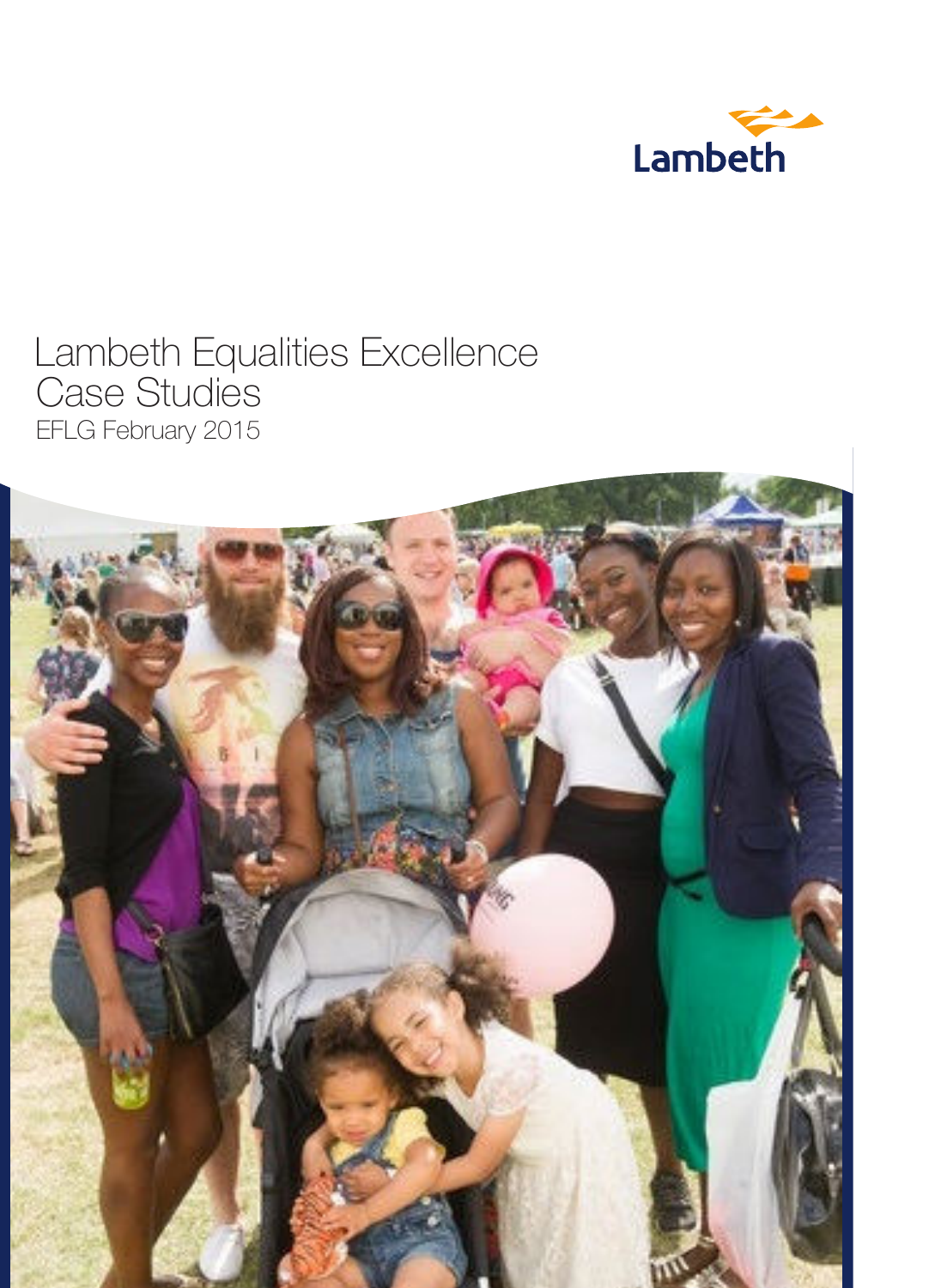# **Contents**

| 1.  |                                                                                        |  |
|-----|----------------------------------------------------------------------------------------|--|
| 2.  |                                                                                        |  |
| 3.  |                                                                                        |  |
| 4.  |                                                                                        |  |
| 5.  |                                                                                        |  |
| 6.  |                                                                                        |  |
| 7.  |                                                                                        |  |
| 8.  |                                                                                        |  |
| 9.  |                                                                                        |  |
| 10. |                                                                                        |  |
| 11. |                                                                                        |  |
|     |                                                                                        |  |
| 12. |                                                                                        |  |
| 13. |                                                                                        |  |
| 14. |                                                                                        |  |
| 15. |                                                                                        |  |
| 16. | Improving outcomes in relation to HIV, smoking, teenage pregnancy & infant mortality15 |  |
| 17. |                                                                                        |  |
| 18. |                                                                                        |  |
| 19. |                                                                                        |  |
|     |                                                                                        |  |
| 20. |                                                                                        |  |
| 21. |                                                                                        |  |
| 22. |                                                                                        |  |
| 23. |                                                                                        |  |
| 24. |                                                                                        |  |
| 25. |                                                                                        |  |
| 26. |                                                                                        |  |
| 27. |                                                                                        |  |
| 28. |                                                                                        |  |
| 29. |                                                                                        |  |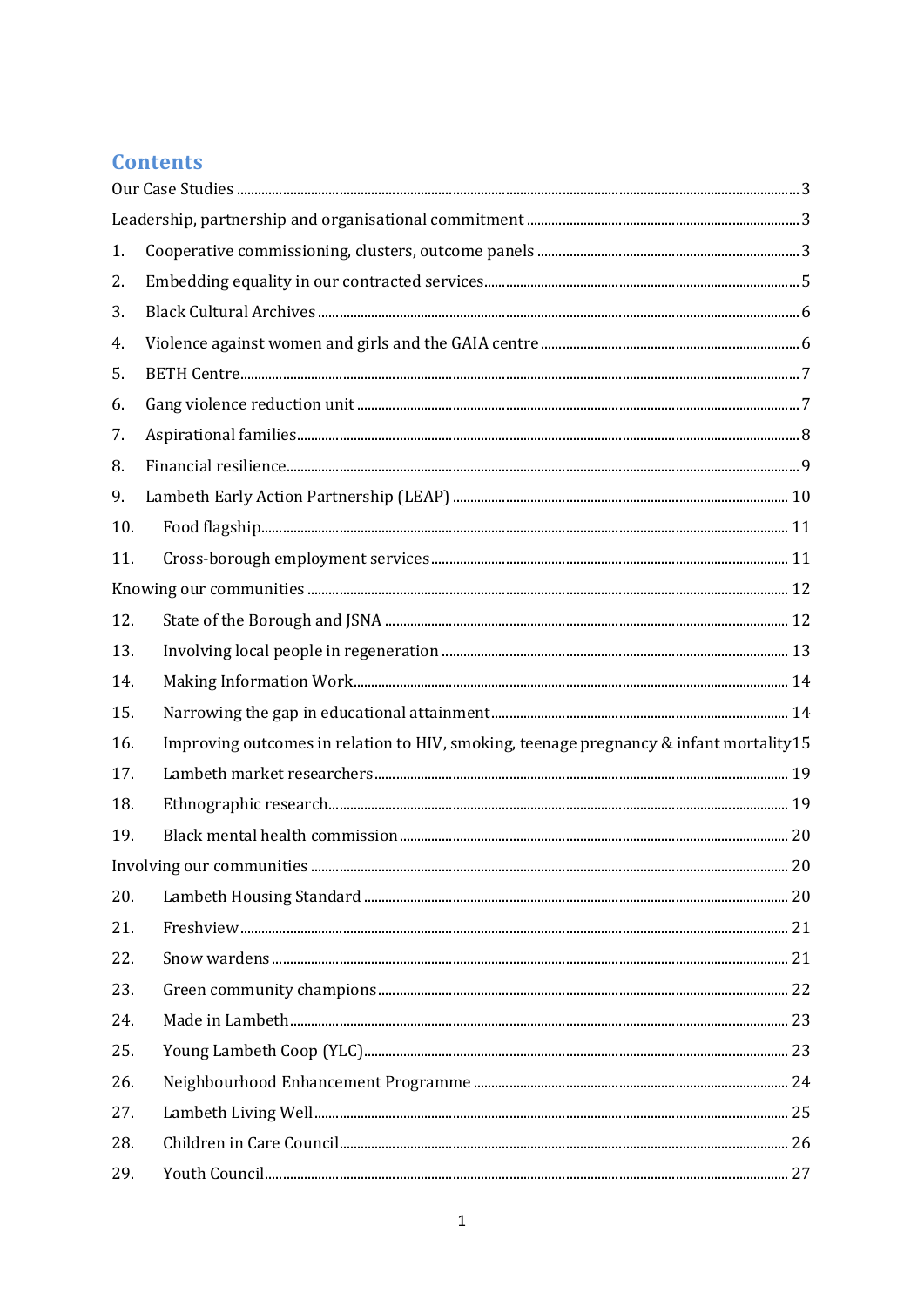| 30. | EIA processes (EIA templates, corporate EIA panel & cumulative impact assessments). 28                                                                                                                                                                                                                                                                                                                                                                                                                                                                                       |  |
|-----|------------------------------------------------------------------------------------------------------------------------------------------------------------------------------------------------------------------------------------------------------------------------------------------------------------------------------------------------------------------------------------------------------------------------------------------------------------------------------------------------------------------------------------------------------------------------------|--|
| 31. |                                                                                                                                                                                                                                                                                                                                                                                                                                                                                                                                                                              |  |
| 32. |                                                                                                                                                                                                                                                                                                                                                                                                                                                                                                                                                                              |  |
| 33. |                                                                                                                                                                                                                                                                                                                                                                                                                                                                                                                                                                              |  |
| 34. |                                                                                                                                                                                                                                                                                                                                                                                                                                                                                                                                                                              |  |
| 35. |                                                                                                                                                                                                                                                                                                                                                                                                                                                                                                                                                                              |  |
| 36. |                                                                                                                                                                                                                                                                                                                                                                                                                                                                                                                                                                              |  |
| 37. |                                                                                                                                                                                                                                                                                                                                                                                                                                                                                                                                                                              |  |
| 38. | $\label{eq:1} \text{ManDay}. \textcolor{red}{\text{min}} \textcolor{red}{\text{min}} \textcolor{red}{\text{min}} \textcolor{red}{\text{min}} \textcolor{red}{\text{min}} \textcolor{red}{\text{min}} \textcolor{red}{\text{min}} \textcolor{red}{\text{min}} \textcolor{red}{\text{min}} \textcolor{red}{\text{min}} \textcolor{red}{\text{min}} \textcolor{red}{\text{min}} \textcolor{red}{\text{min}} \textcolor{red}{\text{min}} \textcolor{red}{\text{min}} \textcolor{red}{\text{min}} \textcolor{red}{\text{min}} \textcolor{red}{\text{min}} \textcolor{red}{\text{$ |  |
| 39. |                                                                                                                                                                                                                                                                                                                                                                                                                                                                                                                                                                              |  |
| 40. |                                                                                                                                                                                                                                                                                                                                                                                                                                                                                                                                                                              |  |
|     |                                                                                                                                                                                                                                                                                                                                                                                                                                                                                                                                                                              |  |
| 41. |                                                                                                                                                                                                                                                                                                                                                                                                                                                                                                                                                                              |  |
| 42. |                                                                                                                                                                                                                                                                                                                                                                                                                                                                                                                                                                              |  |
| 43. |                                                                                                                                                                                                                                                                                                                                                                                                                                                                                                                                                                              |  |
| 44. |                                                                                                                                                                                                                                                                                                                                                                                                                                                                                                                                                                              |  |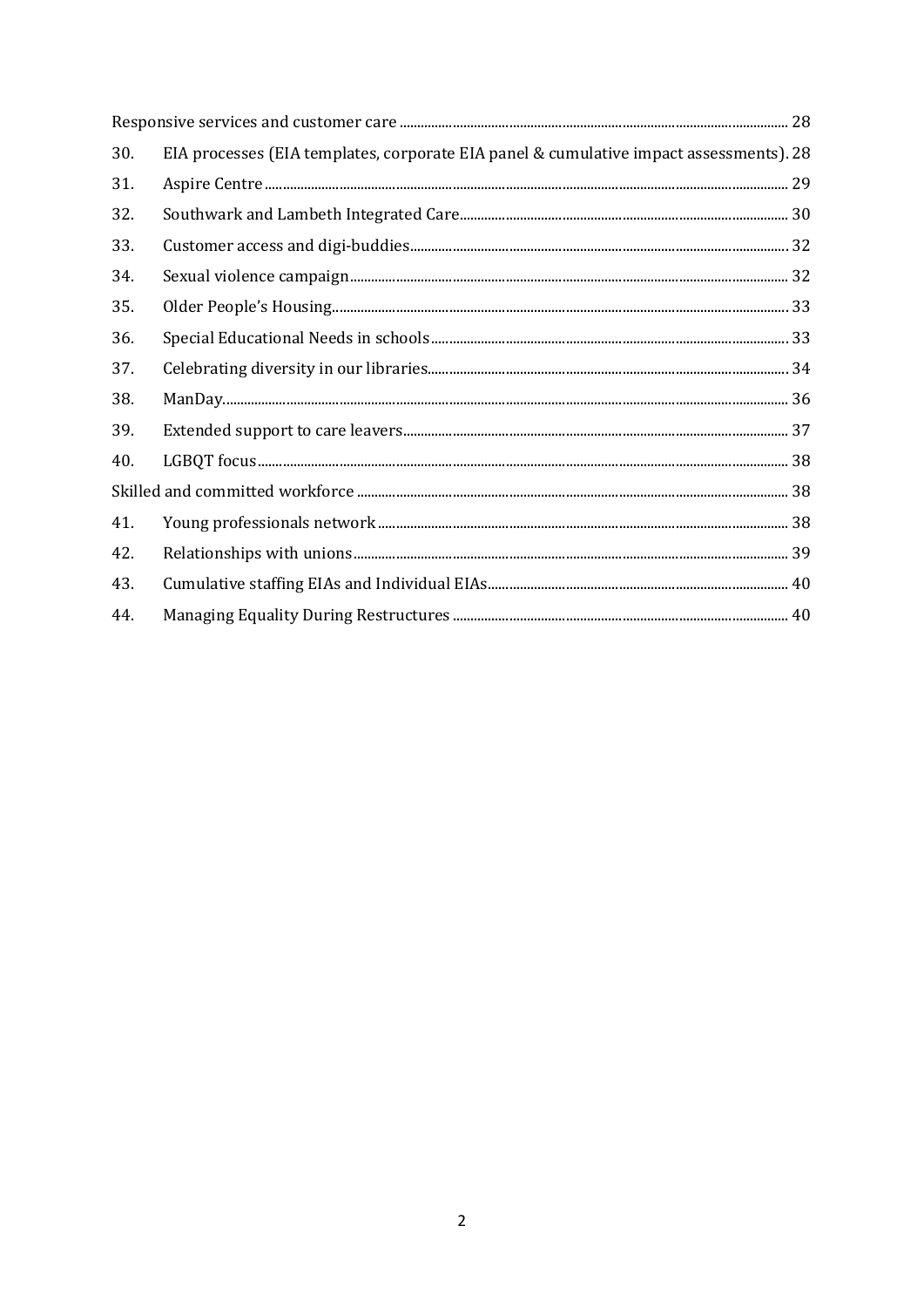# <span id="page-3-0"></span>**Our Case Studies**

# <span id="page-3-2"></span><span id="page-3-1"></span>**Leadership, partnership and organisational commitment**

1. Cooperative commissioning, clusters, outcome panels

#### Lambeth's cooperative council

In 2010 we decided to look at how we work with local people and consider the way forward for local government in Lambeth. Nationally there was a recession, our finances were starting to reduce and there were questions about the effectiveness of the public sector, coupled with a rising demand for services. By 2009/10 our reputation and performance as a council had improved considerably. We were delivering better value for money and better services for our residents, but we knew that this wouldn't be enough in this context. We knew we had to rethink our relationship with local people – we decided that we could do more by collaborating; specifically, we believe that we can achieve the best for our communities when local people are at the centre of what we do, and that might mean local people being at the heart of delivering a service too.

We decided that the role of the council is to support and enable our communities; and we felt this approach would work in Lambeth because of our proud history of community action and collaboration. Over a period of seven months in 2010 the Cooperative Council Commission (comprised of thought and sector leaders and Lambeth politicians) gathered evidence from more than 130 local and national organisations and heard the views of about 3,000 Lambeth residents. Throughout 2011 and 2012 we trialled a number of different approaches to cooperative working through an Early Adopter programme designed to prototype and test different aspects of cooperative working. In November 2012 we reviewed our progress on the early adopter programme in a report to Cabinet and concluded:

"Over the last two years the Council has, for good reasons, adopted an organic approach to developing the cooperative council, initiating and identifying a number of Early Adopters that offer learning to the wider organisation. However, it has become apparent that although this has been necessary to develop a better understanding of how the cooperative principles set out in the original Commission's report might work, in practice, small scale pilots will not in themselves be sufficient to generate the scale of change the Administration aspires to. If citizens, councillors and council staff are to work together in genuine partnership, then a more fundamental change will have to take place. The structures and the supportina infrastructure through which the Council operates will have to be altered to enable citizens and councillors to be firmly placed at the centre of what the Council does."

Through this Cabinet report our politicians reaffirmed their commitment to the Cooperative Council and agreed that the best way to achieve the whole system change they aspired to was through embedding cooperative commissioning as the default way we do all our business (to access the full cabinet report see

http://moderngov.lambeth.gov.uk/documents/s50923/09a%20Cooperative%20Council%20Cabinet %20report%20-%20Final%20-%206%20Nov%202012.pdf).

#### What is cooperative commissioning?

Our cooperative commissioning approach is the development of more "classic" approaches to commissioning (e.g. the Barnet Council model) into a way of operating which better delivers the cooperative council's principles. The citizen and the councillor are placed at the centre of the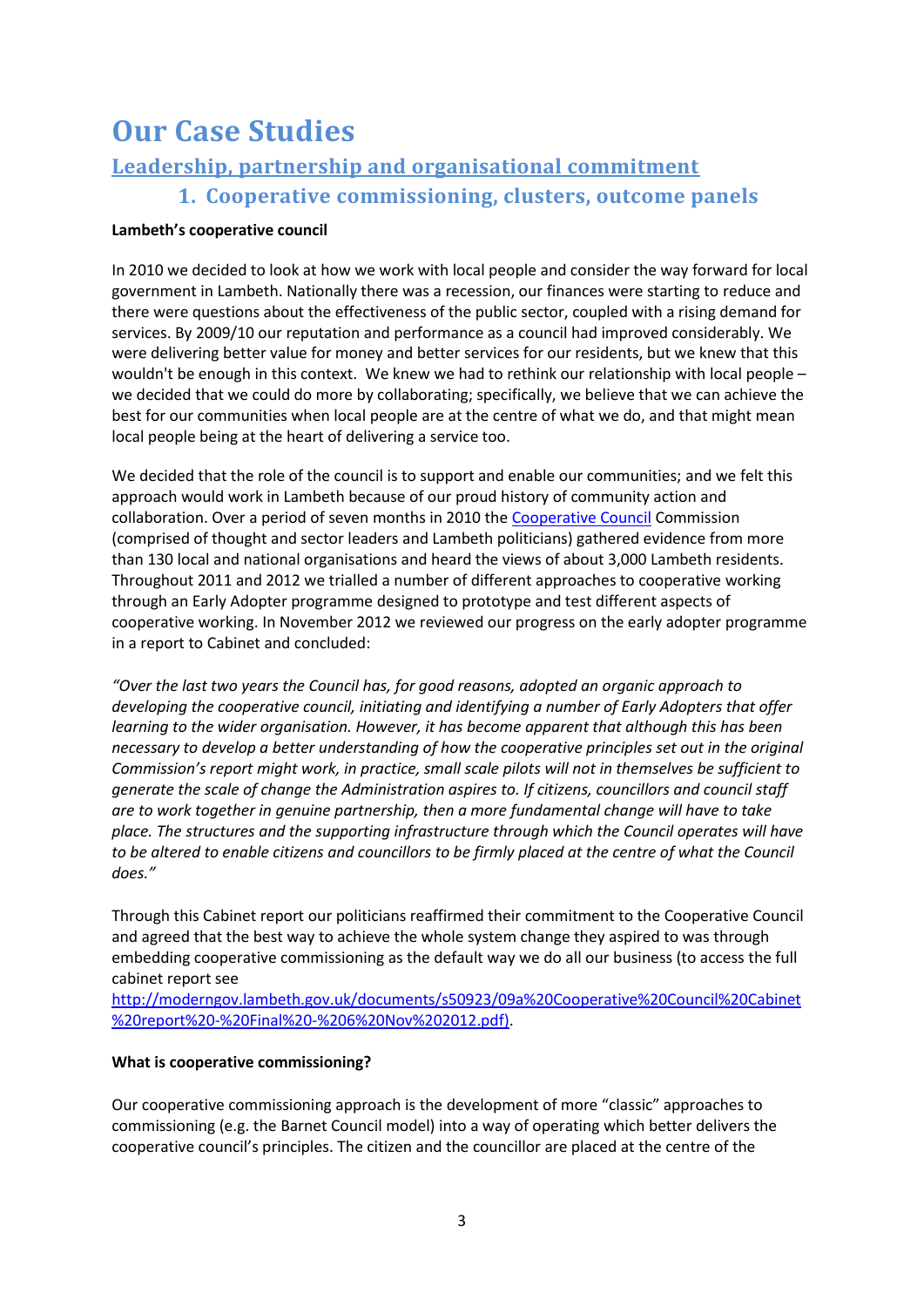process influencing all that the Council does, from deciding outcomes, through to how we allocate resources, service delivery and review.



Lambeth's cooperative commissioning model

Cooperative commissioning builds on the progress made in recent years and it represents a further development in our journey of improvement. However, whilst introducing cooperative commissioning as the new operating model, a number of fundamentals remain the same. It is important to note that democratic accountability remains central to the new approach; Council; councillors, Cabinet and Scrutiny all remain as essential components in the system. This provides assurance and accountability in tried and tested ways. There are, however, a number of key differences:

- The citizen is central to everything we do
- There is an explicit, focus on outcomes throughout
- Citizens are recognised for what they can bring, not just what they need
- There is an enhanced role for ward councillors as community-facilitators
- Cabinet members are our commissioners
- Co-production (working together) with citizens is the default way of working for all council staff
- The Council's data and information must be open and the Council's decision making must be transparent
- The organisation must be agile and flexible
- Innovation must be encouraged by becoming risk-aware rather than risk-averse

We undertook a detailed EIA on our Cooperative commissioning model which identified a number of key issues associated with the commissioning cycle which have been addressed through our equality statements in our community plan and in our equality objectives.

#### **What are clusters?**

To be able to make cooperative commissioning our default way of working we had to change the structure of our whole organisation. Throughout 2013 and 2014 we moved from five traditional local government departments based around services, to three clusters (Enabling, Delivery and Commissioning) and a team to help develop the cooperative council further called Cooperative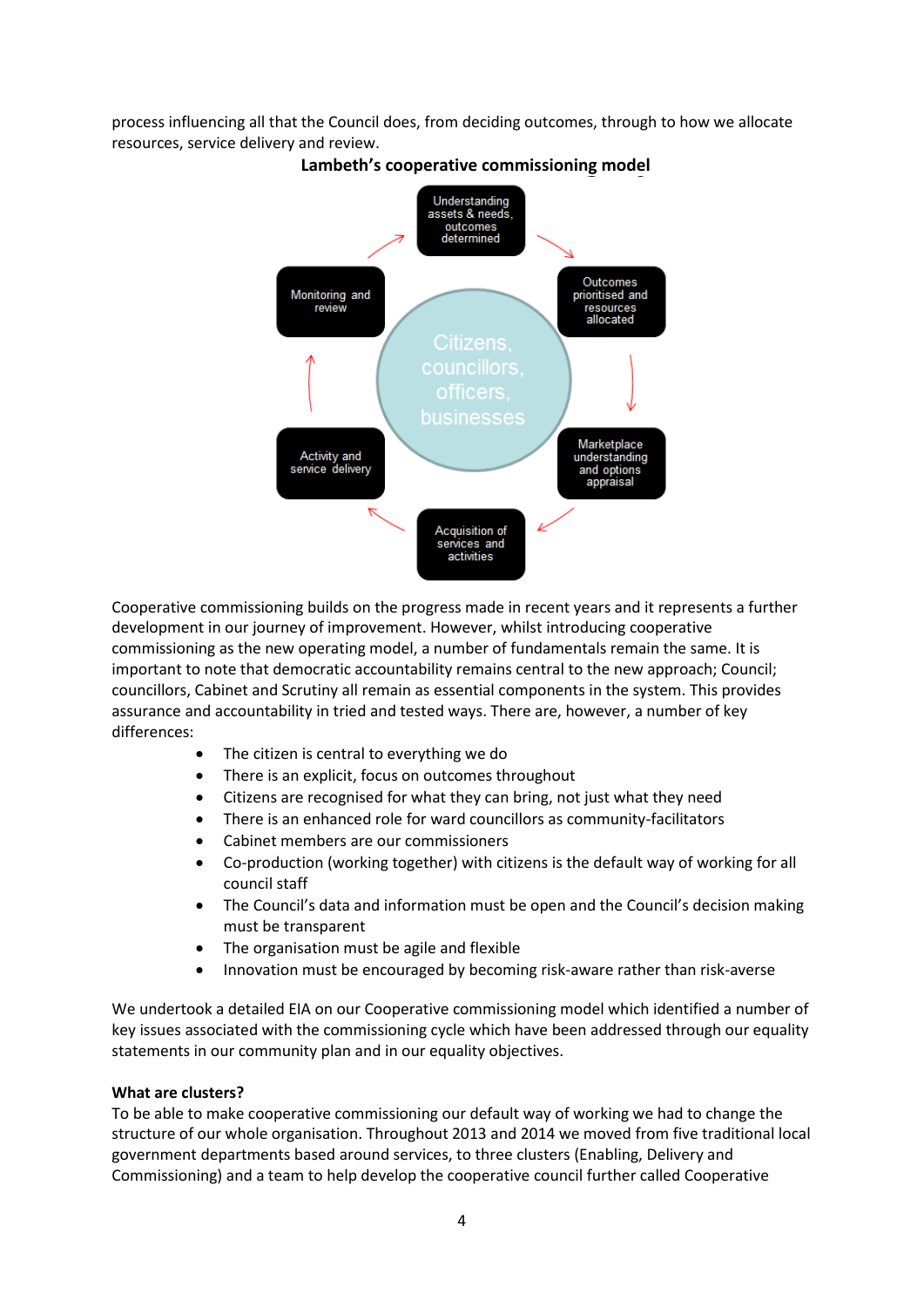Business Development. These clusters are designed to be agile and flexible and to enable the organisation to run the cooperative commissioning cycle as its operating model. The commissioning cluster supports our cabinet commissioners to run through all the stages of the commissioning cycle; the delivery cluster is responsible for delivering activities and services which contribute to the outcomes (i.e. the services that remain in-house and council-run) and the enabling cluster contains the functions that keep a local government organisation going (like IT, finance, HR and legal).

#### **What are outcome panels?**

Our elected members remain at the heart of the cooperative commissioning process. To facilitate closer working relationships between members and officers we have set up three Outcome Panels (one for each of the three broad outcome areas) – Community wellbeing; Neighbourhoods Environment and Sustainability and Housing Jobs and Investment.

These panels meet fortnightly, are co-chaired by Cabinet members and are designed to enable our elected members to steer the cooperative commissioning process. You can find further information about [Outcomes Panels here.](http://sharepoint.lambeth.gov.uk/sites/lts/CommunicationsConsultations/Public%20documents/LN%20bulletin/140912/Internal%20comms_Outcomes%20Panels%20QA_FINAL.pdf)

Relevant to the following protected characteristics: all

<span id="page-5-0"></span>Relevant to the following elements of the framework: 3.5, 3.4, 3.6, 3.8, 3.10

# **2. Embedding equality in our contracted services**

The council's procurement processes ensure that all contractors have an equality policy and meet our equality standards as set out in the community plan. Through our procurement board we introduce a level of challenge to ensure that equalities issues are being given sufficient weight in the procurement process. This ensures that the contracted organisation understands that in winning a contract from us they need to fulfil the same legislative requirements as us. We also include community benefit clauses within all relevant contracts; the purpose of this is to encourage suppliers to work with our communities to deliver contracted services. This may include a requirement for them to subcontract to local SMEs or organisations which directly employ local equality groups; or to support local community events.

For example, our Facilities management contract use[s Carpet Cleaning Care a](http://www.slam.nhs.uk/our-services/service-finder-details?CODE=SU0060) local organisation supported by South London and Maudsley NHS Trust (SLAM) which provides employment to people with severe and ongoing mental health problems. Through this experience of paid employment and training CCC employees are offered support, guidance and assistance in coping with the demands of working life.

These community benefit clauses are important as they are a key lever for us to get a wide range of benefits out of the organisations with whom we work for our communities (not just doing the task of getting carpets cleaned, but providing employment opportunities to local people with mental health issues).

<http://www.slam.nhs.uk/our-services/service-finder-details?CODE=SU0060>

Relevant to the following protected characteristics: all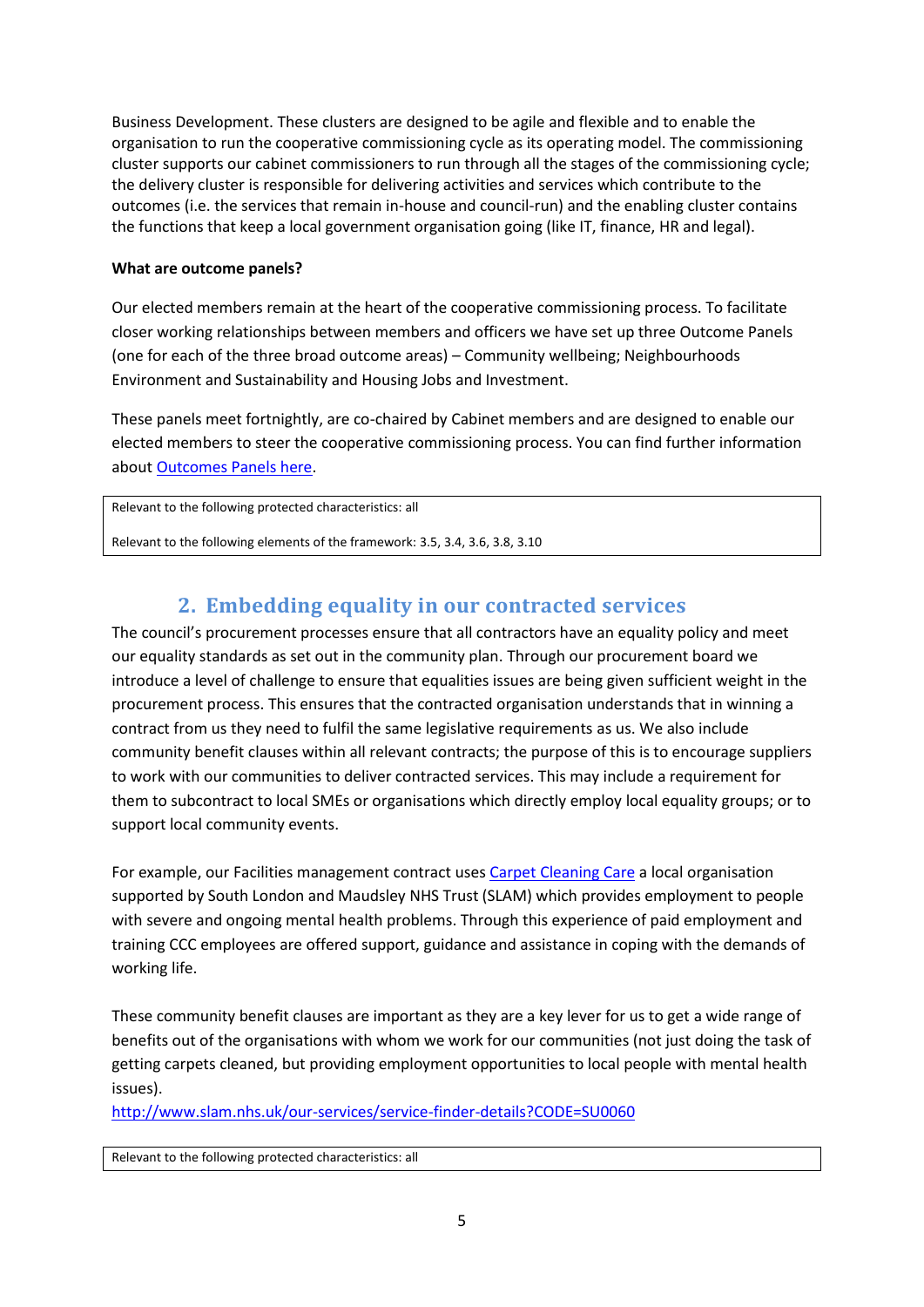<span id="page-6-0"></span>Relevant to the following elements of the framework: 3.9

### **3. Black Cultural Archives**

Founded in 1981, The Black Cultural Archives (BCA) is a national institution dedicated to collecting, preserving and celebrating the histories of diverse people of African and Caribbean descent in Britain. In July 2014 the BCA opened the UK's first dedicated Black heritage centre in Brixton, just opposite Lambeth Town Hall in Windrush Square.

The BCA's unparalleled and growing archive collection offers insight into the history of people of African and Caribbean descent in Britain. The bulk of the collection is drawn from the twentieth century to the present day, while some materials date as far back as the second century. The collection includes personal papers, organisational records, rare books, ephemera, photographs, and a small object collection.

The BCA promotes the teaching, learning and understanding of the African peoples' contribution, which will enable the public to learn and connect with hidden histories, creating an experience to uplift and inspire. This is achieved through exhibitions, public programmes and events. The growing collection of original archives constitutes a permanent record of the richness of the Black experience in Britain and is accessible to all.

Relevant to the following protected characteristics: ethnicity

<span id="page-6-1"></span>Relevant to the following elements of the framework: 3.3, 3.6, 3.8, 3.10

#### **4. Violence against women and girls and the GAIA centre**

Violence against women is a significant issue in Lambeth. Lambeth ranks as the highest volume borough in the Metropolitan Police Service (MPS) for serious violence against women, and has the fifth highest volume of reported domestic violence offences out of the 15 boroughs that are most similar. Existing services to reduce Violence Against Women and Girls (VAWG) often duplicated one another and the services did not properly meet the needs of all service users, particularly younger women and girls. Lambeth published its first partnership VAWG strategy in 2011 which was supported by detailed qualitative research with survivors of violence in the borough (to read the full research report visi[t www.lambeth.gov.uk/equalitiesresearch\)](http://www.lambeth.gov.uk/equalitiesresearch).

A major component and commitment of the strategy was the re-commissioning of the Gaia Centre which is run by Refuge and brings together all services relating to VAWG under one roof to provide a better, more responsive and more appropriate service for users. The approach has been profiled by London Councils here

#### [http://www.londoncouncils.gov.uk/policylobbying/crime/localcrimesolutioncasestudies/Lambeth](http://www.londoncouncils.gov.uk/policylobbying/crime/localcrimesolutioncasestudies/Lambeth-safer.htm)[safer.htm](http://www.londoncouncils.gov.uk/policylobbying/crime/localcrimesolutioncasestudies/Lambeth-safer.htm)

In recognition of the increase in concern and prevalence of VAWG affecting younger women and girls, the service specification for the Gaia Centre also contains a requirement for the provider to deliver a young women's advocacy scheme. The service undertakes outreach work in schools, youth settings and colleges, to address the links between serious youth violence, gangs and the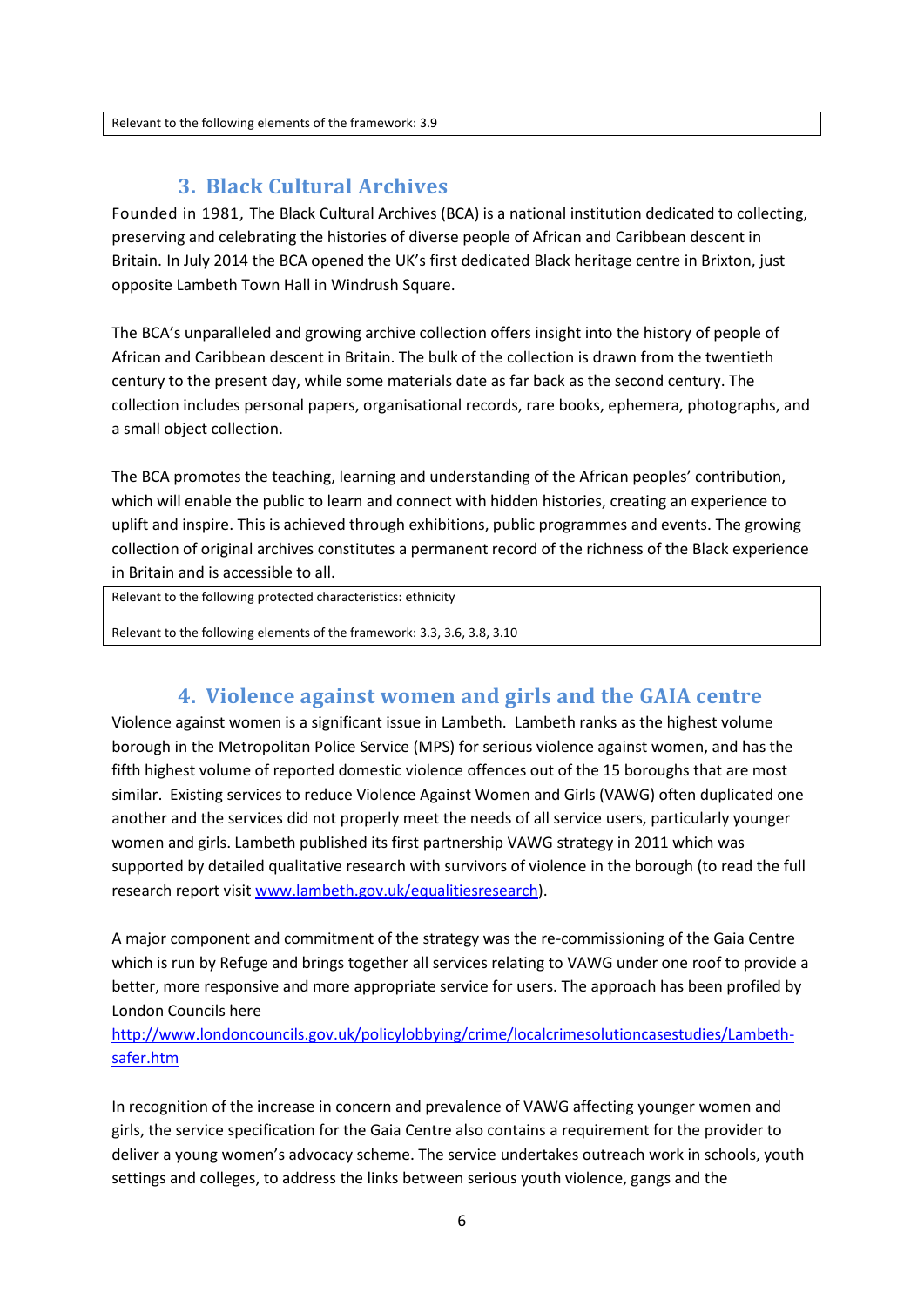exploitation of young women and girls. Young women and girls who are at risk of gender based violence, including risk from gang involvement and/or gang exploitation, are provided with a support service at the Gaia Centre. The service aims to support around 1,200 women per year, an increase of 50 per cent on the previous provision. For a more detailed case study of VAWG and the GAIA centre please see London Councils

[http://www.londoncouncils.gov.uk/policylobbying/crime/localcrimesolutioncasestudies/Lambeth](http://www.londoncouncils.gov.uk/policylobbying/crime/localcrimesolutioncasestudies/Lambeth-safer.htm)[safer.htm](http://www.londoncouncils.gov.uk/policylobbying/crime/localcrimesolutioncasestudies/Lambeth-safer.htm) 

Relevant to the following protected characteristics: gender

<span id="page-7-0"></span>Relevant to the following elements of the framework: 3.5, 3.6, 3.8, 3.9

### **5. BETH Centre**

The Beth Centre offers an innovative gender-specific service which supports Lambeth women who have been involved in the criminal justice system. It is run in partnership wit[h Women in Prison](http://www.womeninprison.org.uk/) and is based at Eaves' centre on Brixton Road, in London. The centre opened in January 2014 and is funded by Lambeth Council. Its activities contribute to the delivery of the VAWG strategy.

The centre is ground-breaking as it is the first time anyone has done this level of integration. It is based on the idea (evidenced through government reports and research) that the criminal justice system fails women and that a female-centred approach is required to reduce re-offending among women.

The team includes four female probation officers, a substance misuse prison link worker, a young women, girls and gangs worker, a peer mentor, a prisons through the gate worker, two exiting prostitution workers and a parenting worker who has a VAWG specialism. Two youth offending workers who work with the younger women in the community affected by the criminal justice system are also part of the team.

Beth offers women a safe and comfortable space to address their support needs, provides computer access, a place where they can listen to the radio or watch TV and take part in a varied timetable of workshops. An intensive, holistic support service to women at risk of offending, women at risk of receiving a custodial sentence and women who are released from custody is also provided. It's considered as a model of excellence by the mayor's office and is being considered as a potential model to roll out across London. Open access drop-ins are on Tuesdays and Thursdays from 10am – 5pm

Relevant to the following protected characteristics: gender

<span id="page-7-1"></span>Relevant to the following elements of the framework: 3.5, 3.6, 3.8, 3.9

#### **6. Gang violence reduction unit**

Lambeth Gang Violence Reduction Unit was set up in 2013. It provides the critical coordination of effort by statutory agencies and communities necessary to secure long term reductions in serious violence related to gang and group offending in Lambeth. This work brings together officers from the youth offending service, London Probation, two gangs workers from St Giles's Trust, a dedicated worker from Job Centre Plus and an investigator from the council's internal audit and counter fraud team.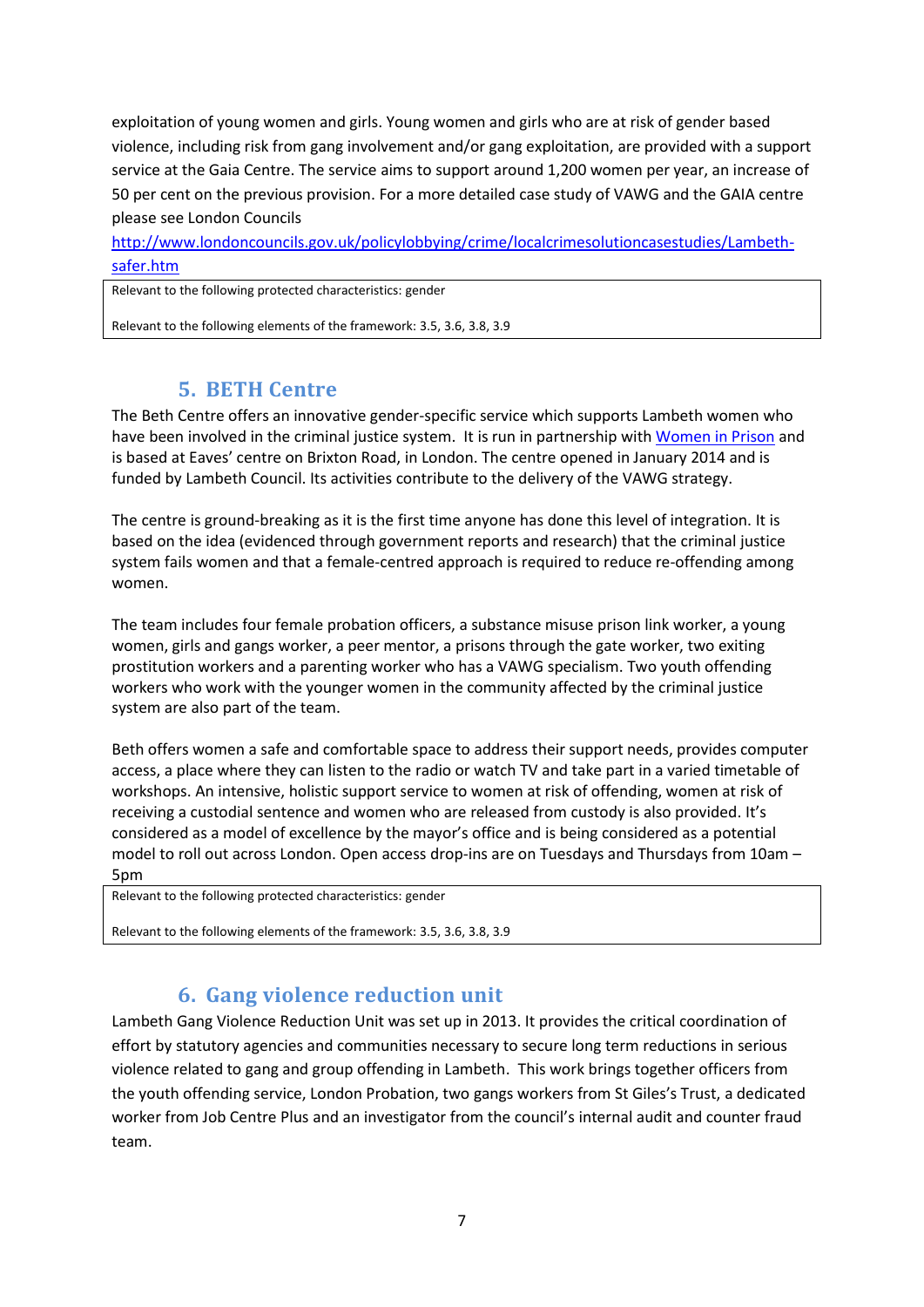The unit works by offering strong support systems for gang offenders to leave the gang lifestyle whilst also using every available enforcement tool against those who remain in gangs and commit gang violence. This model is based on deterrence principles – in effect we offer help for those who want it whilst delivering consequences for those who refuse it. The unit works with any offenders identified on the Lambeth gangs matrix. The matrix is a London-wide list with over 3000 gang members on it. In Lambeth we currently have 230 gang members on the matrix. 160 (70%) are aged 19 and above. 62 are currently in custody. Of the total, 23 are currently subject to youth offending service supervision and 25 are currently subject to probation supervision.

The approach is delivering significant outcomes. Many young men are accessing help and support, communities are getting involved in facilitating exit opportunities, and the level of gang violence is falling. Offending for the original cohort of gang members has fallen by 52%, and the number of victims of gang violence has reduced by 66%. We know that 40 of the original cohort are no longer offending, or coming to notice, and a further 22, who continued to offend, are in custody. In total, since the programme began in April 2013, over 100 young men, mainly from ethnic minority backgrounds and aged 17-25 years, have received help and support into education, training and employment. A Gangs Multi-Agency Panel (GMAP) has been set up to manage the most high risk gang members and victims.

Relevant to the following protected characteristics: age, gender, ethnicity

<span id="page-8-0"></span>Relevant to the following elements of the framework: 3.6, 3.8, 3.10

# **7. Aspirational families**

Nationally the programme is known as the Troubled Families Programme- led by Louise Casey at the Department for Communities and Local Government (DCLG). However, in Lambeth we are not comfortable with the label and the negative connotations associated with the term 'troubled families' and so we renamed our local programme aspirational families.

The aim of the programme is to improve schools attendance, reduce school exclusion, reduce crime and anti-social behaviour, youth crime and support adults into employment. In Lambeth, based on data analysis we needed to turn around 1,080 households that have the most complex needs during the three years lifespan of the programme. The programme is nearing the end of the third year and ends on 31st March 2015. DCLG have extended the programme for further five years from April 2015 to 2020.

To date, 238 families have been supported separately through the programme, the reminder have been supported through existing work with the Youth Offending Service, Multi-Agency Teams, Community Safeguarding and Social Care, resulting in 1,080 worked with to date. In October 2014 we were able to make 81% of claims for 'payment by results', which equates to 875 families, this makes Lambeth one of the highest performing local authorities in the country and the best performing London authority.

Performance highlights:

• 473 families have achieved a crime/ASB / Education improvement (ranked 5th in London)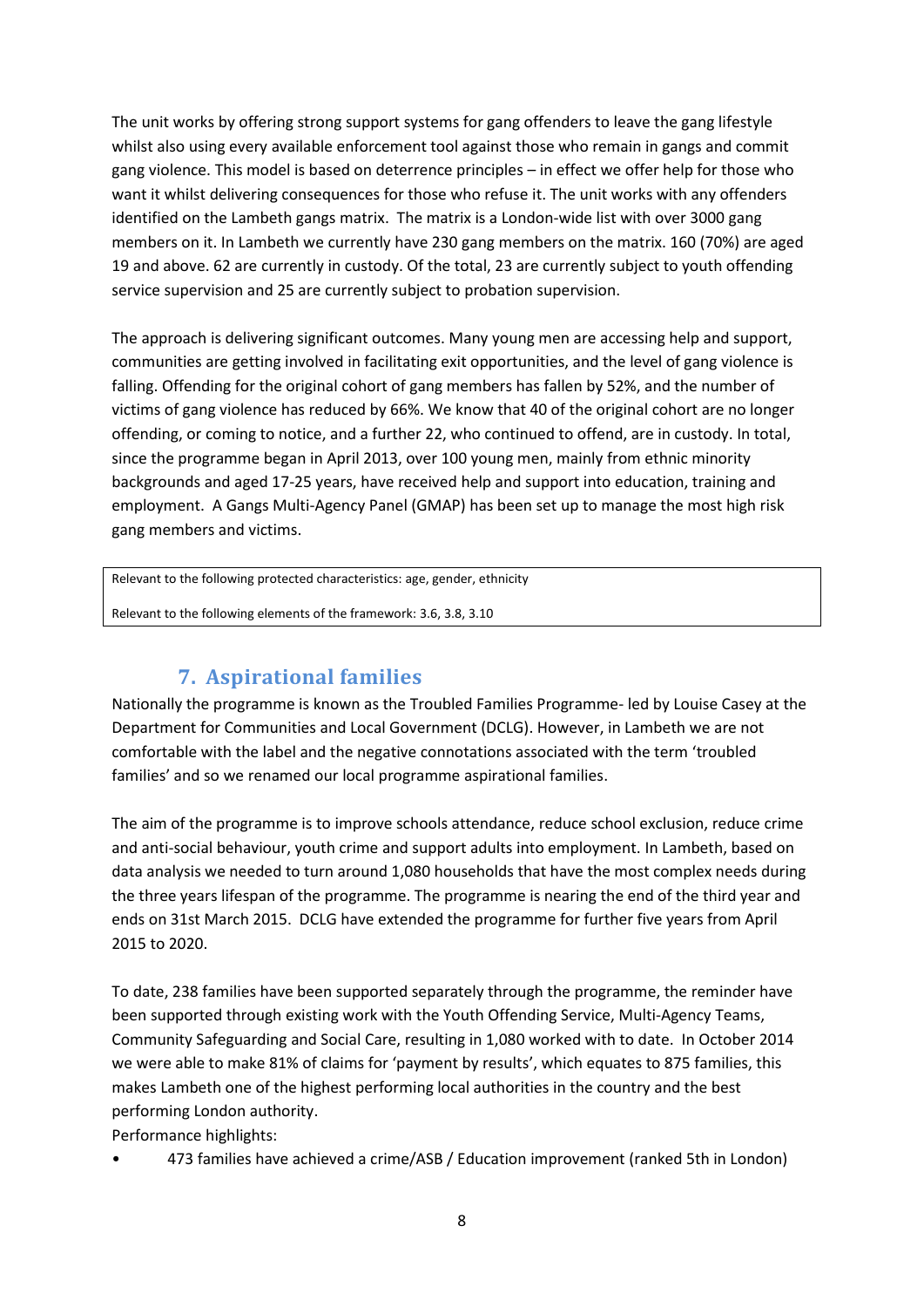• 209 families have achieved continuous employment results (ranked 2nd in London, 3rd across the country). This is 21% of the Lambeth cohort (ranked 2nd in London, 5th across the country)

An example of a typical case including interventions and outcomes is attached:



ALF case.docx

Relevant to the following protected characteristics: socio-economic, age, ethnicity

<span id="page-9-0"></span>Relevant to the following elements of the framework: 3.4, 3.5, 3.6, (3.7), 3.10

### **8. Financial resilience**

We have developed an increasingly sophisticated data warehouse 'making information work' (see case study 14) that is enabling us to understand in real time where welfare changes will hit hardest by looking at areas such as where levels of debt, arrears (such as council tax) and poverty are greatest. Data we track on a real time basis and map to small geographic and individual respondents includes housing benefit, council tax benefit, payment arrears, and free school meals. We are utilising this data to ensure we target our interventions and to identify where will need to invest and plug gaps.

We also undertook ethnographic research with people who were struggling to cope to augment the quantitative data. This research found we need to:

- *Tackle complex needs first*. If you want to help those who are most vulnerable and furthest from the labour market, interventions should focus on resolving personal issues around health and substance misuse, for example, first.
- *Dignity should be at the heart of interactions*: giving families control over their lives and encouraging confidence and a sense of agency.
- *A more agile and preventative public sector.* The state needs to change the way it operates so it can act quickly, or even preventatively, to support families facing financial hardship such as that likely to occur as a result of some of the welfare reforms.
- *The need to create more jobs*. The most important practical change needed to build levels of financial resilience was the creation of more jobs. All of the financial resilience studies reviewed here emphasised the importance of paid employment as a means of escaping poverty and financial exclusion.

As a result of this analysis we developed the financial resilience strategy and a range of projects designed to deliver against that strategy:

- our award-winning Every Pound Counts programme which brings £7m to Lambeth's most vulnerable residents each year by supporting over 3,000 people to claim all the benefits to which they are entitled. Every Pound Counts is targeted at supporting people with learning or physical disabilities, mental health and substance misuse issues, carers and the elderly;
- peer-to-peer support on money management;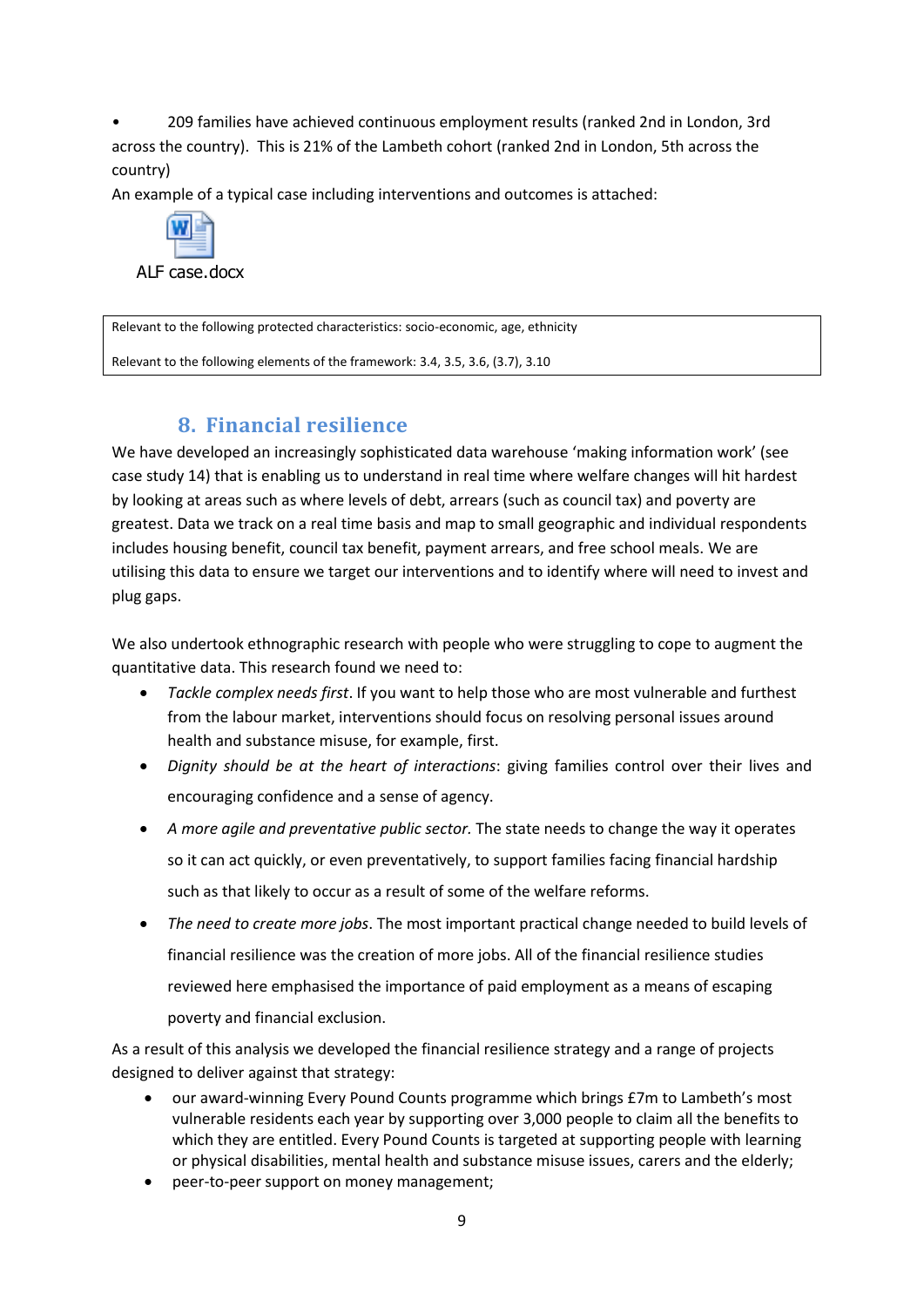- th[e One Lambeth advice service](http://www.onelambethadvice.org.uk/) (which helps people with money problems, work, housing and immigration);
- support for residents to open a bank account so they can budget better.
- local advice agencies operating in food banks to tackle the problems (debt, lack of benefits, immigration issues) that underlie people's need to use them
- proactively contacting people in multiple debt to the council to offer them debt advice from a local debt charity
- free debt advice to everyone that is in council tax debt that we're about to take to court and we agree to cancel the court summons if they agree to see a debt advisor.

Relevant to the following protected characteristics: socio-economic

<span id="page-10-0"></span>Relevant to the following elements of the framework: 3.4, 3.5, 3.6, 3.7, 3.8, 3.9, 3.10

# **9. Lambeth Early Action Partnership (LEAP)**

In June 2014 Lambeth Early Action Partnership won Big Lottery funding of £38m for a 10 year programme to work with the NCB on 'preventative' activities to improve life opportunities for 0-3 years olds in our four most deprived wards. Around 1,000 babies are born each year in these wards and the number of under-fives is expected to increase by 10% in the next decade. Our focus is improving the lives of over 10,000 babies who will be born in the ten-year period of the LEAP programme. Over the ten year programme we will:

- Improve the rates of children achieving an overall good level of development in the target wards from 45% to 81%
- improve the rates of children achieving a good level of social and emotional development in the target wards from 68% to 95%.
- improve the rates of children achieving a good level of communication and language development in the target wards from 63 % to 95%
- eliminate the gaps in achievement for boys, children on free school meals and particular ethnic groups for social and emotional development and communication and language development.
- reduce obesity rates at school entry by from 15% to 9%
- halt rising rates of obesity for all groups at age 11 in the target wards.

Reducing unjustifiable and avoidable inequalities in health, social and economic status is at the heart of LEAP's vision for change for young children and their families in Lambeth, it is clear about where inequalities exist, and the fact that many families in need are not accessing the services available to support them.

Addressing health and social inequalities is integral to the LEAP programme. To address these needs an equity audit process has been adopted that informs the planning, commissioning, implementation and monitoring of the interventions. A set of equalities policies and monitoring framework have been developed which set out LEAP's clear commitment to active promotion of equality and diversity. Performance data will be analysed to consider equality groups.

Throughout the LEAP programme we engage with providers through events, discussions and workshops; and in particular targeting activity to groups not involved previously. We also seek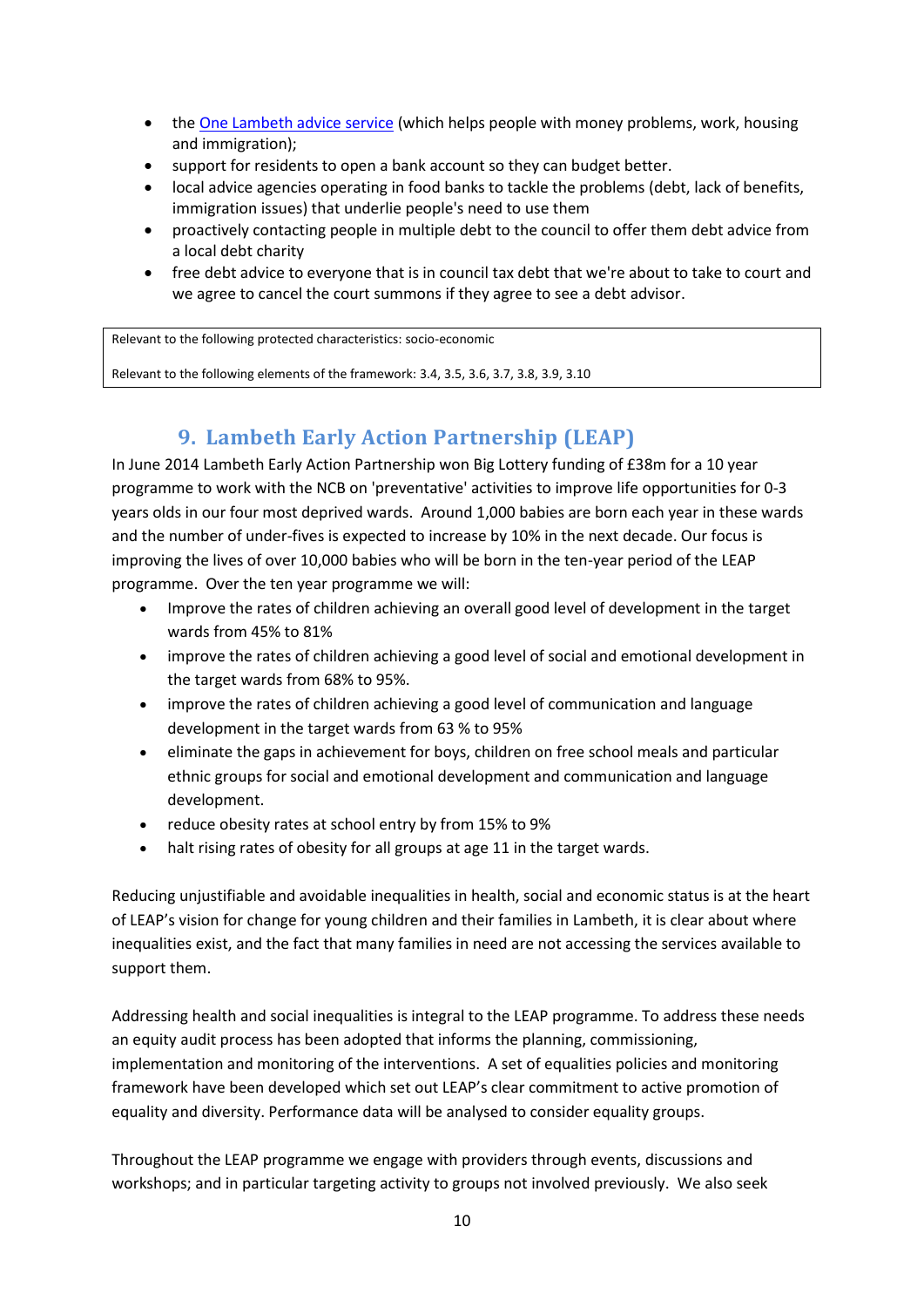ongoing proactive engagement with service providers, through the local commissioning forum, the Local Voluntary Action Council, and through our regular public partnership meetings.

LEAP's procurement draws on the best practice from the Equality and Human Rights Commission's Buying Better Outcomes. When tendering for contracts we ask suppliers to evidence how they meet equality outcomes – for example, by increasing take-up of the service by people and capturing data about relevant protected characteristics. We also look at where services can be provided for groups that are disadvantaged or under-represented currently, to improve equity of access and outcome.

Relevant to the following protected characteristics: health, age, socio-economic

<span id="page-11-0"></span>Relevant to the following elements of the framework: 3.4, 3.5, 3.6, 3.7, 3.8, 3.10

# 10. Food flagship

Lambeth is one of two Flagship Food Boroughs in London. We won this status from the Greater London Authority, having demonstrated leadership in food policy and food activism. The Council is working in partnership with community and health organisations, through the Lambeth Food Partnership, to deliver a range of food-related outcomes. We are working strategically to build on a surge in community-led initiatives such as Brixton People's Kitchen, which brings people together to cook a meal from food that would otherwise be wasted and focus on working with people in food poverty, to the newly opened social supermarket in West Norwood, which enables members to buy discounted surplus food from high street supermarkets. Lambeth Council has provided the premises for the shop for free, recognising the value it would bring to our residents. Other initiatives include community gardening such as Loughborough Farm, a food-growing project in Lambeth's most deprived ward, and community cooking initiatives like 'Cook Like a Caribbean' run by Myatts Fields Park Project Group.

Most recently this has led to a stream of work around food poverty with a food poverty worker being recruited to work with a community partner to address the issue strategically across the borough.

The Lambeth Food Partnership has written a food strategy that advocates celebrating and valuing the wide variety of cultures in the borough and using that as inspiration for activities to ensure that healthy and sustainable food is available to all.

```
Relevant to the following protected characteristics: health, socio-economic
```
<span id="page-11-1"></span>Relevant to the following elements of the framework: 3.4, 3.5, 3.6, 3.8, 3.9, 3.10

### 11. Cross-borough employment services

We recognise how important it is to ensure unemployed people, especially those with complex needs, get the 'right intervention at the right time', from Universal Credit application through to employment, supported by skills and training provision that meets the needs of the London labour market.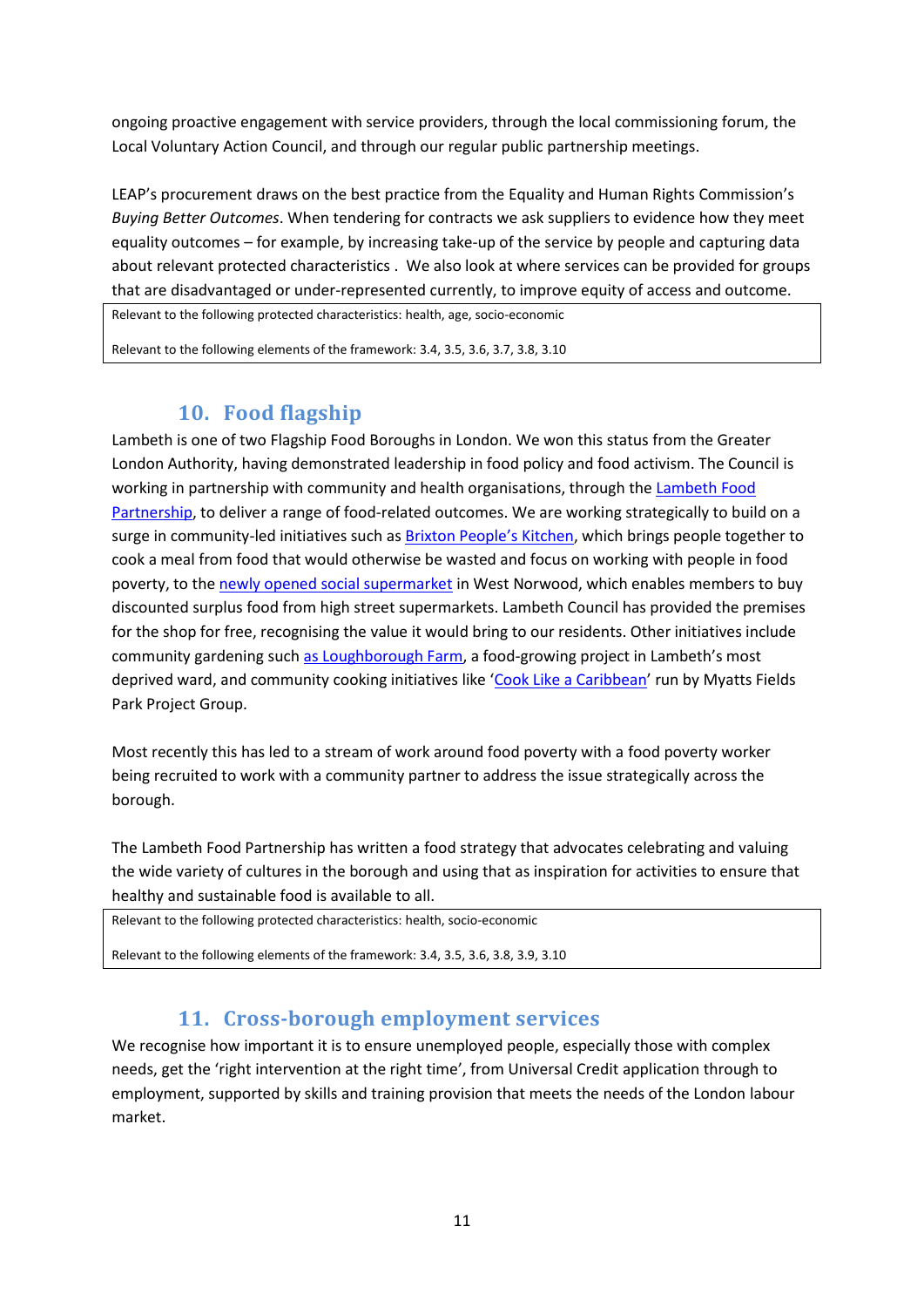That is why we have been working together with our neighbouring boroughs Southwark and Lewisham to co-commission on the basis of employment pathways. Pathways are tailored to meet the **specific needs** of **priority residents** on their personal journey in to work.

We worked together with a diverse range of stakeholders from suppliers to the long term unemployed and we worked with PWC to assist us with producing complex customer journeys for priority groups. The Centre for Economic and Social Inclusion was commissioned to carry out analysis of the Labour Market which showed a mismatch between labour market requirements and the current skills offer<sup>1</sup>. They found that future employment services need to be more tailored and personalised to individual need, be delivered by staff who can show empathy and who have relevant specialist knowledge and training<sup>2</sup>. Funding streams were also mapped to help create a new service.

This research phase led to us further developing the existing three borough initiative - 'Local Support Service Framework'. This framework aims to help people transition onto Universal Credit. The new system is currently being piloted (phase 1) since October 2014 for 12 months on four of our priority groups (Lone Parents, 50+, 18-24 year olds and citizens with low level mental health needs). We're currently planning to also extend the pilot for a further 12 months (Phase 2 15/16) to include those with learning difficulties and also those with physical health needs. If the pilot is successful we hope a longer term transformational new service can be co-commissioned in 2016. Our cost benefits analysis indicates we could achieve savings of around £3m to the public purse over 10 years but most importantly for us it's about getting people into work and so transforming opportunities for our residents for generations to come.

This work has been supported through the CLG community budgets programme and has been shortlisted by the LGA as a commissioning pioneer.

Relevant to the following protected characteristics: age, disability, health, socio-economic

Relevant to the following elements of the framework: 3.4, 3.5, 3.6, 3.8, 3.9, 3.10

### <span id="page-12-1"></span><span id="page-12-0"></span>**Knowing our communities**

# **12. State of the Borough and JSNA**

Together the State of the Borough and the Joint Strategic Needs Assessment are two of our key evidence sources for the borough. There are also more detailed assessments and evidence sources which help to inform our cooperative commissioning process including our housing needs assessment, violence needs assessment and reports relating to sustainability and the environment.

The State of the Borough report has been an annual report since 2009 and sets out in detail the key demographics of our borough and how it is changing. It covers each of the protected characteristics enshrined in law, as well as our local characteristics and provides ward profiles for each of our 21 wards. It uses council, partner and national data. Based on feedback from users it includes narrative

-

<sup>1</sup> CESI skills research

<sup>&</sup>lt;sup>2</sup> CESI what works evidence review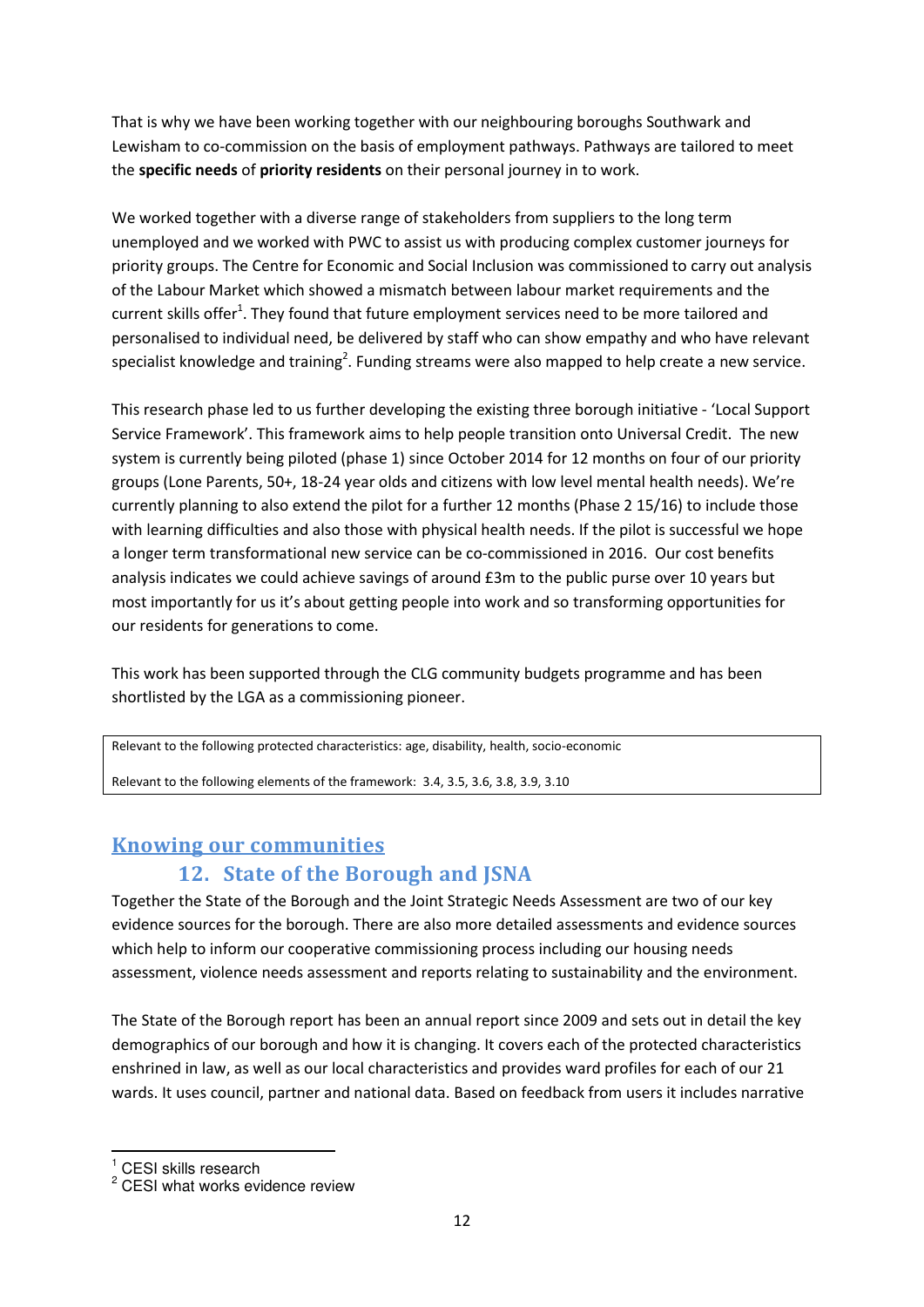paragraphs which voluntary sector and public sector organisations find useful for developing funding applications and in producing inspection and other annual reports.

The Lambeth Joint Strategic Needs Assessment (JSNA) is a process that identifies the current and future health and wellbeing and social care needs of the local population. The JSNA also considers what assets local communities within Lambeth can offer in terms of skills, experience and resources The Lambeth JSNA brings together a wide range of information to help us better understand these needs and assets. The information comes from a number of different avenues including the views of the local population. Collectively, this information helps Lambeth Council, Lambeth Clinical Commissioning Group (CCG), NHS England and third sector providers address the identified needs and reduce inequalities. The JSNA has informed Lambeth's Joint Cooperative health and wellbeing strategy produced by Lambeth, the NHS healthwatch, Lambeth and Kings health partners. [State of the Borough 2014](http://lambeth.gov.uk/sites/default/files/ec-lambeth-council-state-of-the-borough-2014_0.pdf)

[Joint Strategic Needs Assessment](http://lambeth.gov.uk/social-support-and-health/public-health/lambeth%E2%80%99s-health-profile-and-the-jsna)

Relevant to the following protected characteristics: all

<span id="page-13-0"></span>Relevant to the following elements of the framework: 3.1, 3.2, 3.3

### **13. Involving local people in regeneration**

We actively involve citizens in our regeneration programmes. For example, Vauxhall is undergoing major change as a result of developments in London's largest development opportunity area, Vauxhall Nine Elms. Although not all of the regeneration area is in Lambeth, it will impact enormously on our residents. We have actively worked with community stakeholders to involve them to be able to take advantage of opportunities and contribute to a shared vision for the area. We are particularly concerned about the need to take a sustainable communities approach as a lot of the new developments are glossy high-value buildings, which will contrast with the council estates that border it. We have worked with ward councillors, Stockwell Partnership, Kennington Oval Vauxhall Forum and other community representatives – using local knowledge to design many different ways and levels for people to get involved in ways that would suit them.

Parts of Brixton are also being regenerated and we have developed a Future Brixton programme with residents that brings the many aspects of this regeneration programme together. The Future [Brixton](http://futurebrixton.org/) website hosts a wealth of information and highlights ways to get involved. The Somerleyton Road redevelopment is being delivered by a team that includes a range of partners including resident groups. Brixton Green, for example, has campaigned for a sustainable redevelopment of the area for some time and has engaged with large numbers of citizens who live in that part of Brixton, in our most deprived wards, to co-design a development that will meet the needs of local people, as well as be financially sustainable. A now unused council building that will be part of the redevelopment has been handed over to Brixton Green for them to pilot community activities that will inform the redevelopment work.

Elsewhere in Brixton we are actively working with communities to co-design a former car park space. The space will be occupied by a 'Meanwhile' community project, which the community voted for, while longer term plans for the site are agreed. The 'Meanwhile' project will provide space for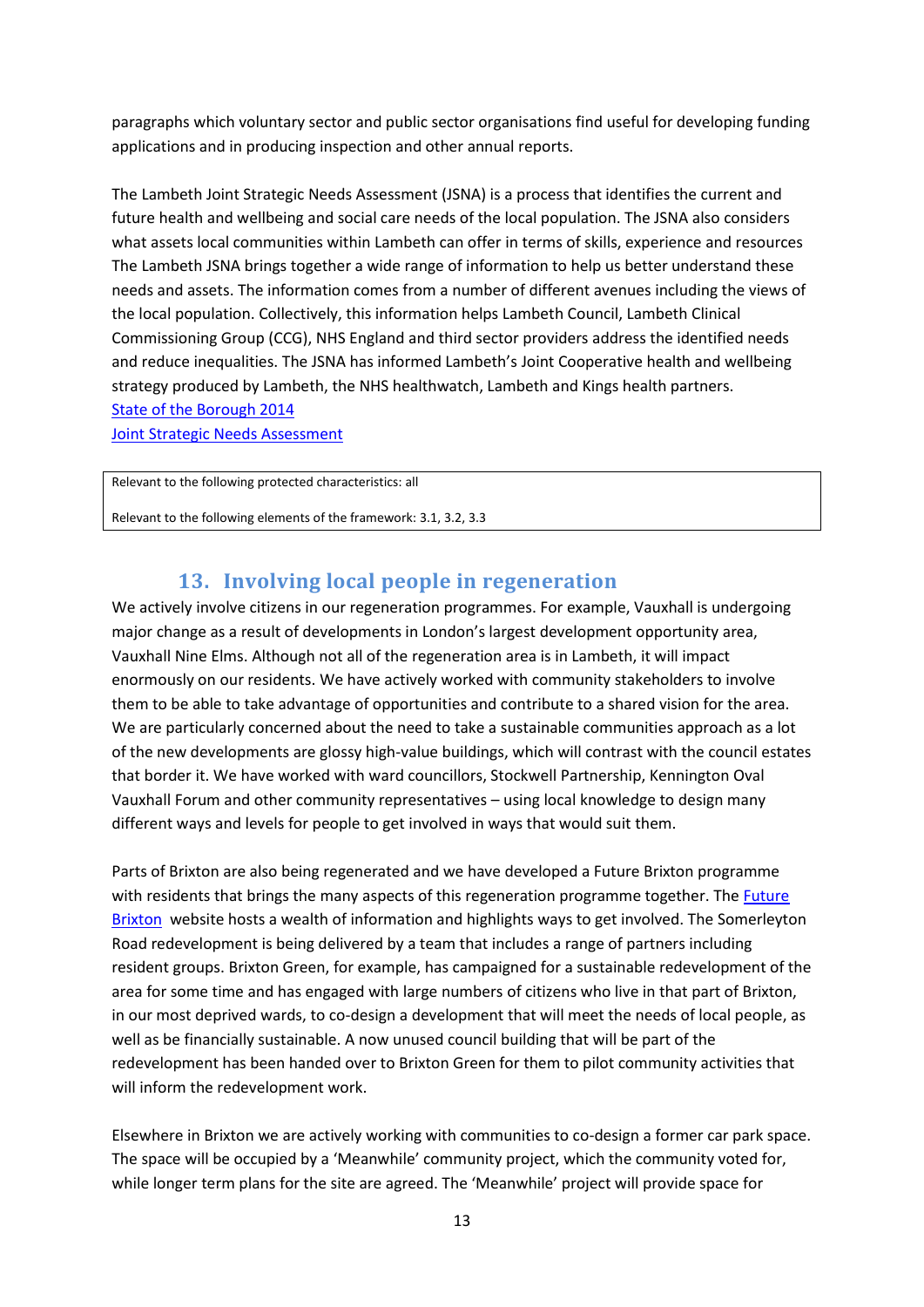business start-ups as well as new leisure space. A project steering group will ensure that it remains accessible and open to all.

Relevant to the following protected characteristics: all

<span id="page-14-0"></span>Relevant to the following elements of the framework: 3.2, 3.3

## **14. Making Information Work**

This project enables us to join up information from across the council so that services can be informed and coordinated when they are working with residents. From an equalities perspective this means that we can gather equalities data from one source (e.g. housing) when it may be absent on another (e.g. benefits). This means that we can be more informed about who residents are without having to collect it again, and it means that the quality of data in our EIAs has improved. The data in the 'making information work' warehouse is constantly changing but at the moment it includes real time information about who is in receipt of council tax benefit, housing benefit, who is in arrears in payments to the council, who lives in council housing (as tenants or leaseholders), who is in receipt of free schools meals and who holds a freedom pass.

An example of how we have used the data is in our current freedom pass renewal work. We are able to cross reference the freedom pass datasets with others to understand why some people may not have responded. This allows us to answer questions like, have we got evidence from other sources that they have moved? Or do we know of a sensory disability which means they may not have responded to an initial mail out? The creation of this database means that we can go from knowing very little about someone, to being quite informed. But this is only done where it is appropriate, relevant and within data protection guidelines. The outputs of this are often tools and dashboards that are open for all council officers to access. Because of the personalised nature of the data in the warehouse we have not yet been able to make it open to citizens or other organisations to use.

Relevant to the following protected characteristics: socio-economic, gender, age, ethnicity, disability

<span id="page-14-1"></span>Relevant to the following elements of the framework: 3.1, 3.2, 3.3

### **15. Narrowing the gap in educational attainment**

From evidence collected we were aware of issues in gaps in educational attainment for white working class, Somali, black Caribbean, Polish and Portuguese pupils. We carried out further qualitative and ethnographic research into these groups to try and understand the issues underlying differential performance and to develop initiatives to enable these students to achieve in line with their peers.

Targeted interventions included giving pupils strong leadership and setting high and positive expectations, using data to identify underperforming groups early, and monitoring the effectiveness of interventions. We also supported schools to consider how to make the curriculum relevant and how to engage parents and target the support offered by teaching assistants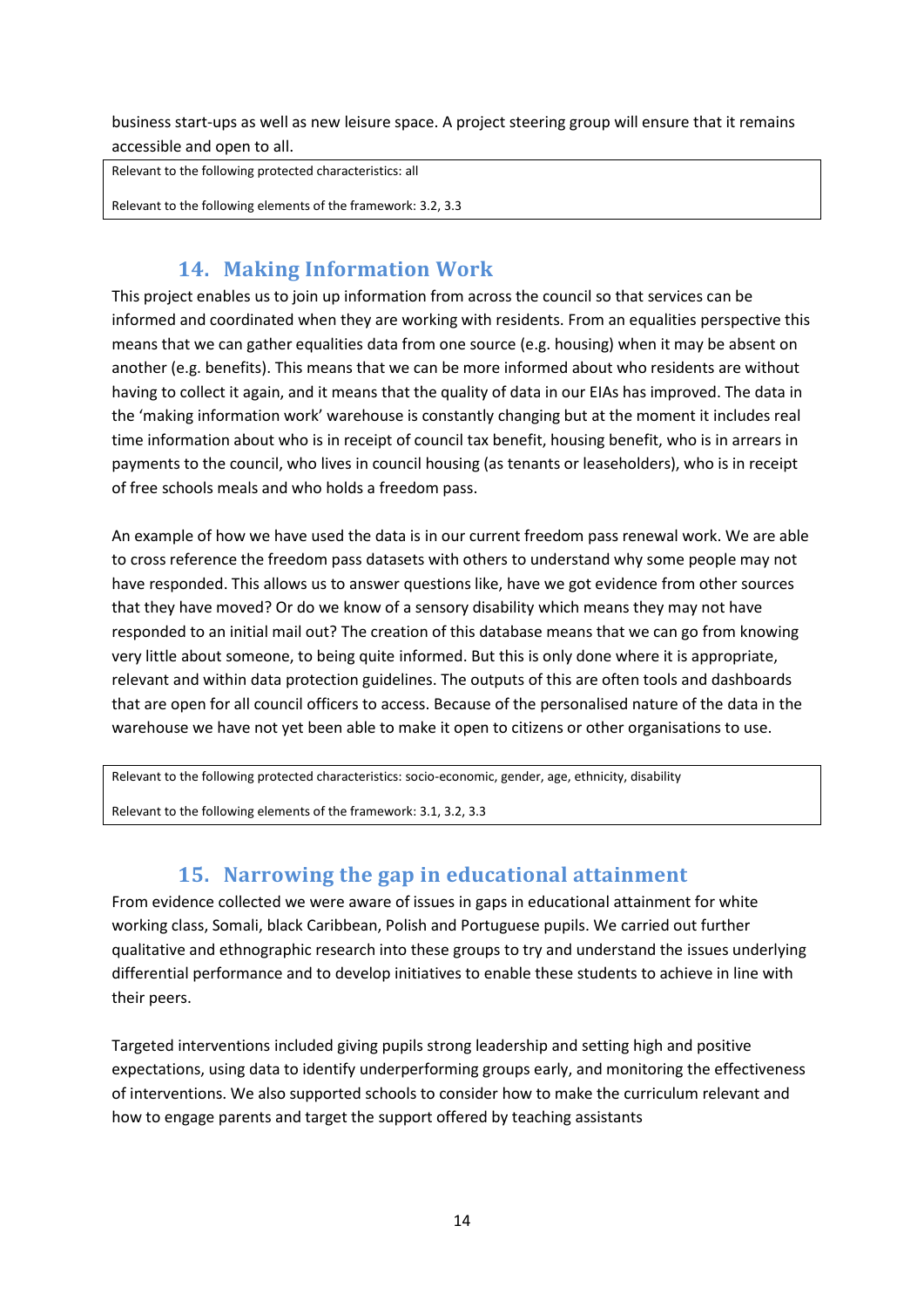We have seen significant results from these interventions with Lambeth being the 3rd best performing local authority out of 150 local authorities in terms of GCSE attainment for low income pupils measured in **Free school meals**.

Traditionally the lowest attaining of the main ethnic groups, **Portuguese** students have been closing the gap with the other main ethnic groups and the overall LA average in each of KS1, KS2, KS3 and GCSE. The picture for **Caribbean pupils**, another underachieving group, has been more varied. At KS1 the gap with the Lambeth average narrowed very slightly, while at KS2 and KS3 they made progress in closing the gap. GCSE results are now nearly at the overall borough level.

**Somali pupils** have previously been identified as underperforming in Lambeth. They have made very strong progress in each of the key stages and are now above the Lambeth level at each key stage with the exception of KS1.

**White British pupils** had consistently high levels of attainment at KS1 and KS2, with rates of improvement at or exceeding the borough average. However, although their KS3 results were also one of the highest, they made less improvement since 2007, eroding the gap with their peers. In contrast the achievement of White British pupils at GCSE has consistently been below the borough average, although in 2013 this gap had considerably narrowed.

**Fully fluent bilingual pupils** were consistently the highest attainers at each keystage. At KS1, stage 3 fluency pupils outperformed English only speakers but this tended not to be true at the other key stages.

Relevant to the following protected characteristics: ethnicity, gender, English as a second language

<span id="page-15-0"></span>Relevant to the following elements of the framework: 3.1, 3.2, 3.3

# **16. Improving outcomes in relation to HIV, smoking, teenage pregnancy and infant mortality**

**HIV:** Although Lambeth is still the borough with the highest HIV prevalence in England (13.9/1,000 affected among 16-59 year olds in 2010) people who live here with HIV now live longer than ever before. HIV has become a chronic rather than terminal condition and the AIDS mortality rate has been halved during the past 10 years. The reasons for our high HIV rate (according to the [Lambeth annual public health report 2013\)](http://www.lambeth.gov.uk/sites/default/files/AnnualPublicHealthReport2012_3.pdf) are that we have the highest MSM population in the country (men who have sex with men), which accounts for 65% of infections. By 2011, 3,191 of our residents were living with a diagnosis of HIV, and being treated for the condition, which represents an increase of over a third since 2006. However, the number of reported new diagnoses has decreased over time – so the increasing number with a diagnosis reflects that people with HIV are living longer. Integrated HIV testing, free needle exchanges, free condom distribution, improved efficacy and availability of antiretroviral therapy and a comprehensive support and care programme have all contributed to the improvements in this area.

**Smoking:** Smoking remains the single greatest preventable cause of premature mortality and health inequalities. It is responsible for an estimated two thirds of avoidable deaths in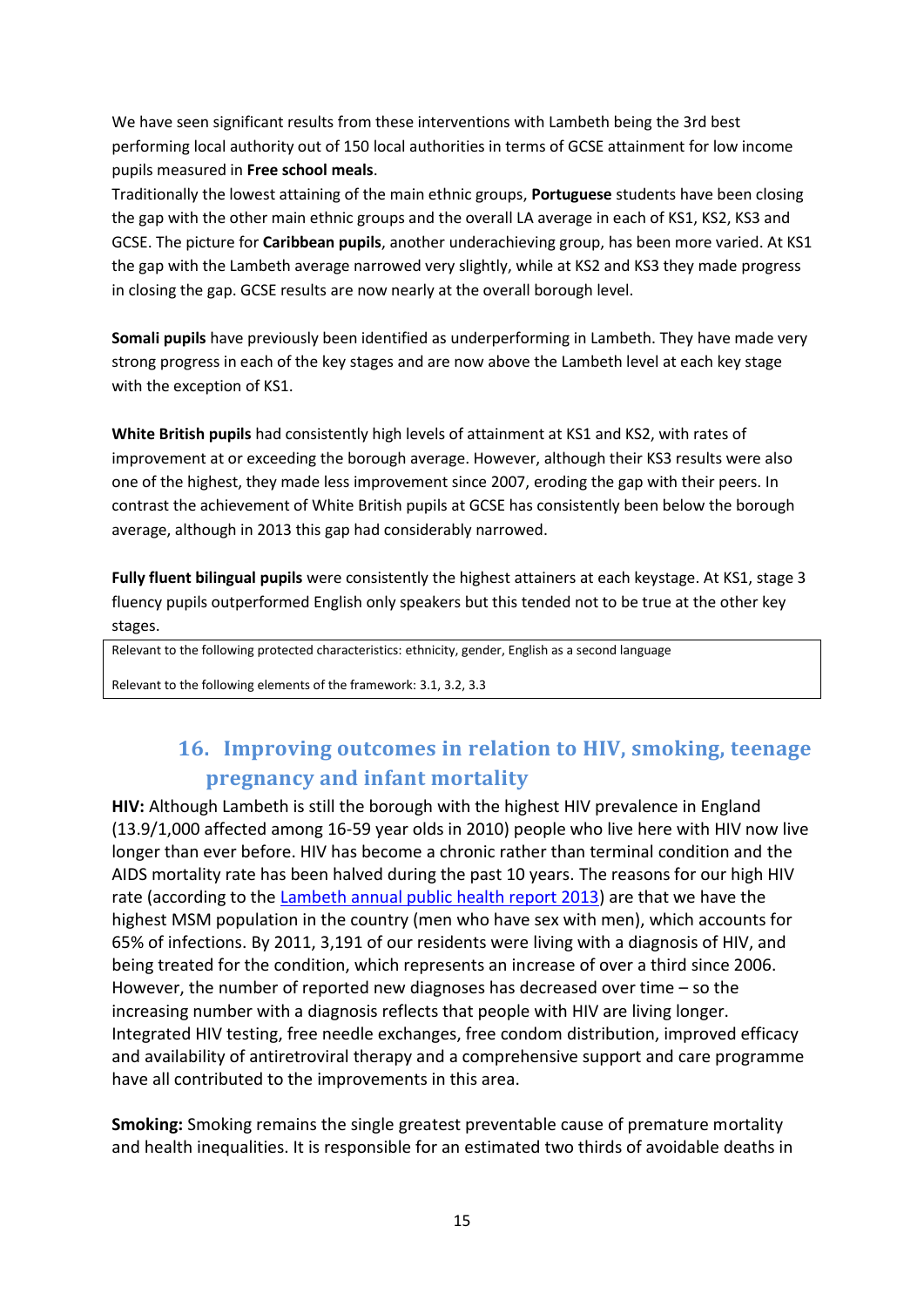Lambeth. Over the last ten years the prevalence of smoking in Lambeth has reduced significantly to 20.1%. In 2011/12 the service helped 2,530 individuals to stay quit at four weeks, exceeding the Department of Health target by over 500 quitters. Since 2005 the Lambeth Tobacco Control Alliance, a partnership of local agencies, has been driving forward a comprehensive tobacco control strategy in Lambeth which has focused on:

- Preventing the uptake of smoking by children and young people by working with young people, schools and youth clubs
- Supporting the NHS Stop Smoking Service. Every year, at least 4,000 smokers use the Lambeth service.
- Addressing passive smoking by working with the Lambeth council enforcement team to support the implementation and continuing enforcement of smoke-free legislation, and the promotion of smoke-free homes.
- Tackling illegal sales by supporting our trading standards team in their work to reduce under-age and illicit tobacco sales.
- Local health equity audits have led to more effectively targeted support to men, black and minority ethnic groups, and those living in the most deprived areas.

**Teenage pregnancy:** Lambeth has traditionally had one of the highest rates of under-18 conceptions in England, and this peaked in 2003 with the borough having the highest teenage pregnancy rate in Western Europe. Over the last ten years NHS Lambeth, working in partnership with the council and the voluntary sector, has made significant progress in raising the profile of young people's health. The latest data for 2011 shows a reduction of 66.1% in the under-18 conception rate since 2003, with a rate of 34.8 per 1000 girls aged 15-17 bringing it nearly in line with the England-wide rate of 30.7.

This reduction in under-18 conceptions is the result of a successful strategic partnership that includes senior officers and representatives from the local authority, NHS Lambeth, Guys & St Thomas's Community Health Services, and the voluntary sector.

After an initial needs assessment, the partnership undertook a number of local research projects to better understand local risk factors including the sexual behaviour, attitudes and knowledge of young people in Lambeth; matching birth data with education and social care data; and to understand what influences young women's contraceptive choices. These and other pieces of research informed the development and implementation of an evidencebased programme to address prevention, but also to support teenage parents. Research highlighted that some young people experience several risk factors, and so the programme has now expanded to a wider young people's health agenda.

• Healthy schools:

A key setting to undertake work on health with young people is in schools. The Healthy Schools programme is central to the implementation of the young people's health programme. In 2008, a Local Area Agreement stretch target was agreed for an Advanced Healthy Schools programme (including sex and relationships education, substance misuse and emotional health and wellbeing). This stretch target was achieved, and by March 2011 94% of Lambeth schools were accredited with Healthy Schools status, and 54 schools meet the locally agreed Advanced Healthy schools stretch criteria.

• Teens and toddlers: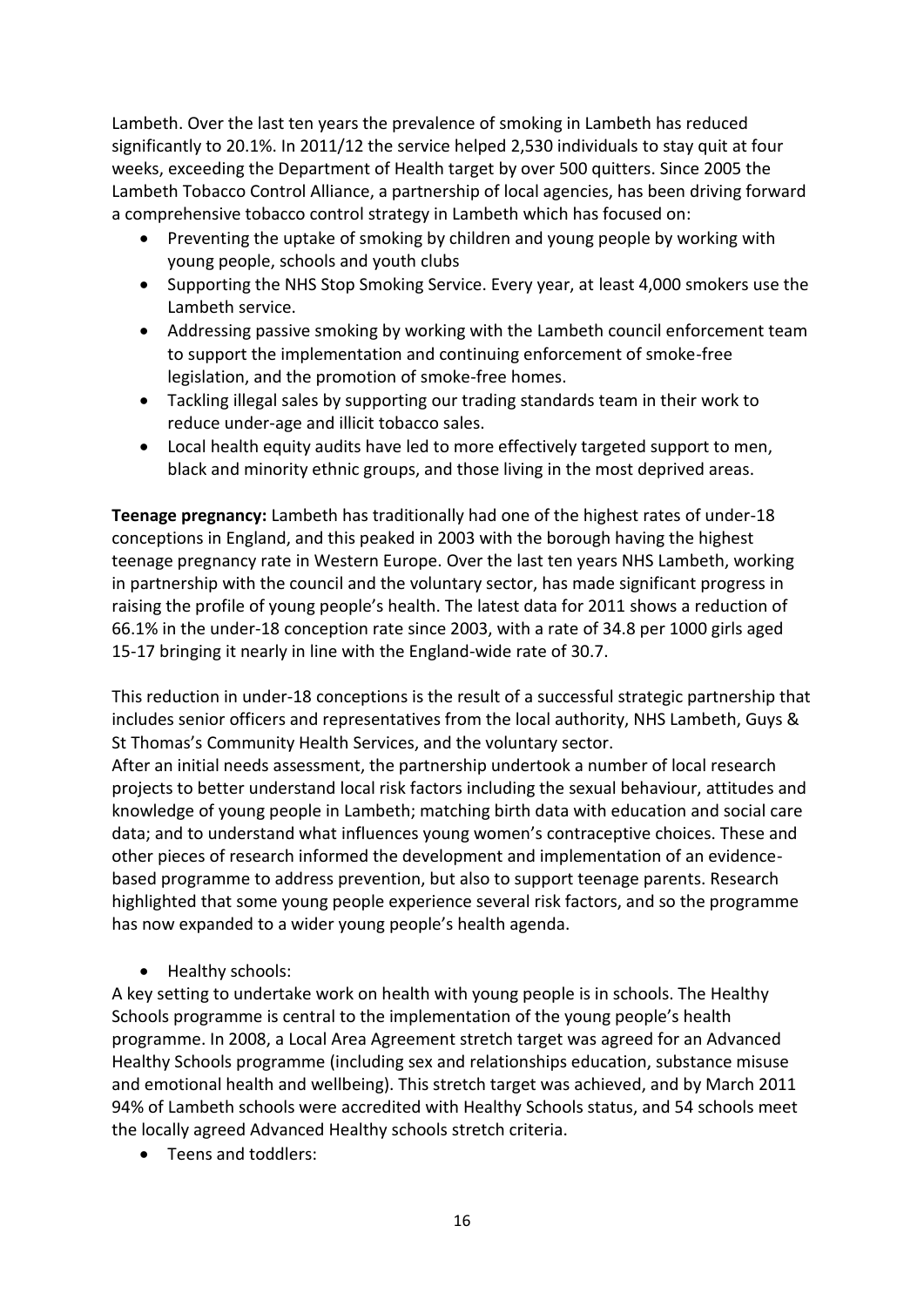Local research identified that the risk of becoming a young mother was correlated with experiencing difficulties in school (47% of young mothers). To meet this need Lambeth secured funding to set up the Teens and Toddlers Programme in 5 local schools. Over 100 young people at risk have completed this personal development programme over the last 2 years, with the majority having achieved the Level 1 Award in Interpersonal Skills. The programme is now running for its 4th year.

• Work with young parents:

Work is also undertaken with young parents to reduce their social isolation and improve their health and that of their children. St Michael's Fellowship, a voluntary sector organisation in the borough, has worked with pregnant young women, young mothers, and fathers. They offer one-to-one support and group work to support decision-making about their pregnancy, prepare them for parenting, support breastfeeding, offer information and advice about child development, nutrition, and a range of other health and social issues. These young people have gone on to develop resources such as the films' Kim' on domestic violence and 'Tiny' on recruitment to gangs. As a result of this work young people have also gained qualifications and employment.

In 2009 the evidence-based programme Family Nurse Partnership (FNP) was set up in Lambeth, and works with first-time mothers aged under-19. Specially trained family nurses work on an intensive basis with the young parent and their baby for two years. All the young women had one, and most had multiple, identified vulnerabilities. Successful outcomes for these young women included:

- 84% using effective contraception
- 95.4% initiating breast feeding, with 37.8% still breast feeding at six months
- An 18% reduction in the number who were not in education, training or employment
- No attendances at A&E for accidents
- Local social media campaigns:

Another successful strand of the programme has been the development of a communications strategy that targets young people to increase their knowledge and awareness of a range of health issues. Three successful campaigns have been developed and co-produced with young people in the borough over the last five years.

Infant mortality: Lambeth has historically had a higher than average infant mortality rate. The infant mortality rate1 has declined from 7.1 per 1,000 live births in 2001-03 to 6.5 in 2009-2011. It has been as low as 5.4 per 1,000 live births over this time period, which was only 0.6/1,000 above the national rate for England. Reducing the infant mortality rate has been achieved by focusing on modifiable risk factors including:

- Smoking cessation services for pregnant women, and training for staff who work with them
- Infants of teenage mothers are at increased risk; teenage conceptions have reduced by over 50% from their high a decade ago
- Breastfeeding reduces the risk of infant deaths. Lambeth has introduced UNICEF's  $\bullet$ Baby Friendly Initiative, and raised the breastfeeding rate to 91.8% of mothers initiating breastfeeding, exceeding by far the England average of 74%
- Increasing the immunisation coverage of infants to over 90% for the primary course  $\bullet$ (whooping cough, diphtheria, tetanus, polio and Hib)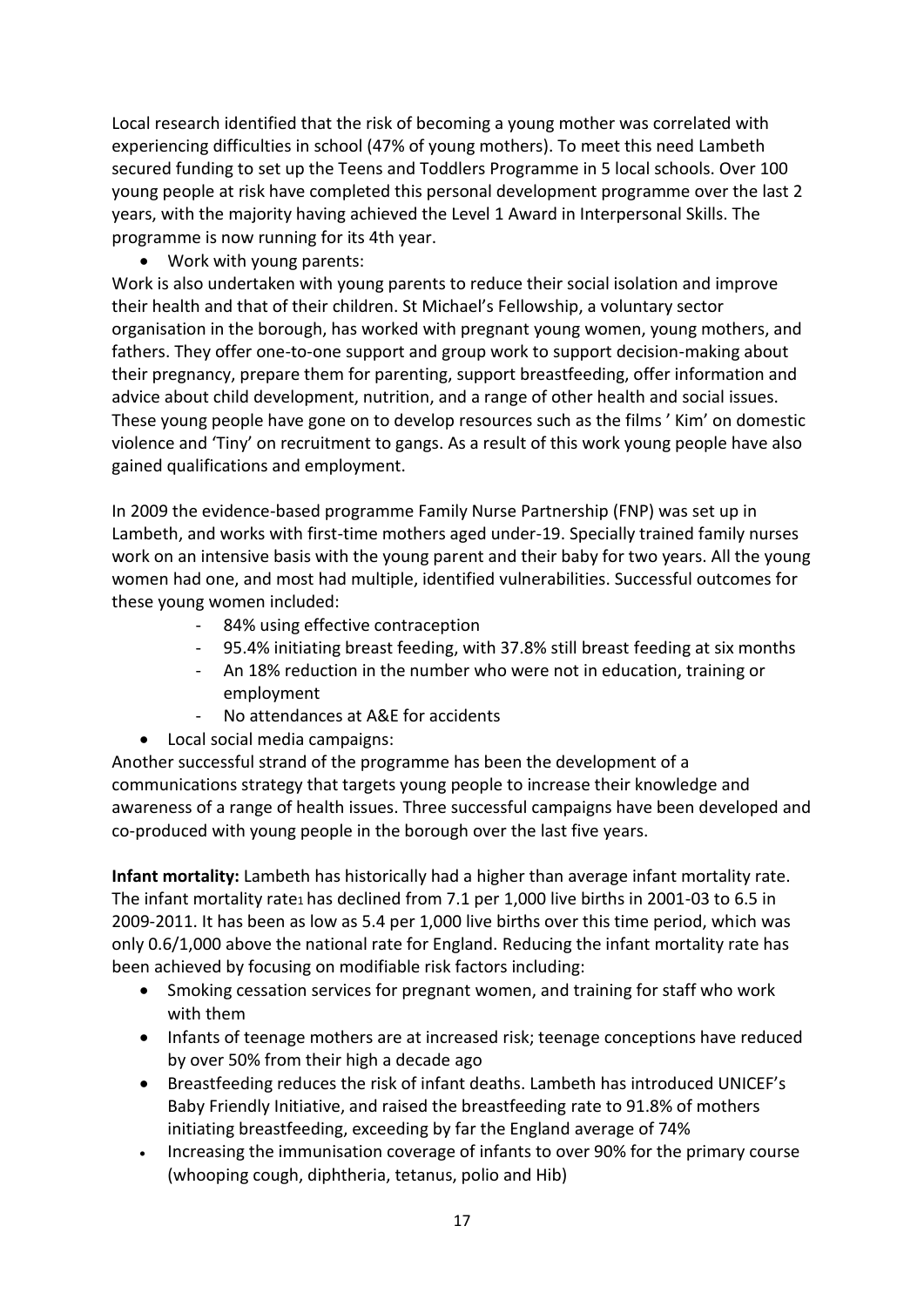Relevant to the following protected characteristics: health, ethnicity, gender, sexual orientation, age, socio-economic, pregnancy and maternity

Relevant to the following elements of the framework: 3.1, 3.2, 3.3, 3.4, 3.5, 3.6, 3.8, 3.9, 3.10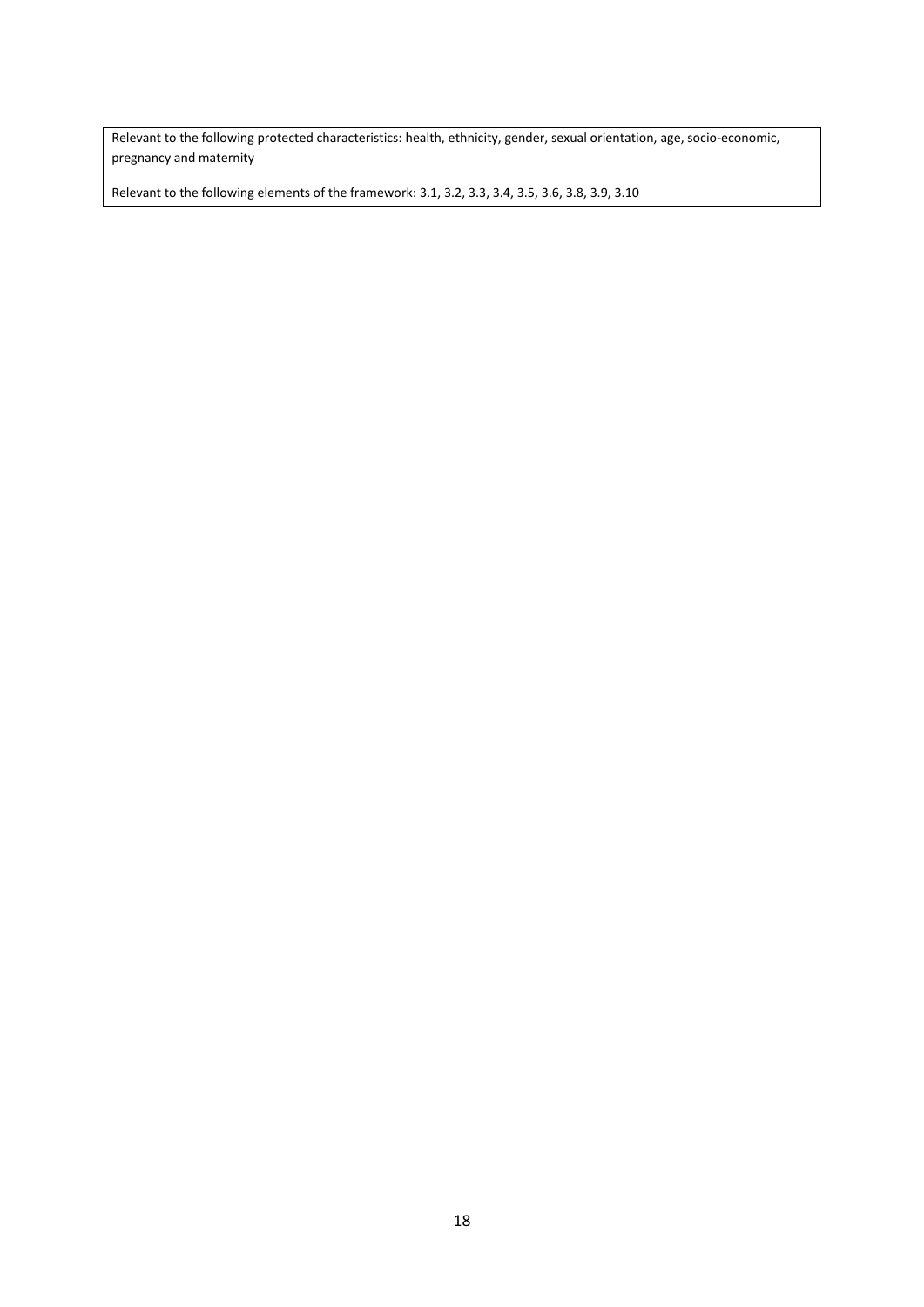# **17. Lambeth market researchers**

<span id="page-19-0"></span>Over the last five years we have recruited a pool of local market researchers who work with us on research projects. The researchers come from a wide range of backgrounds and the work is flexible allowing us to employ those who are juggling other commitments such as families. We provide detailed training and shadowing, based on Market research Society guidelines and so the work is also suitable for people with little experience. We have employed people with learning and physical disabilities and some who were formally in care or care leavers. The work gives people a wide experience to enable them to go on to further employment, and many of them have gone on to work for market research agencies. We also try to maximise local employment advertising locally through the council magazine and Job Centre Plus.

Having researchers that can be out in the field means we can get a more representative sample as all types of people a more likely to respond to consultations when approached rather than those who respond though things like postal surveys.

We are also able use their community knowledge and employ them as peer researchers which has been done with success for our Portuguese and Somali communities, we also have French, Portuguese and Spanish researchers which allows us to conduct same language interviews.

Relevant to the following protected characteristics: English as a second language, ethnicity, gender, socio-economic, disability

<span id="page-19-1"></span>Relevant to the following elements of the framework: 3.1, 3.2, 3.3

# **18.** Ethnographic **research**

Ethnography is a research method associated with anthropology and the study of cultures. It allows you to do more than just speak with people through the relatively contrived setting of a focus group or an interview. Ethnographic research is a method where the researchers spend time with people as they live out their daily lives to really understand the issues that matter most to them. It is based on the notion that 'what we say, what we do, and what we say we do' are three separate things. By spending time with people we can move away from surface responses (what we say we do), to understand the realities of everyday life for different groups of our residents. We worked with specialist ethnographic research organisation ESRO to train our staff in ethnographic research and we now have a pool of council employees who can use this research methodology and can train others.

We have used ethnographic research to fill gaps where we felt we knew little about some relatively small communities (for example on our one Gypsy site and with transgender residents). We have also used it to help understand some of the reasons underlying differential results on our residents survey for our black Caribbean residents. We have used ethnography to gain a better understanding of some of our larger ethnic minority communities - Eritrean, Polish, Portuguese.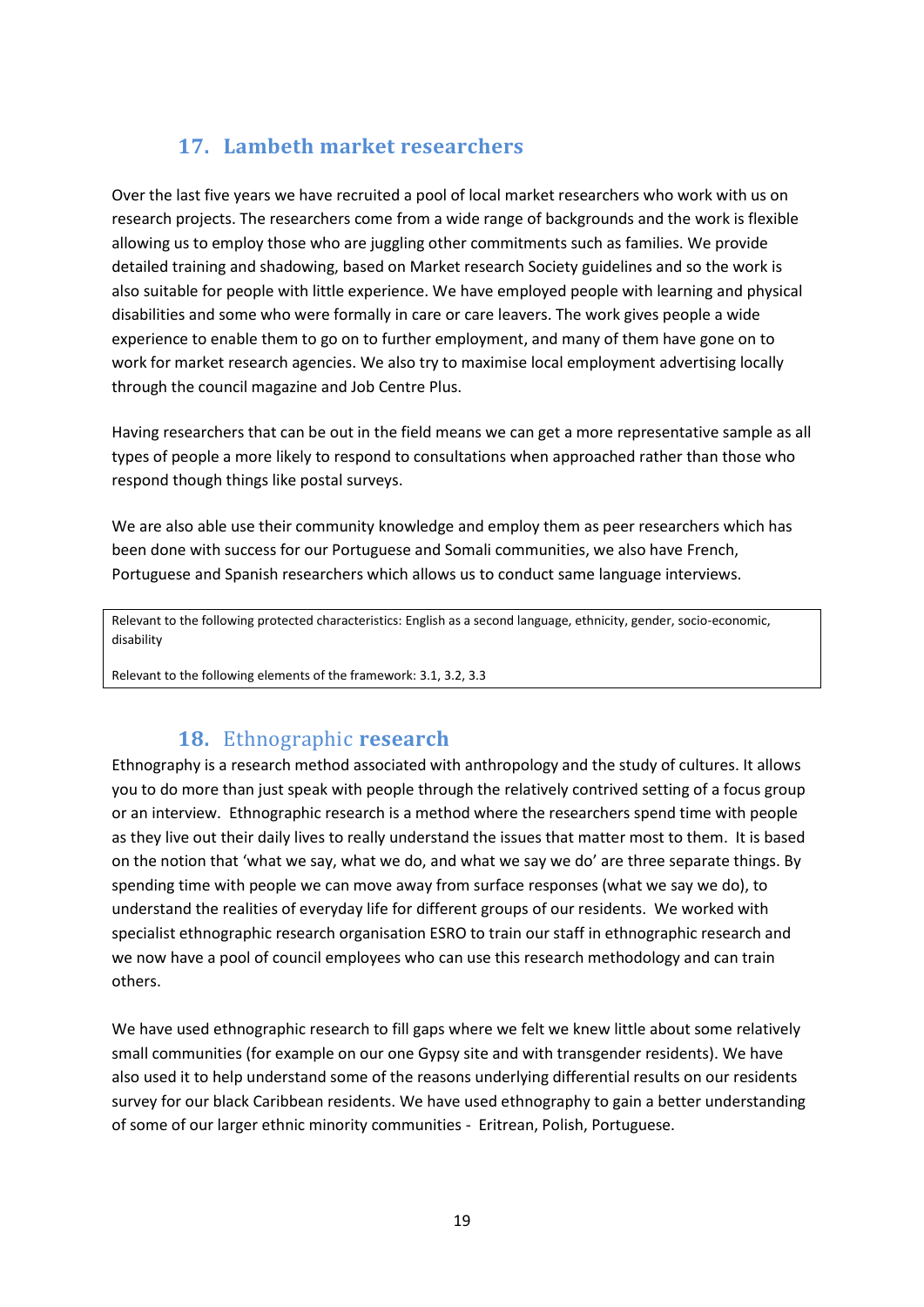As a result of the insight gained through this work we have developed a staff training module on understanding the specific needs of the transgender population, we developed an action plan to address the issues identified on the Gypsy site in Streatham and a black Caribbean action plan was coproduced with participants in the research to address the issues they had identified.

The full set of ethnographic research can be accessed here www.lambeth.gov.uk/equalitiesresearch Relevant to the following protected characteristics: ethnicity, transgender

<span id="page-20-0"></span>Relevant to the following elements of the framework: 3.1, 3.2, 3.3

# 19. Black mental health commission

National data shows that there are a disproportionate number of people with mental health issues in the black community. As we have a high percentage of black residents it was clear that this had to be a priority for us. Black Caribbean people make up 7% of the population in registered with Lambeth GPs and yet account for 17% of people with serious mental illnesses. And whilst 26% of people in Lambeth identify as Black African or Caribbean, 50% of Lambeth residents in high secure and 67% in low and medium secure psychiatric detention are from these groups.

To investigate these issues and make recommendation we set up the Black Mental Health Commission 'to improve outcomes for member of the black community experiencing mental health problems and ensure that series in Lambeth are designed and delivered in a way that meets their needs. $\beta$ 

The Commission made 40 recommendations around prevention (promoting and improving health and wellbeing), access to appropriate services and patient experience (improving the care and support experience) and we are now responding to these recommendations. The report was launched at an event in October 2014 at the Town Hall: From surviving to thriving: Brixton hosts Lambeth Black Health and Wellbeing Commission event.

Relevant to the following protected characteristics: health, disability, ethnicity

Relevant to the following elements of the framework: 3.1, 3.2, 3.3

### <span id="page-20-2"></span><span id="page-20-1"></span>**Involving our communities**

# **20. Lambeth Housing Standard**

In 2011, we set up a Housing Commission to consider the future of social housing in Lambeth. It recommended that the Council and Arms Length Management Organisations, work with tenants and leaseholders to coproduce a new standard, a Lambeth Housing Standard (LHS), which would then drive how funding is used, where it was used and whether all our properties should benefit from the available funding or if different solutions or other funding sources needed to be found. This was driven by a commitment to deliver as much investment into council homes as quickly as possible to bring them up to the standard that our residents would expect: safe, warm and secure, a home to take pride in.

<sup>3</sup> Black Health and Wellbeing Commission report June 2014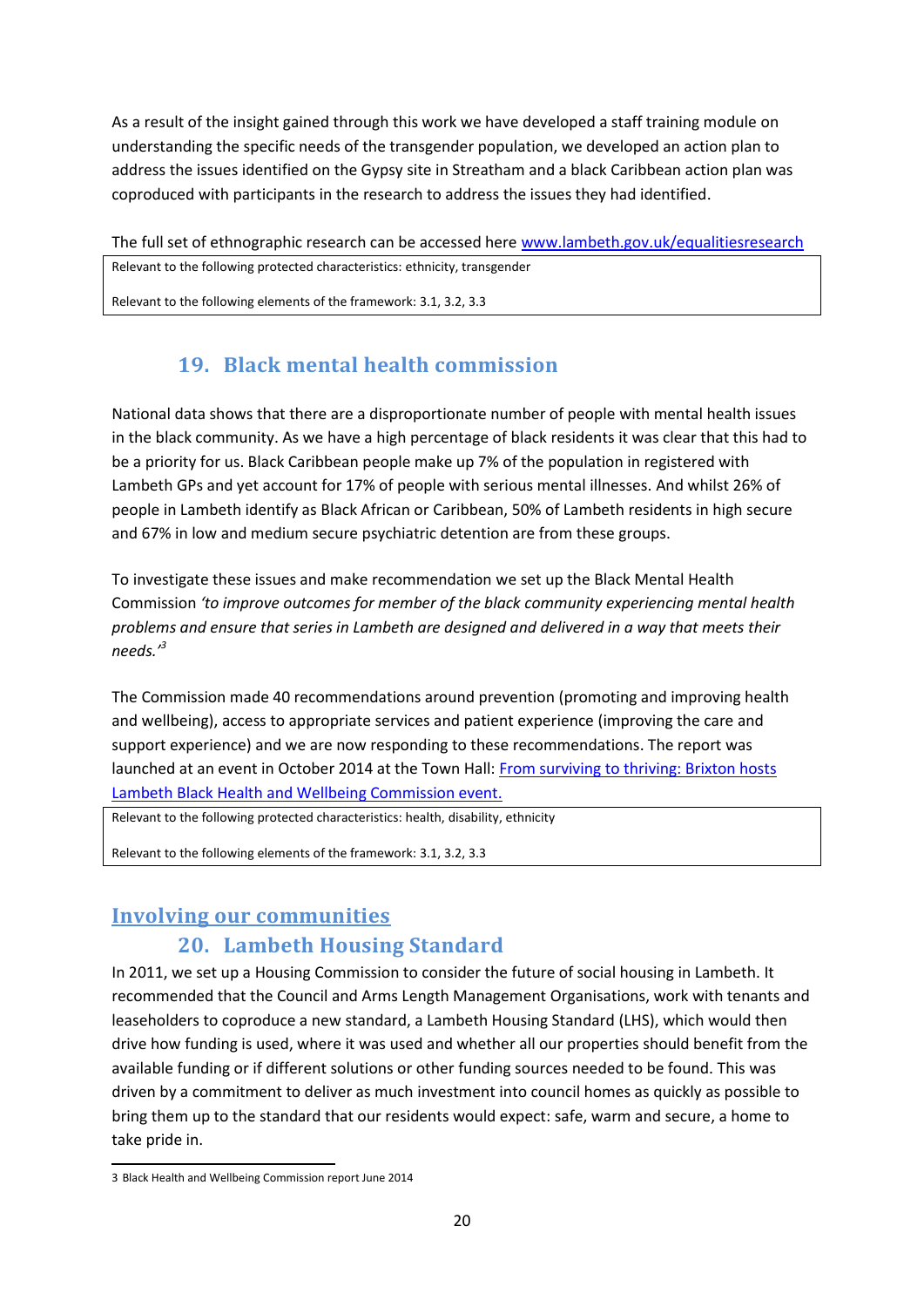The Lambeth Housing Standard (LHS) was introduced in April 2012 and is the standard to which all Lambeth-owned homes are brought up to and maintained at. There was overwhelming response to the coproduction activities in developing the LHS. Almost 6000 residents have been involved in a variety of ways in sharing their views on what should or should not be included in the LHS. Every tenant and leaseholder was sent a survey in the post. To ensure maximum response a freepost envelope was included. We wanted to ensure accessibility and that people could get involved how they would prefer so we also offered workshops at the annual residents conference and group work to discuss the LHS. In addition to the above ways to engage there was an online survey. The data from all forms of coproduction activity was analysed and residents were invited round the table to discuss how to interpret the data within the known financial constraints, also while taking into consideration the differing needs of tenants and leaseholders.

Relevant to the following protected characteristics: socio-economic

<span id="page-21-0"></span>Relevant to the following elements of the framework: 3.11, 3.12, 3.14

### **21. Freshview**

Freshview is a highly innovative way of involving people who live in a neighbourhood to improve their local environment. The Councils supports a group of neighbours by providing tools and some personnel to host a community makeover day. The event is organised by residents but facilitated by the Council's contractor, Veolia.

The type of activities are decided on by each individual community but can include:

- clearing and tidying an area of woodland
- building on-street planters and window boxes
- removing debris from disused land
- cutting back overgrowth from alleyways and footpaths
- brightening up local areas and painting to make them visible and safe.

The programme involves anyone in the local area who would like to be involved but it benefits all the people who live and walk in the local area. We know that a good local environment contributes to perceptions of wellbeing and can also have an impact on community safety. Vulnerable communities are often disproportionately affected by environmental blight so this is a good way of improving the environment for everyone.

Relevant to the following protected characteristics: all

<span id="page-21-1"></span>Relevant to the following elements of the framework: 3.11, 3.12, 3.13, 3.14

### **22. Snow wardens**

We recognised that with decreasing resources it would become increasingly difficult to clear pavements to make it easier for our elderly and disabled residents to go outside if it snowed. We talked to our residents and found that many of them were willing to clear snow from pavements. A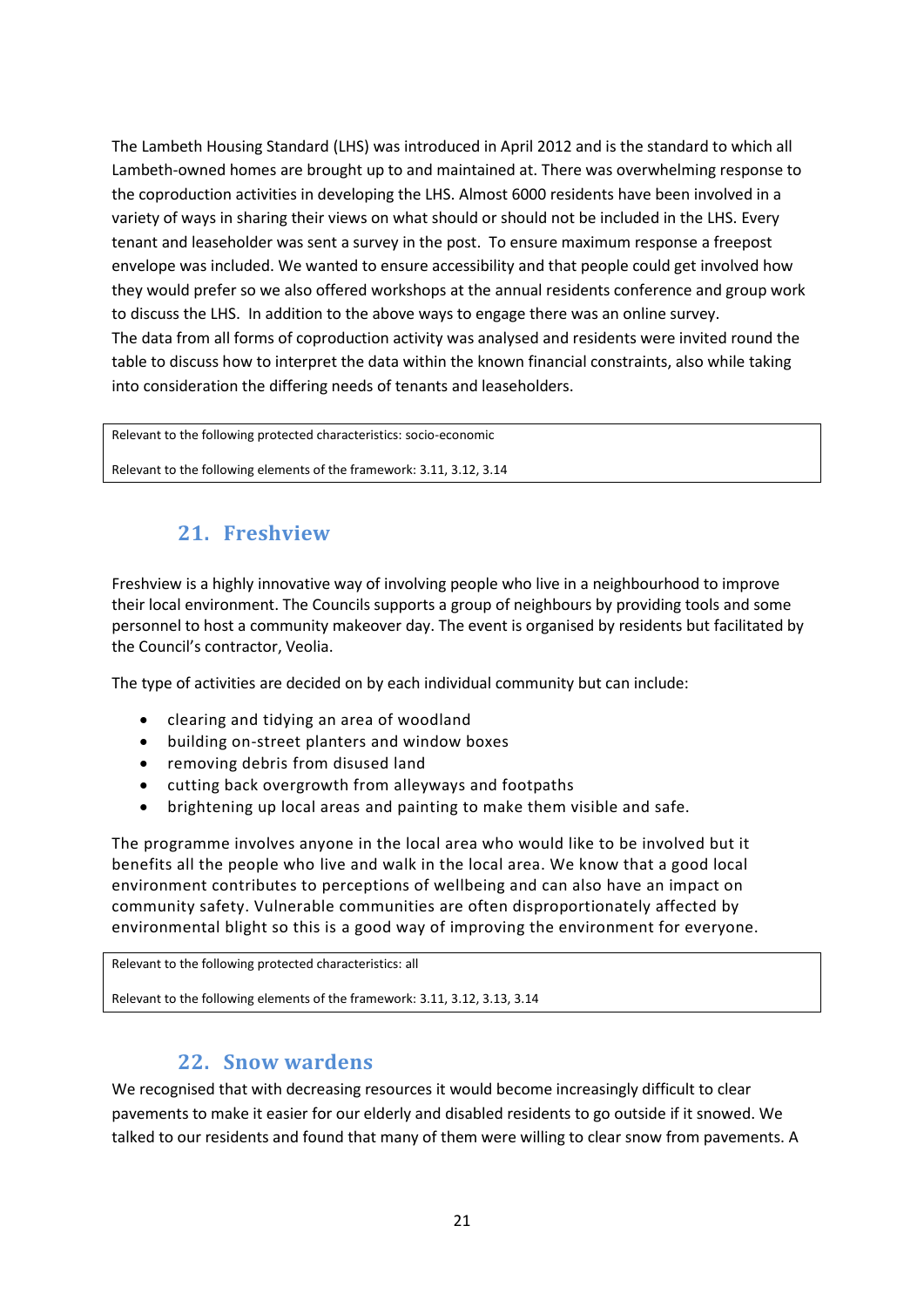major barrier to this, however, was insurance. So the Council decided to provide insurance for people who volunteer to clear pavements.

We recruit people to be snow wardens, provide them with some training and health & safety advice, as well as some tools, salt, hi-vis jackets and gloves. We engage with them through social networking sights and warn them when snow is forecast, using the same forecasts we would use to inform decisions on the need to grit roads.

The approach has been received very positively. Residents recognise that it would be extremely expensive to provide pavement clearing as a council service. They also report that their efforts have been appreciated by neighbours, and other neighbours have joined in to help, generating an even greater sense of community.

Relevant to the following protected characteristics: disability, age

<span id="page-22-0"></span>Relevant to the following elements of the framework: 3.11

### **23. Green community champions**

Green Community Champions is an 'open' programme that asks citizens what they want to do to improve the environment – whether that is the global environment (climate) or the local environment. The Green Community Champions officer then supports people to do what they want to do. There are 800 'activists' and we know that many more people have been touched by the programme activists often involve others through their work. The programme has given rise to several significant projects, which are now self-sustaining, including 200 community food growing projects, the [Remakery](http://remakery.org/) reuse and upcycling project, a community energy project and [community](http://brixtonpound.org/)  [currency.](http://brixtonpound.org/)

The programme has been running for 5 years and has engaged with a broad range of people. Equalities monitoring carried out on a 6 month externally funded training programme that recruited exclusively through the Green Community Champions trained found that a significant proportion were from communities with protected characteristics and low socio-economic backgrounds. Indeed workshops were often held during the day time to attract people who are not at work, and workshops were held with he over 50s group on Lambeth's largest housing estate, Clapham Park.

Another major programme that came out of the Green Community Champions programme is the community energy company[, Repowering.](http://www.repowering.org.uk/) Its first projects in Brixton have been on some of our most deprived estates and there the project has been hugely successful in supporting residents to get involved. It has done this by making by providing opportunity for them to invest by allowing residents to buy smaller shares, running training workshops, giving apprenticeship opportunities for residents during installation, and having a social return on the project that provides a small grant each year for the estate to spend on their area.

Relevant to the following protected characteristics: health, socio-economic

Relevant to the following elements of the framework: 3.11, 3.12, 3.14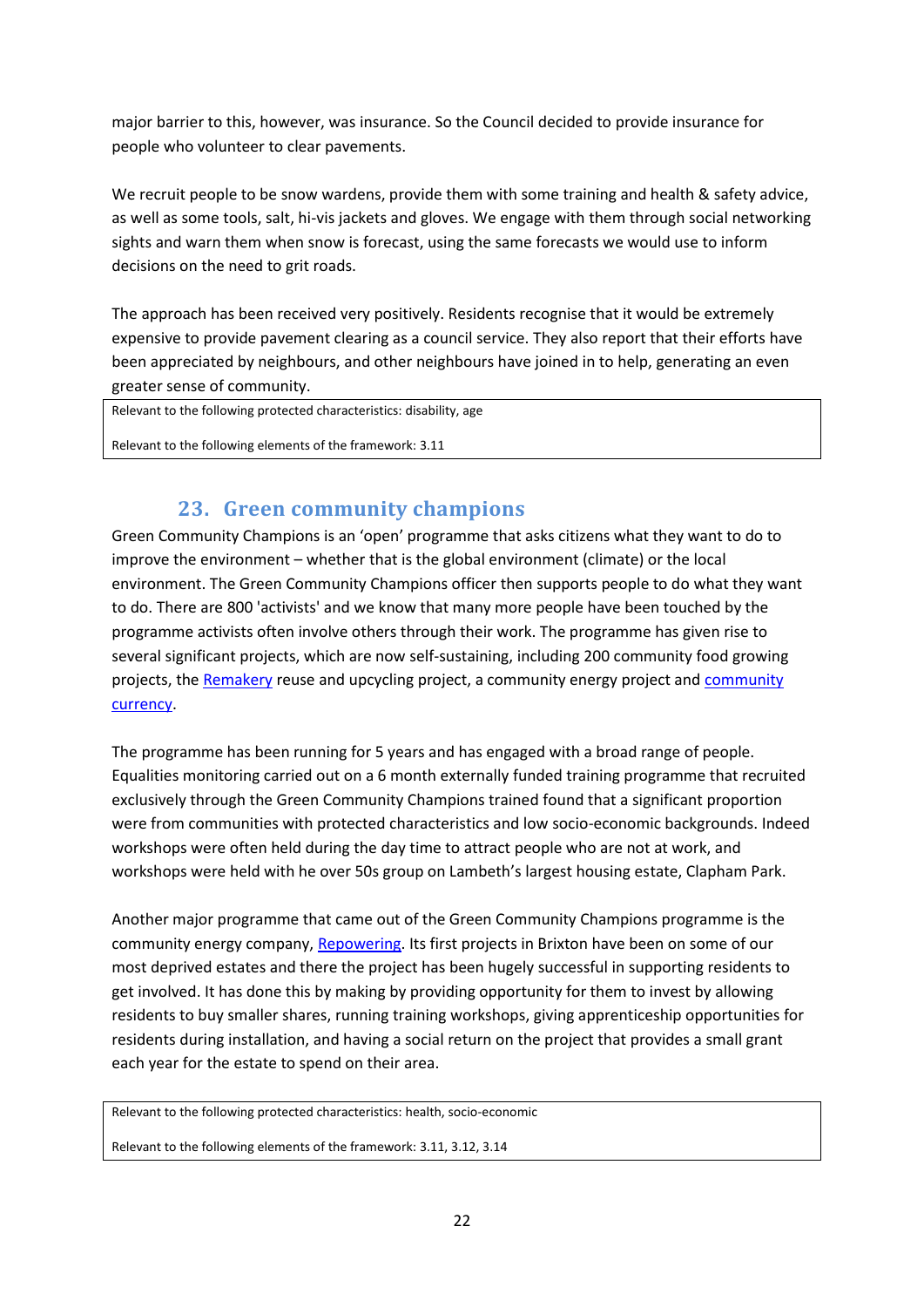# **24. Made in Lambeth**

<span id="page-23-0"></span>Made in Lambeth is a two year old initiative designed to harness skills and resources in our community and put them to local social good. Over a weekend or over a day we host a space where creative professionals who work in digital technology or marketing and live in our borough, help solve a social problem. In the majority of cases the professionals who have given up their time to get involved are relatively young and have not been involved in supporting the public sector before. So far using this approach we have:

- Designed a new sexual health service
- Developed a way to redirect food waste to those in food poverty
- Worked with the Lambeth Credit Union to develop a marketing strategy for its affordable low interest payday loans, to compete with the high interest loans offered by companies like Speedy Cash and Wonga.
- Launched a network against violence in Lambeth to create a shared sense of purpose and recruit more people to the cause
- Helped Brixton Pound launch its Community Lottery

#### For further information:<http://madein.lambeth.coop/>

Relevant to the following protected characteristics: age, socio-economic

<span id="page-23-1"></span>Relevant to the following elements of the framework: 3.11, 3.12

# **25. Young Lambeth Coop (YLC)**

The YLC is the first of its kind and we believe is the most exciting and innovative development in the UK youth and commissioning sector. The YLC has the potential to revolutionise the way it delivers public services by placing power and responsibility for youth services in the hands of the young people and the community.

The YLC was formed as a result of a conversation the council initiated with the community and which has taken place over the last two years about how play and youth services should be managed in the borough. Through this, the community gave a very strong message that they wanted greater control and ownership of these services.

The YLC as a membership organisation with 200,000 stakeholders (one third under 19 years old) will apply on behalf of Lambeth's young people and communities for funding for youth services in the borough. As a community owned organisation the YLC has the potential to bring in investment from a wide range of sources not typically available to local authorities.

The YLC recognises that different individuals want different levels of involvement, and so there are opportunities for people to get involved in everything from strategic decisions about procurement, to technical issues around safeguarding to working to support youth centres, adventure playgrounds and one o'clock clubs and other services that the YLC commissions, to very light touch involvement through surveys, workshops and celebratory events.

Relevant to the following protected characteristics: age

Relevant to the following elements of the framework: 3.11, 3.12, 3.13, 3.14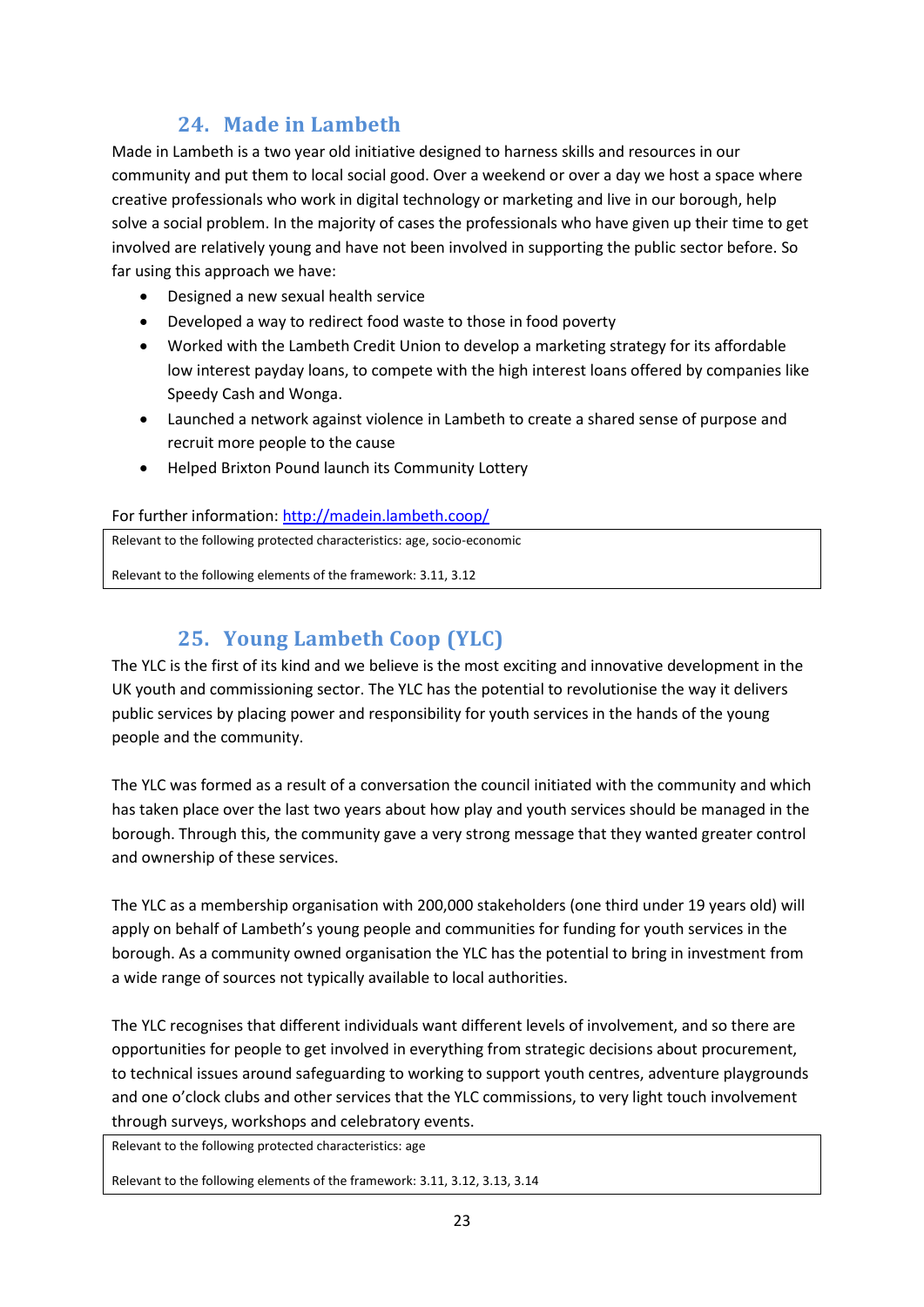# **26. Neighbourhood Enhancement Programme**

<span id="page-24-0"></span>Transport for London is a major funder of public realm improvements but instead of just spending money from TfL in an ad hoc way on pure transport projects, Lambeth has worked within small areas to codesign improvements that would have real meaning and benefit to local people, by enhancing the local economy, improving health and wellbeing and increasing public safety and reducing crime. The Neighbourhood Enhancement Programme (NEP) included traditional measures such as changes to traffic or parking priorities, but they also included pockets parks such as [the Edible Bus Stop,](http://www.theediblebusstop.org/) guerilla gardening and community art.

This programme and other transport programmes, particularl[y Van Gogh Walk](http://www.vangoghwalk.org/) and the [Loughborough Junction Plan,](http://www.loughboroughjunction.org/masterplanning) demonstrate the ways that Lambeth is putting communities at the heart of everything we do. Rather than consult on projects that council officers have designed, we ask people what they want to do to improve the local area.

To involve as many people as possible there are three phases to the NEP. Firstly a postcard and outreach campaign sought to establish the priority concerns of the community. The postcard is sent to every resident in the area. At the same time posters are displayed in council offices, libraries, advice centres, GP surgeries, children's centres and jobcentre plus/employment centres and street notices were fixed to lamp-posts across the NEP area.

We contact residents' associations and community groups and encourage them to take ownership of the campaign and generate their own publicity locally. We also contact Lambeth Living, as well as a number of other housing associations, to help publicise the campaign with residents living on local estates and in social housing.

We contact schools, youth and sport clubs and worked with language interpreters to help raise awareness amongst those whose first language is not English. We then analyse all of the comments received for each area. Those that fall within the scope of the NEP are fed into the design and decision processes.

The second phase is the co-design phase, where Lambeth councillors and officers meet and work with residents to convert the set of proposals and concerns into practical solutions. Co-design workshops are hosted to discuss and deliberate over potential schemes and use of the money in order to come up with practical solutions to concerns. All residents who say they wish to be kept informed are invited, as well as residents who are most likely to be affected by the proposals. Finally there is a public consultation phase – after drawing up plans based on discussions with residents, all residents are formally consulted. The consultation document, sent to every household in the relevant ward area, asks residents to prioritise and comment upon a list of possible improvements emerging from the co-design phase, keeping in mind the budget. Residents can also respond online if they prefer. Staffed exhibitions are also held to help answer any residents' questions and further information is available online.

Councillors play a key role in driving involvement of local residents and community groups, ensuring that all local interests are represented throughout the process. Following the closure of the public consultation, councillors (in their role as cooperative commissioners) review the results of the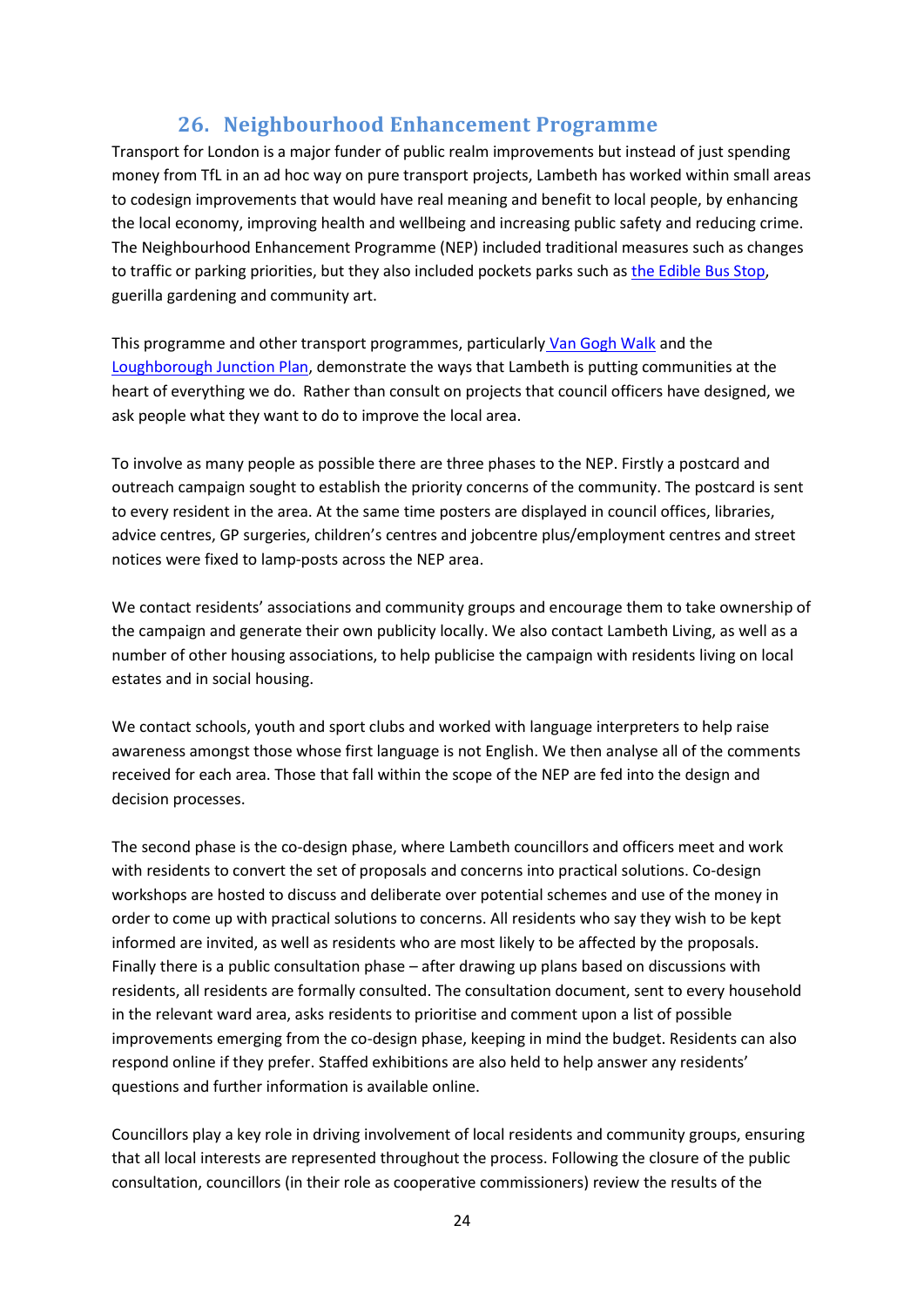consultation and decide which improvements should go forward, taking into consideration officers' reports. Certain improvements which require statutory consultation are followed up as appropriate.

Relevant to the following protected characteristics: all

<span id="page-25-0"></span>Relevant to the following elements of the framework: 3.11, 3.12, 3.13

# 27. Lambeth Living Well

"Our Vision is that the Lambeth Living Well Area will provide the context within which every citizen whatever their abilities or disabilities, can flourish, contribute to society and lead the life they want to lead" (quote from Lambeth Living Well Collaborative website).

The Lambeth Living Well Collaborative is a Partnership that commissions and runs mental wellbeing services across the borough. Members of the Collaborative include traditional healthcare commissioners such as the NHS and the Clinical Commissioning Group, but also voluntary sector organisations such as Mind, and, perhaps most importantly, service users and carers.

The Collaborative was established in 2010 and is already having a positive impact on people's lives, as recorded in some of the stories on the website. It has partnered with one voluntary sector organisation, Mosaic Clubhouse, to establish a new large facility close to the centre of Brixton, which provides activities including employment opportunities for people with mental health issues.



# **Our collaborative journey**

The Collaborative is now growing some of its innovations and expanding its network across the borough to foster more connections.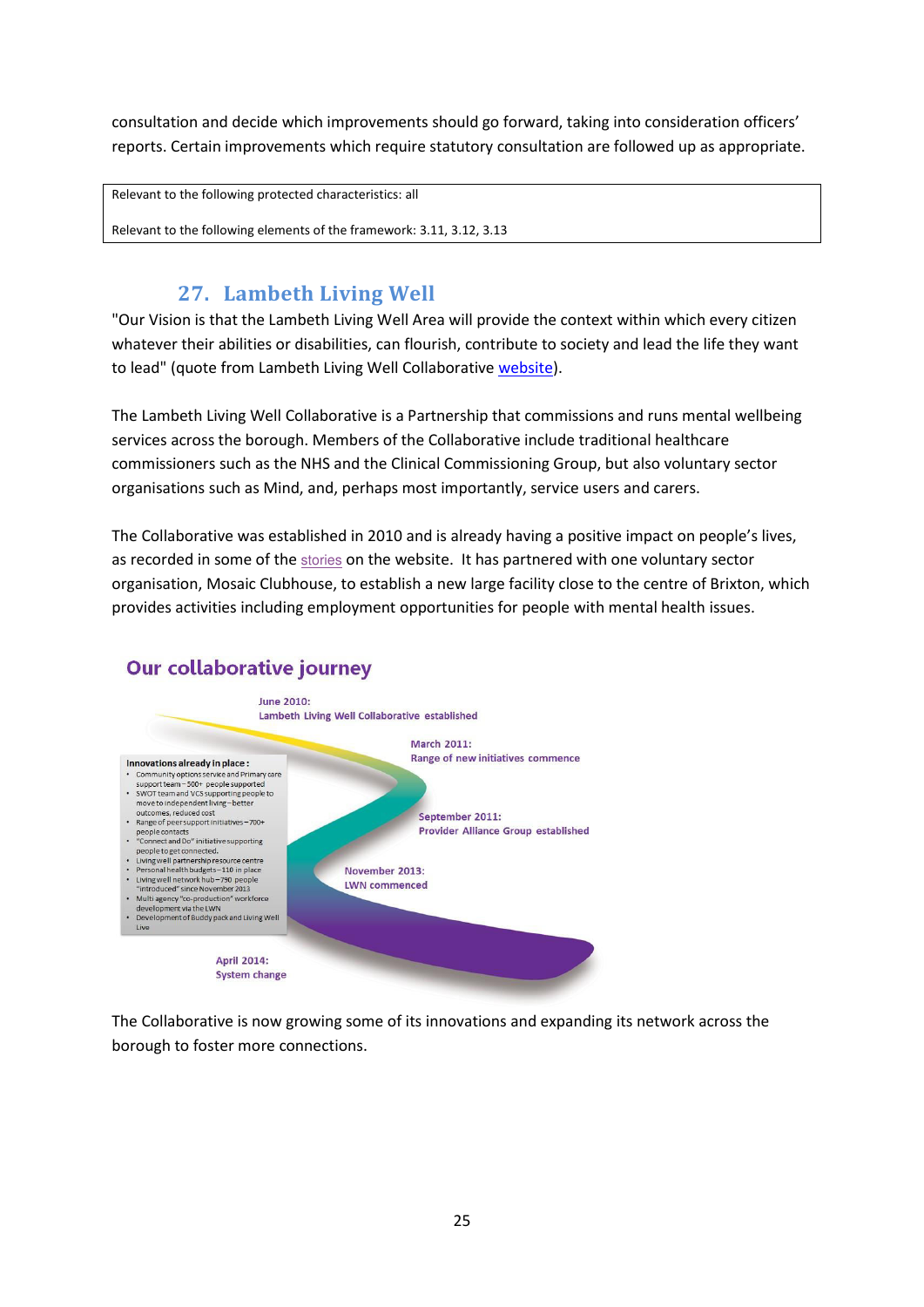

# **28. Children in Care Council**

<span id="page-26-0"></span>We believe it is vitally important that our Looked After Children shape children's care services. This is why we set up two innovative Children in Care Councils - Junior Visions for children and Visions of Success for young people.

Collectively they:

- help to monitor and implement the Lambeth Pledge which was developed by children in care and sets out our promises to them
- bring together service users and senior managers to influence decisions about services for children in care
- develop skills and confidence of the children and young people involved
- directly help the Corporate Parenting Board to measure and monitor the effectiveness and quality of 'Corporate Parenting' to children and young people; according to the views and experiences of the children who are in care
- coordinate an annual consultation to gain views of CLA, children on a child protection plan and children in need

The Children in Care Council regularly invite partners, managers, councillors and senior officers to attend their meetings to discuss relevant issues and to input to service developments. The group design and lead on projects and contribute to projects being led by the council and partner agencies. The chair of the Care Council presents the annual Corporate Parenting Board report to the full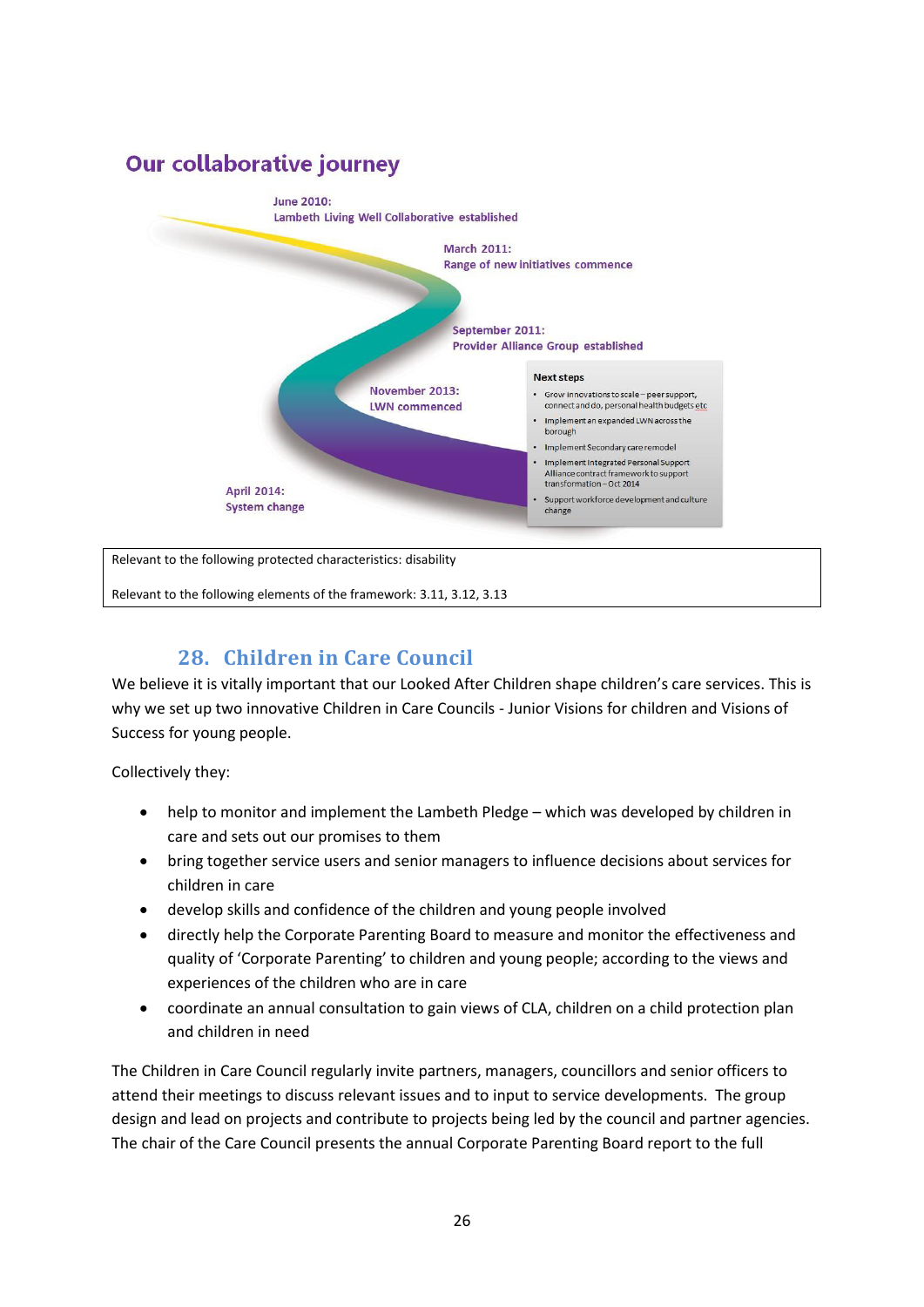council meeting on behalf of the Board and last year successfully influenced all councillors to sign up to the Pledge for looked after children.

Some key achievements are highlighted below:

- Supported the development of the Care Leavers Charter
- Regular attendance at Lambeth's Annual Designated Teachers Conference
- Twice yearly meetings with the Chief Executive and the Director of Children's Services to provide effective challenge about services and their experience of Lambeth as their Corporate Parent. Issues raised are followed up by the Children's Rights and Participation Officer with scrutiny from the Corporate Parenting Board.
- Training staff and Councillors on how to be an effective Corporate Parent
- Instigated two innovative service developments championed by the Chief Executive including the Steps 2 Success work experience scheme for care leavers, and the Real Sport leisure pass for children looked after; both of which continue to run despite the current economic situation.
- Contributed to policy developments at both a regional and national level for children looked after and care leavers through involvement in the following external meetings such as the Associate Parliamentary Group meetings at the House of Commons
- Participation in a recent BBC documentary with Lorraine Pascal

Current projects include:

- Advising the Independent Reviewing Team about effective communication skills to improve young people's review meetings
- Working with Virtual School to support young people's educational needs
- Working with Housing in relation to support offered to care leavers
- Training social workers so that young people are always seen on their own and to promote positive communication and listening/involving young people in decisions made about their care
- Ensuring there are effective relationships between young people and social workers.
- Continuing to help young people prepare for their future especially around managing money
- Relevant to the following protected characteristics: age, socio-economic, disability, ethnicity
- <span id="page-27-0"></span>Relevant to the following elements of the framework: 3.11, 3.12, 3.13, 3.14

# **29. Youth Council**

Lambeth Youth Council was established in 2002, it consists of the youth mayor and deputy youth mayor aged 11-19, four cabinet members and 12 advisory group members. It also works with around 40 young people who get involved in special projects throughout the year.

The **Youth Mayor** works nationally alongside 600 elected young people through the UK Youth Parliament to organise events and projects, run campaigns, and influence decision-makers on the issues which matter most to young people. The Youth Mayor is supported by an Advisory Group of young people who help him/her decide where this money should be spent. They were recently successful in being awarded £25,000 funding to distribute to local projects.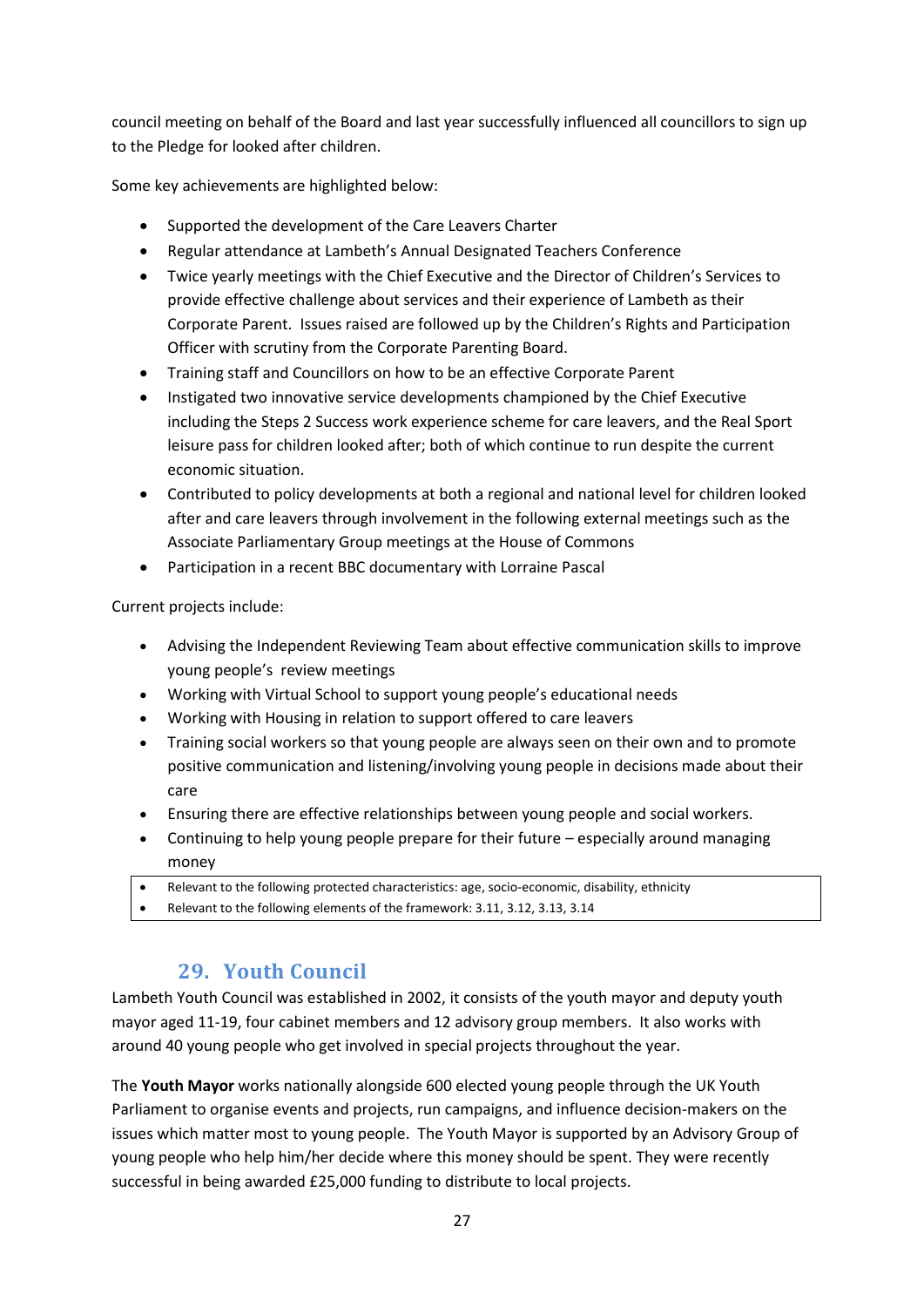#### **Youth Council current work:**

- Conducting UK Youth Parliament survey 'Make your mark' across the borough finding out young people's top 5 areas of concern and to help inform next campaign
- Drawing up a working agreement between youth cabinet and council cabinet
- Offering school tours and regular meetings inviting reps from school council and youth forums
- Inviting applications for share of £25k youth mayor fund

#### **Youth Council past initiatives:**

- Peer Education Project (2002 2010): Youth Council members designed lesson plans from a young person's perspective to best convey the appropriate messages to reduce teenage pregnancy rates. These sessions are led by Youth Council Peer Educators in secondary schools and youth groups across Lambeth.
- $\bullet$  Stop and Search (2002 2008): Members developed materials and workshops to train police officers how to talk to young people properly when conducting stops and searches.
- Peer Inspection (2002 2010): Youth Council Peer Inspectors visited youth centres in all five Town Centre Areas to see if they are run the way young people want them to be. A report and action plan are produced in conjunction with Youth and Play Managers and Peer Inspectors revisit the youth centres at an agreed time to make sure recommendations have been implemented.
- Relevant to the following protected characteristics: age
- Relevant to the following elements of the framework: 3.11, 3.12, 3.13, 3.14

# <span id="page-28-1"></span><span id="page-28-0"></span>**Responsive services and customer care**

# **30. EIA processes (EIA templates, corporate EIA panel and cumulative impact assessments)**

We have a robust process around equality impact assessments and our EIA templates were redrafted in 2012 to focus on the issues that matter most. They enable us to

- describe our current approach to an outcome or activity,
- describe how it will be changing,
- how that change impacts on people with particular characteristics (including our 3 local characteristics)
- why the change is justified; and
- what, if any, mitigations can be put in place.

All EIAs are quality assured and signed off either through the member-led Corporate EIA panel, through cluster leadership teams or by the Head of Strategy and Equalities. We encourage managers to bring equality assessments to EIA panel at the earliest possible stages, often before the likely equality impacts are even clear as ideas may be at very formative stages. We believe that this approach supports officer to start to this about equalities issues at the outset (rather than as an adjunct to a decision which has already been made). Our Corporate EIA panel focuses on balancing the need to be collaborative and supportive along with the need to hold the organisation to account by asking the following questions:

1. If a proposal has been designated as 'not relevant to equality' does the justification for non-relevance seem sound?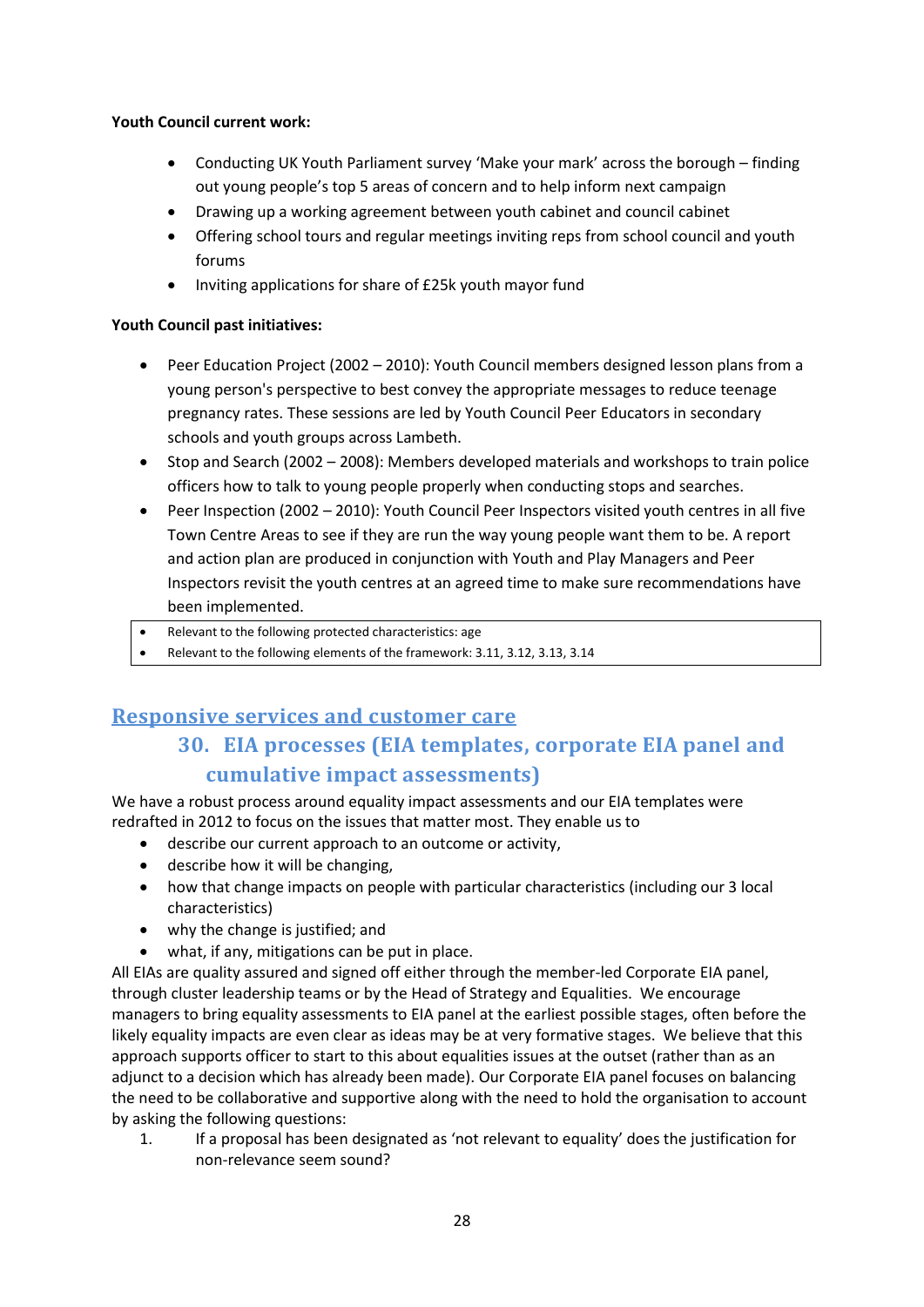- 2. Is there a clear and honest assessment of the likely equality impact of the proposal? Does the equality impact assessment include consideration of all the protected and local characteristics?
- 3. Is it clear when an assessment will be able to be made (if equality analysis cannot yet be undertaken)?
- 4. Are there sufficient mitigations in place (being realistic about whether mitigation can be put in place at all)?
- 5. Is there a clear justification for the proposal (if there are disproportionate impacts)?

As a result of the public sector budget cuts we recognise that undertaking EIAs on each individual budget decision may be useful for the manager and the users of that service, but we believe that in many instances that decisions interlink and that some seemingly separate decisions may all impact on one or two particular groups of residents. That is why each year since 2010 we have undertaken a cumulative impact assessment that has mapped the likely equality implications of budgetary proposals when taken together. These cumulative impact assessments have been vital in helping us to develop appropriate mitigations and to ensure cabinet and full council are fully sighted on any negative disproportionate impacts at the point when they take decisions.

Relevant to the following protected characteristics: all

<span id="page-29-0"></span>Relevant to the following elements of the framework: 3.1, 3.2, 3.3, 3.4, 3.15

# **31. Aspire Centre**

Aspire Wellbeing used to be called Lambeth Resource Centre, and was an integral part of the public services offered by the Lambeth Council. In 2014 it was spun out as a not-for-profit social enterprise. This has allowed it to attract funding to redevelop its buildings, which are now offered for hire to the community. Aspire Wellbeing has an ongoing contract with Lambeth Council to deliver day services to adults with physical disabilities.

The organisation has a strong social ethos. Income from room hire and running the gym is invested into facilities for the community and Day care, and service users and the local community are involved in the running of the social enterprise.

As a result of this approach the Centre has been highly innovative by:

- Developing a short breaks service that takes some of their clients away in groups three weeks of the year
- Developing a good quality disability gym from scratch
- Integrating clients with a learning disability into our predominately physical disability service
- Having a strong and ongoing relationship with NHS Community Rehab teams to bring

physiotherapy into the service and train up our staff to provide a more specialised rehab service Aspire is a ground-breaking project. It was chosen as one of the UK's twelve National Mutual Pathfinders, monitored by the Government's Department of Health, to explore new ways of running public services in a more financially sustainable ways. It also successfully applied for grants from the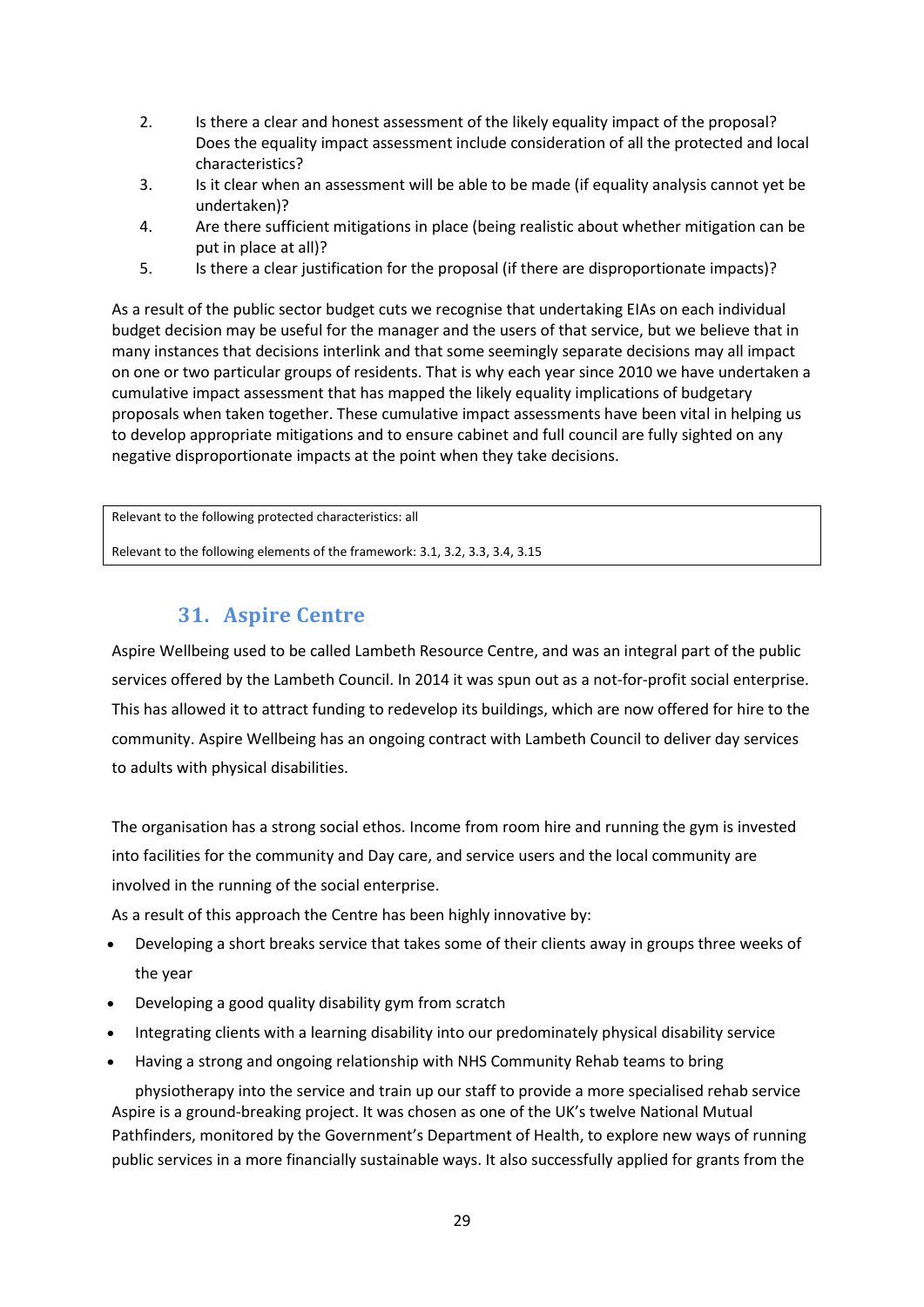Social Enterprise Investment Fund (SEIF) to extensively refurbish the centre to create a viable social enterprise that could serve the needs of the local community.

Relevant to the following protected characteristics: disability, age

<span id="page-30-0"></span>Relevant to the following elements of the framework: 3.16, 3.17

### 32. Southwark and Lambeth Integrated Care

Health and social care organisations and people in Southwark and Lambeth have come together so that local people can lead healthier and happier lives. Southwark and Lambeth Integrated Care is the partnership that brings them together.

Southwark and Lambeth Integrated Care is a network between local GPs, the three local NHS Foundation Hospital Trusts (Guys' & St Thomas' NHS Foundation Trust, South London & Maudsley NHS Foundation Trust and King's College Hospital NHS Foundation Trust) the Southwark and Lambeth Clinical Commissioning Groups, social care and people and communities in Southwark and Lambeth, supported by Guy's and St Thomas' Charity.

The partnership is based on a very basic premise: people's outcomes and experiences are not good enough in the current system. Current funding also means that care services cannot be sustained in the same way. Despite hosting many of the UK's most talented clinicians, professionals and leaders, we start from a system where we make it difficult for organisations and professionals to work together, where care is mostly focussed on treatment not prevention, and where many people are left feeling bewildered and unable to take control of their own lives. We are confident that this can be improved and we have excellent examples of local people successfully managing their lives with the support of health and social care providers.

The current focus of the work is with older people and adults with long term conditions. Working together with citizens, attributes of care have been developed, and these will be used as the basis of any future service commissioning and delivery.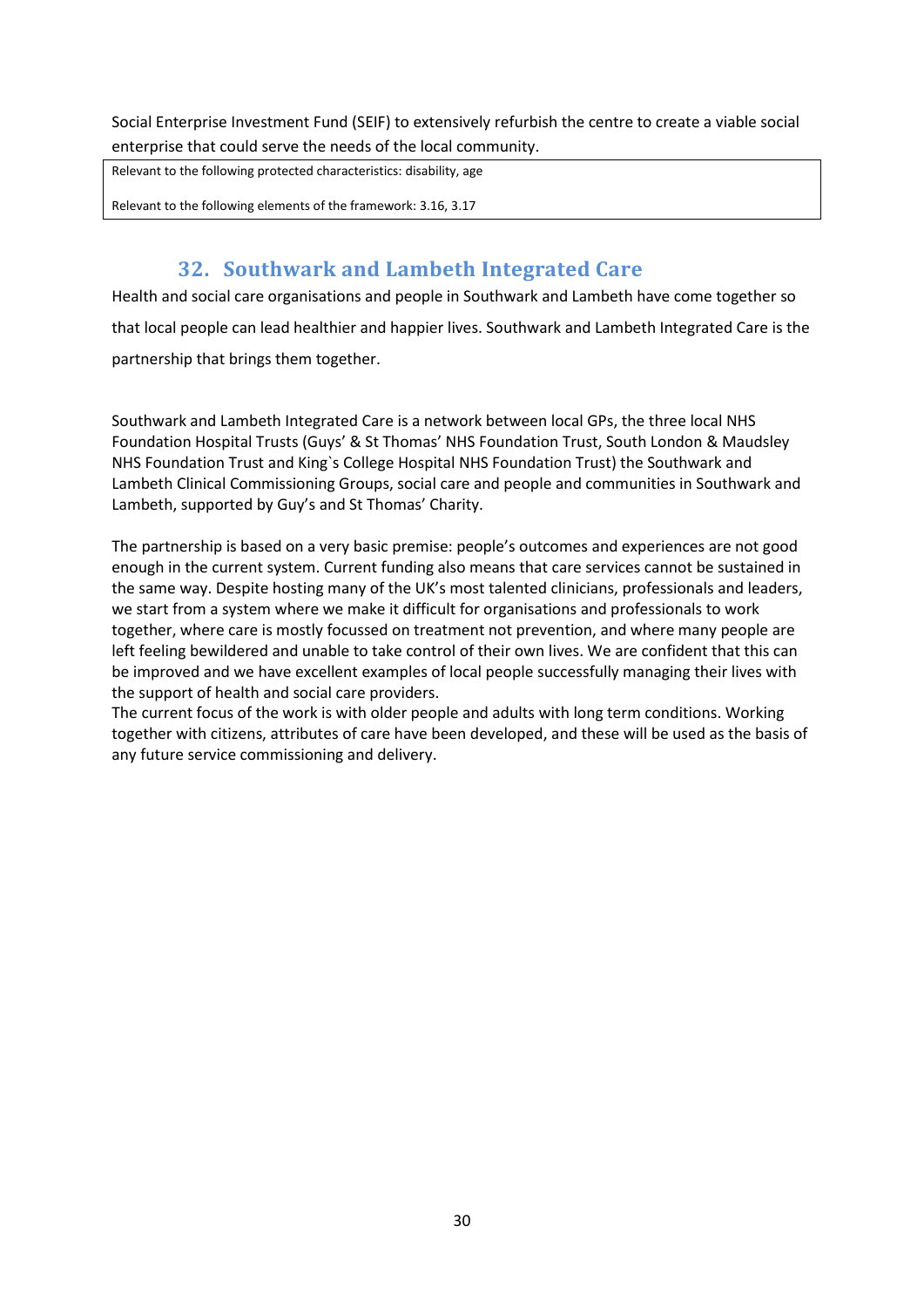Alongside this, SLIC has worked with citizens to agree outcomes and 'I' statements that will be used in future service commissioning, with an expectation that service providers will be measured on those outcomes. These were developed with the involvement of older people and adults with long term conditions through public meetings and focus groups. The outcome measures identified for inclusion in 2015-16 are:

| I have systems in place to help at an early stage to avoid crisis and as small a disruption as possible if a crisis<br>happens                                     |
|--------------------------------------------------------------------------------------------------------------------------------------------------------------------|
| (citizen and commissioner prioritised)                                                                                                                             |
| I can manage my own <i>health and wellbeing (or condition)</i> and I am supported to do this                                                                       |
| (including having access to information and being able to stay healthy)                                                                                            |
| (citizen and commissioner prioritised)                                                                                                                             |
| I can plan my care with people who work together to understand me allow me control and bring together<br>services to achieve the outcomes that are important to me |
| (citizen prioritised)                                                                                                                                              |
| Citizens and carers - I (am able to) live the life I want (and get the support I need to do that)                                                                  |
| (citizen prioritised)                                                                                                                                              |
| I feel (am) safe, secure and protected from harm                                                                                                                   |
| (citizen prioritised)                                                                                                                                              |
|                                                                                                                                                                    |

Relevant to the following protected characteristics: age, disability, ethnicity and gender

Relevant to the following elements of the framework: 3.15, 3.16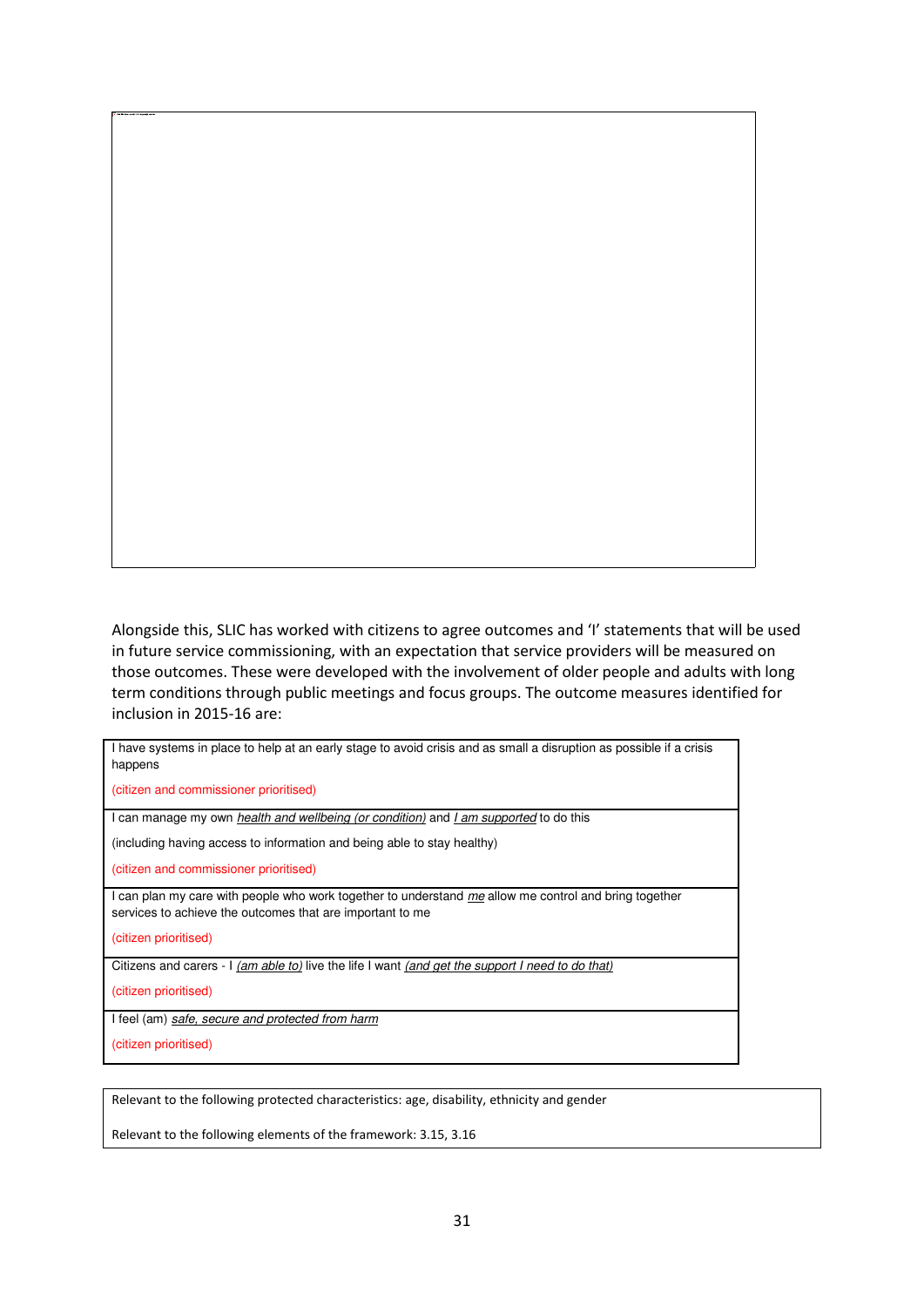# **33. Customer access and digi-buddies**

<span id="page-32-0"></span>We have used a cooperative approach to our customer access programme. There is a need for savings but at the same time we are looking for improved outcomes, so we worked with citizens to understand how we could move people across to digital interaction whilst ensuring they retain satisfaction with our services.

Many residents prefer to connect with council officers face to face, because of their lack of awareness of, and confidence in, other channels. Many staff also prefer to offer (or recommend) a face to face method of communication because this is the way they have worked in the past. However face-to-face contact is costly so there is an opportunity to switch some of this contact to the web. To do this we are supporting people to get on line and promoting digital skills. We have enough public access computers and good Wi-Fi coverage but we have a proportion of residents who need support to use online services. To address this we are making use of our "Digi-buddies" programme and asking front line staff to play a role in advancing digital connection and skills.

Relevant to the following protected characteristics: socio-economic

<span id="page-32-1"></span>Relevant to the following elements of the framework: 3.16, 3.17

### **34. Sexual violence campaign**

We launched our 'Know the difference' communications campaign in December 2010 to tackle increased levels of rape and sexual assault in Lambeth. Police data showed that a significant number of incidents were related to the night time economy, with suspects and victims often meeting in a bar or club.

We received considerable positive responses from the public, through emails, twitter and blogs and the campaign won some awards:

- Winner CIPR Excellence in Communications Awards 2011 (Local and public services).
- Silver Local Government Communications awards.

The campaign was also adopted by the British Army.

Police data showed a decline of between 30-50% in the number of reported incidents during the campaign.

The creative elements of the campaign were developed in consultation with focus groups. The men in the focus group told us that the campaign needed to be visually appealing and relevant to them. The imagery used draws heavily on 1960s iconography with the use of silhouettes and block colours. See examples here:<http://lambeth.gov.uk/sites/default/files/sc-ktd-campaign-postcards.pdf> As data showed that a number of incidents were linked to pubs and clubs in the area, we planned to place materials following the journey of a night out. Adverts were placed at tube stations. Police teams handed out flyers at tube stations in the early part of the evening. Flyers were also distributed in the hot spot locations – similar to how club/ pub/ bar flyers would be handed out.

Posters were placed in the gents toilets of licensed premises in the target locations. Licensees and men in our focus groups told us that they were more likely to read materials in their eye-line, so posters and mirror stickers were placed over urinals and sinks. Digital screen promotional vans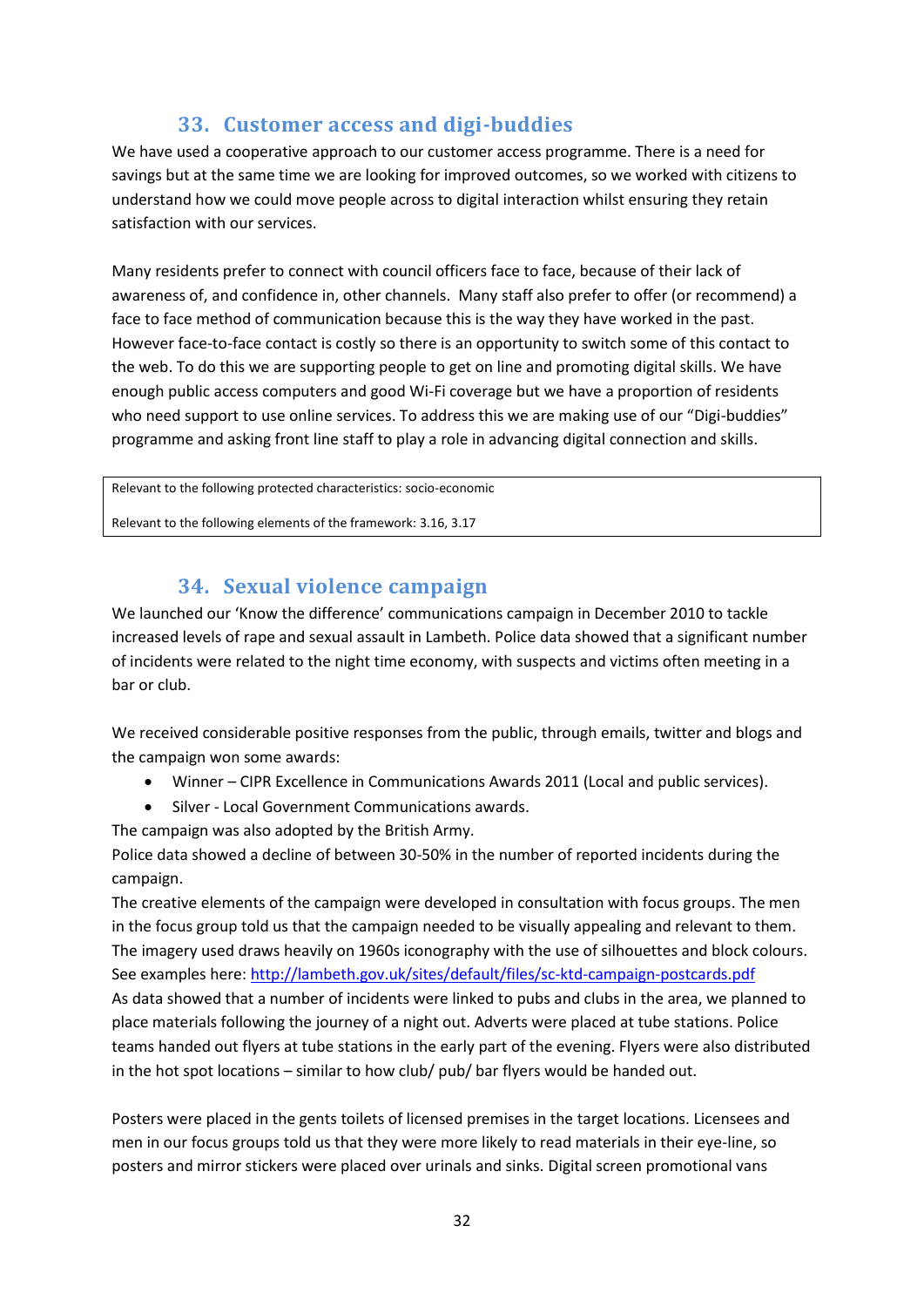toured the hotspot locations on Friday and Saturday nights to make sure that the messages reached our target audiences. We also held a debate about rape and sexual assault at Lambeth College with a group of young people.

#### A further evolution of the work is the 'this is abuse' campaign. Some example posters are here: http://lambeth.gov.uk/sites/default/files/sc-this-is-abuse-campaign-posters.pdf

Relevant to the following protected characteristics: gender, age

<span id="page-33-0"></span>Relevant to the following elements of the framework: 3.15, 3.16, 3.17, 3.18

# **35. Older People's Housing**

In 2012 we published our Older People's housing strategy which sets out our commitment to supporting older people to live independently. It means everyone who lives in older people's housing will either have their home improved or will be offered a more modern and accessible home nearby. In order to achieve that, our proposals include the disposal and rebuilding of a number of schemes as extra care housing and refurbishment of other properties. Through 2013 we consulted on a range of different options to listen to older people's priorities and expectations around how and where they want to live and we are now putting that into practice.

Relevant to the following protected characteristics: age

<span id="page-33-1"></span>Relevant to the following elements of the framework: 3.15, 3.16, 3.17, 3.18

# **36. Special Educational Needs in schools**

Lambeth has excellent provision for pupils with special educational needs. Lambeth began an SEN Review in 2011 which concluded in November 2012 and sought to ensure that as many Lambeth children with additional or special needs are educated in the borough and in mainstream provision as possible. Analysis of the changing needs of pupils has led to planning for up to 10 specialists 'Resource Bases' in mainstream schools to open in 2014/15. There are also plans to increase numbers in over five newly registered special schools and open a new primary and new secondary Autism Spectrum Disorder provision.

As part of the current review the Council and CCG have considered the commissioned Health Therapies provided to Lambeth schools and as a result a revised 'core offer' provided to schools funded by the CCG and Guy's & St Thomas's NHS Foundation Trust (GSTT) has been developed.

To ensure all schools are prepared for the increased commitment to inclusion we are supporting all schools to adopt the 'Inclusion Quality Mark'. The Inclusion Quality Mark is a nationally recognised 'kite mark' which means that a whole school community goes through regular training and audit of provision of inclusive high quality teaching and learning. Currently 49 schools have signed up to this and eight have the full accreditation. In addition a comprehensive training program for Special Educational Needs and Disability coordinators is being run by a SEND specialist; sessions for Teachers Head teachers and Chairs of Governors assist schools, Children's Centres and other education settings.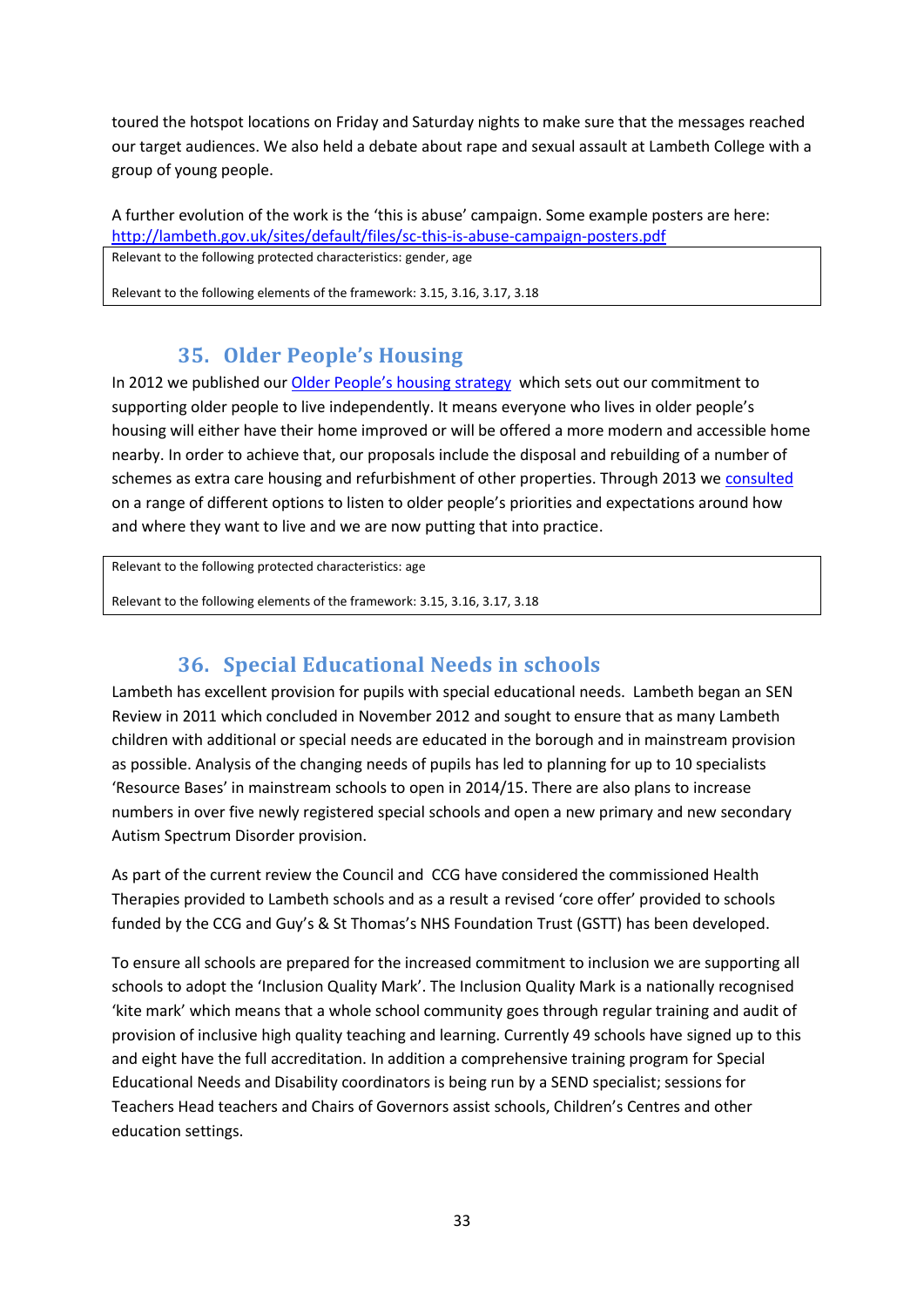We are supporting 105 additional Special Educational Needs places in mainstream schools and academies, 45 primary Autistic Spectrum Disorder (ASD) places managed by the Wyvil /Vauxhall Federation (Aurora House) and 75 secondary ASD places through the Vanguard Free School. These places began in September 2014 and will build up to full capacity by 2018. The Council has made a commitment that no child will be moved from their current placement unless they and /or their family wish it.

A detailed case study about Lansdowne special needs secondary school recent transformation can



be found here:

Relevant to the following protected characteristics: age, disability

<span id="page-34-0"></span>Relevant to the following elements of the framework: 3.15, 3.16

# **37. Celebrating diversity in our libraries**

At Tate South Lambeth library in Lambeth, volunteers and staff run a group on Tuesday mornings for blind and visually impaired people to enable them to access printed and digital material. These sessions are unique, pioneering and innovative within public libraries. The volunteers work with users, leading manufacturers and experts to source and trial the most effective technology - and to negotiate the best deal for libraries. They work with Lambeth Libraries and Archives who have given huge support in enabling this important pilot. The Minister for Culture and the Digital Economy, Ed Vaizey, visited on 6 March and was impressed with their work.

HTTPS://WWW.GOV.UK/GOVERNMENT/UPLOADS/SYSTEM/UPLOADS/ATTACHMENT DATA/FILE[/387946/A](https://www.gov.uk/government/uploads/system/uploads/attachment_data/file/387946/Annual_Library_Report_-_16_Dec.pdf)NNUAL *LIBRARY\_REPORT[\\_-\\_16\\_D](https://www.gov.uk/government/uploads/system/uploads/attachment_data/file/387946/Annual_Library_Report_-_16_Dec.pdf)EC.PDF*

Our libraries run a series of events throughout the year which celebrate Lambeth's diversity including programmes of events to mark Black History Month, LGBT History Month, and Disability Awareness. These events range from guest speakers and mini-conferences to craft and music, photography and art exhibitions. They are publicised across the borough and are well attended.

The Black History month programme for October 2014 is below and demonstrates the breadth of what is on offer:

- **Brixton Black Panthers exhibition:** An exhibition of photographs of former members of the British Black Panther and Black Civil Rights movements in the UK, who were active in Lambeth in the late 60s and early 70s. Interviews, photographs and films have all been curated by young people into an engaging exhibition.
- **Creative Writing Workshop: Our Heroes** Are you a young person interested in creative writing? Historian and storyteller Sandra Agard will show you tips and techniques on how to write for a magazine, book or a poem. 4.30pm (Ages 7 plus)
- **Little Stitches play:** In the UK an estimated 137,000 women are living with the consequences of Female Genital Mutilation. BAREtruth brings together four writers to explore the human stories behind the statistics. A play reading, followed by a talk with psychotherapist, campaigner and BAFTA nominee Leyla Hussein.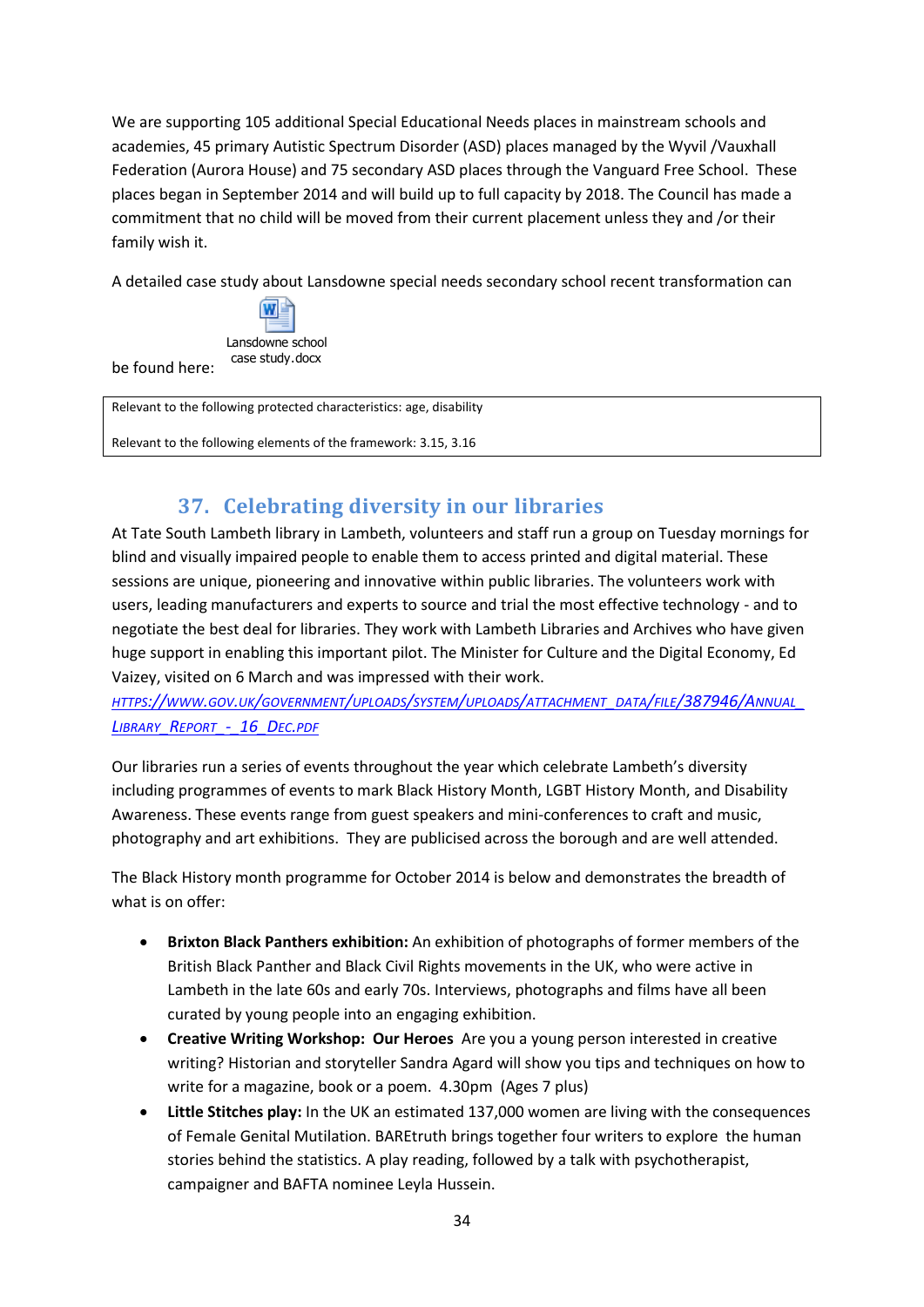- **When I Came to England: An Oral History of Life in 1950s and 1960s Britain – Illustrated talk:** A uniquely honest and compelling anthology of reminiscence about life in Britain during the 1950s and '60s. The stories, collected and edited by Z. Nia Reynolds, cover the spectrum of human emotions and are tragic, funny, honest and frank. Join Nia and Lambeth elders for an afternoon of reminiscing, a bit of music, tea and cake. Organised with Age UK Lambeth.
- **Mother Country with author Donald Hinds** Set against the backdrop of events that took place in Britain from the late 1940s to the mid- 1960s, Mother Country reflects the reaction of so many Britons to Black migrants. Donald came from Jamaica with literary ambitions in 1955. He worked on the buses while writing for the West Indian Gazette under the editorship of Claudia Jones. Join Donald discussing his latest book.
- **I Know Why the Caged Bird Sings reading group special** Join the Waterloo Library reading group to discuss the 1969 autobiography about the early years of African-American writer and poet Maya Angelou who sadly died in May this year.
- **A Raison in the Sun (1961) Film Showing** Film club presents Sidney Poitier in Lorraine Hansberry's Masterpiece. The film has won numerous awards and depicts the experiences of one family as they climb the social ladder after moving into a neighbourhood that does not want them.
- **Embark on an enthralling journey with Mary Seacole** The Marvellous Adventures of Mary Seacole has been performed by award-winning actor Cleo Sylvestre at venues all over the country.
- **Rise: A Tribute to Maya Angelou** Join Compere and Poetess Empressjai for a celebration of the life and work of the late Maya Angelou.
- **12 Months Film showing and Director Q&A** 12 Months (2014; 64 minutes) is a documentary about a Los Angeles man who rented his home for \$1 per month to help a family in transitional housing. The story follows Felicia Dukes and her four children in Tony's home and explores the impact that generosity had on the community.
- **Handa's Surprise** Welcome to a special Book Bug Club session Fiona Byers will be telling a fun version of 'Handa's Surprise' by Eileen Browne and afterwards children will be invited to taste the fruits of the story. (Ages 2 to 4 years)
- **A story or two about Anansi** Come hear an Anansi story. Fiona Byers will be telling a story or two about Anansi, the half man, half spider trickster. 3.45pm to 4.15pm (Ages 4 plus)
- **Americanah reading group special** Join the Brixton reading group to discuss the critically acclaimed Americanah by Chimamanda Ngozi Adichie.
- **St Martin's Community Black History Celebration** St Martin's Community Centre would like to celebrate the centenary of the formation of Marcus Garvey's UNIA-ACL association. Activities on the day will include Caribbean folklore songs, films, dancing, talks, including the West Indian Ex-Servicemen's Association, food and drinks, and much more.
- **Panomundo Film showing** Panomundo (2014; 90 minutes) is a feature- length documentary about the history of the steelpan and its influence across the world. Over two years more than 100 people were interviewed, including steelpan legends such as Ellie Mannette and Lennox "Boogsie" Sharpe. The film Premiered in Trinidad & Tobago in August
- **Marley (2012)** Minet Film club presents Kevin McDonald's Marley, a documentary on the life, music, and legacy of Bob Marley. Made with the support of the Marley family, there is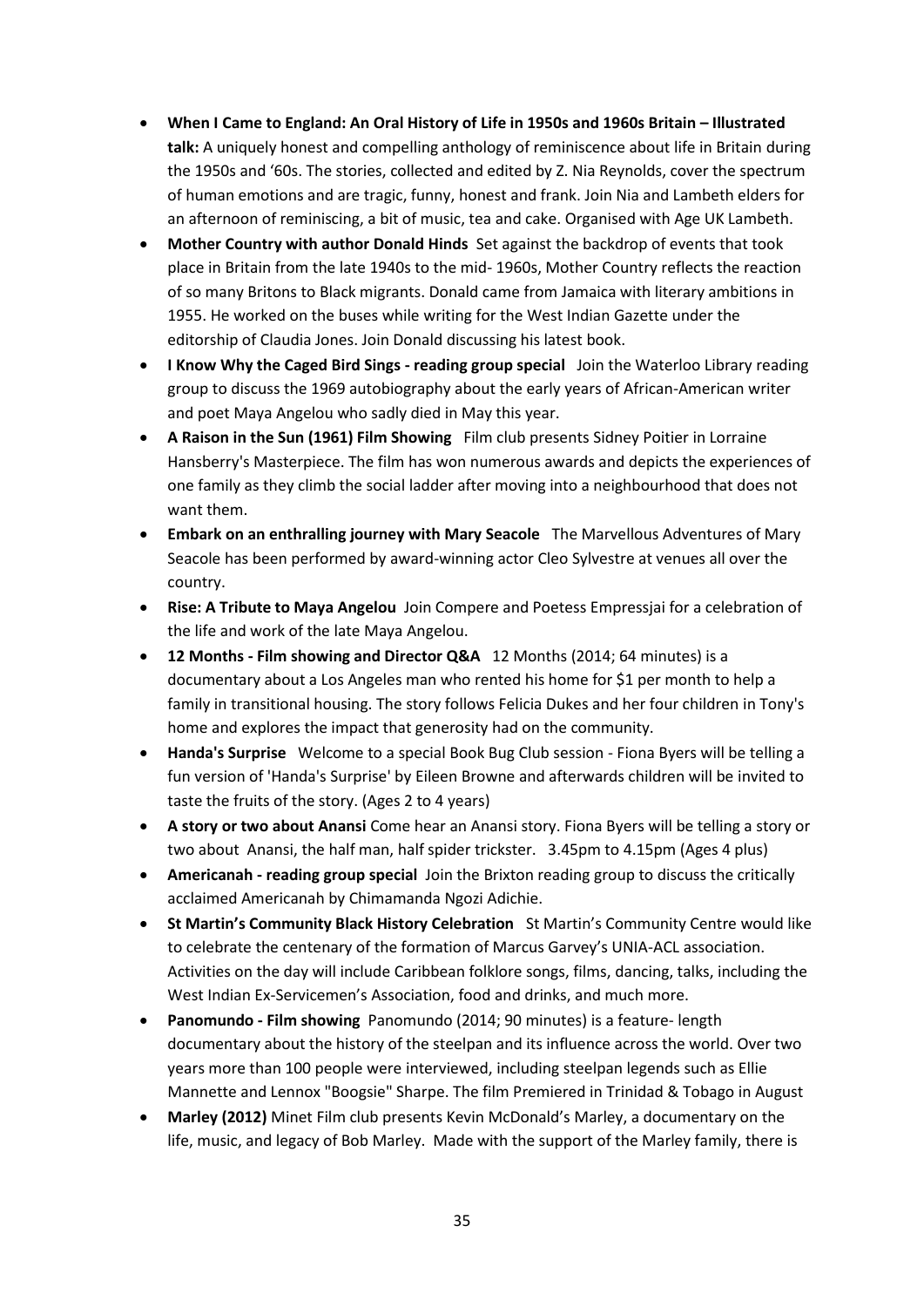rare footage, incredible performances and revelatory interviews with the people that knew him best.

- **Book launch with author Abyna–Ansaa Adjei** Renowned Ghanaian author Abyna– Ansaa Adjei will be launching her new book: ANANSESEM II – More Adventures of Kweku Ananse. This is the story of the most cunning spider that ever lived. Ananse stories originated from Ghana, and are famous the world over. Abyna- Ansaa's will be available to sign copies of her book.
- **The challenging stories of African and Caribbean people in the British Military Forces** This audio-visual presentation by Kwaku, a leading music and history consultant, shows the contribution and role of Africans and Caribbeans, drawn from the British Empire to the First World War, and some of the challenges they had to deal with at home in the 'Mother country' and elsewhere. This thought provoking presentation ends with a Q and A session. , 5.30pm to 6.30pm (Ages 13 plus)
- **Princess and the Frog Film afternoon for the family** Directed by John Musker and Ron Clements, The Princess and the Frog moves the classic fairy tale to a snazzy version of 1920s New Orleans. Tiana, the first African-American Disney heroine, is not a princess, but a young woman who hopes to fulfil her father's dream of opening a restaurant to serve food that will bring people together from all walks of life., 2pm
- **Hair Braiding Family Workshop** Have you ever wanted to braid your hair and do not know the technique? Stylist Funmi Akisanya talks through the techniques and skills for a diverse range of hair types. The event will be a one hour presentation followed by a practical workshop. Booking essential
- **The Adventures and Life of Mary Seacole** Historian, storyteller and literacy consultant Sandra Agard takes us on a journey of what life was like growing up with one of the most famous black Britons of our time Mary Seacole. We learn through the eyes of her sister Louisa Grant what Mary was like as a child in a captivating interactive storytelling session , 2.30pm to 3.30pm (Ages 5 to 12 years)
- **Stories from Africa** Hear the tales of how Anansi became king of all the stories and how the Zebra got his stripes, brought vividly to life as your children revel in creating vibrant African scenes and marvel in the cunning Anansi capturing Osebo, the fearsome leopard. 2.30pm to 3.30pm
- **The Untold story of Black British History** Join us for a day of workshops and activities packed full of fun facts, painting, drawing, storytelling and drama, creative writing and activities describing the unique cultural footprint of London's past. Something for all the family including making your own T-Shirt designs and Black historical photos.

Relevant to the following protected characteristics: sexual orientation, ethnicity, disability

<span id="page-36-0"></span>Relevant to the following elements of the framework: 3.8, 3.10, 3.11

### **38. ManDay**

ManDay is a men's project run by the National Coalition Building Institute (NCBI). It meets every Monday evening at Stockwell Park Community Centre.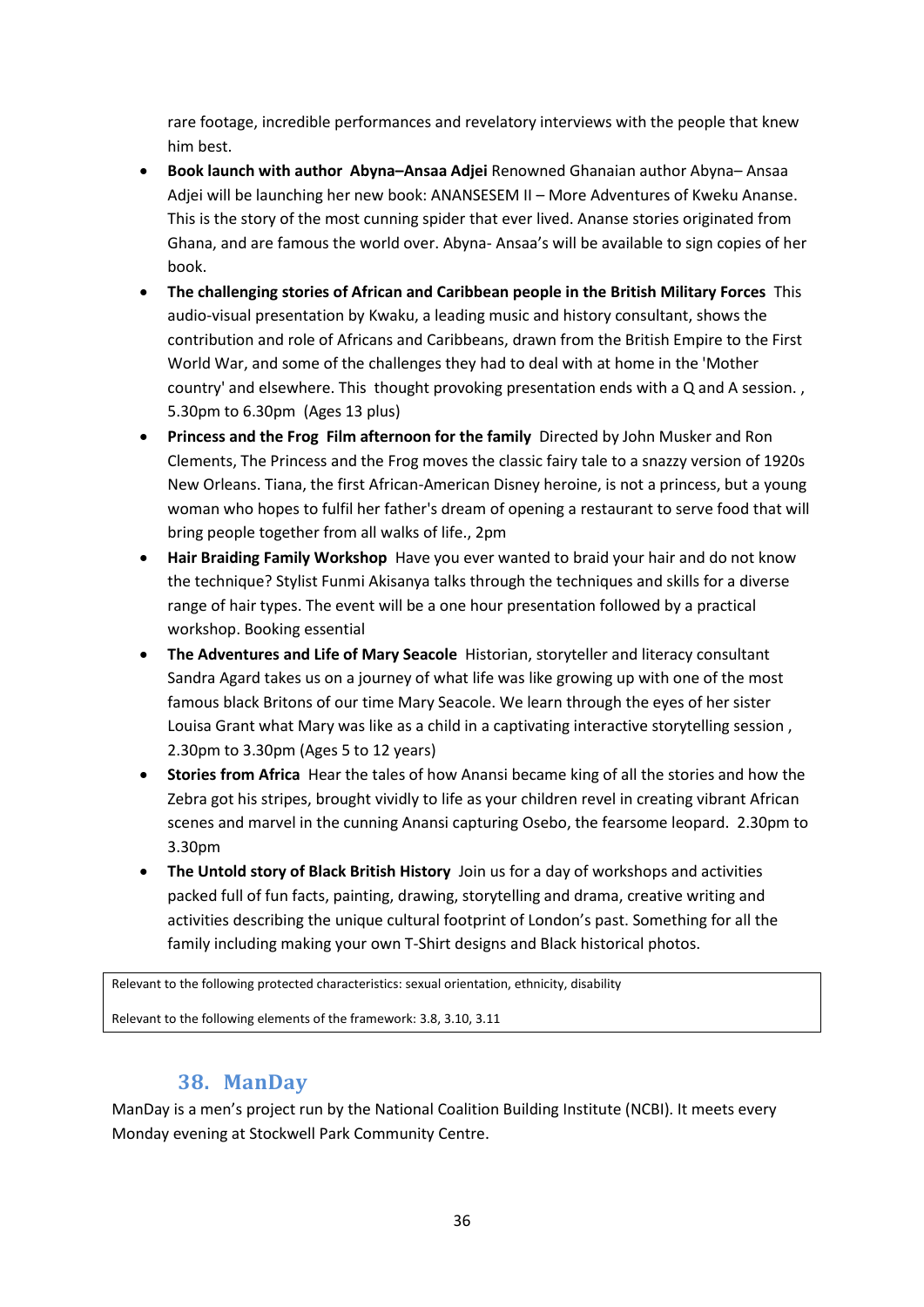The project started in April 2014 with funding from Lambeth Council. "We hear a lot about men but not a lot from men," said Lorna Campbell, former Cabinet member for Equalities and Communities at Lambeth Council. "That's why I was very keen to see a men's project in the borough."

The project set out with the following aims:

- To inspire men in the community and activate them as citizens. This includes active participation in areas, such as, school governership, mentors, teacher support at Saturday schools, community tidy schemes etc.
- To develop skills in men to improve their work related prospects. This includes employability; self-employment; volunteering citizens; values and overall self-worth.
- To support the mental health of men in the borough. This includes reducing stigma surrounding mental ill-health issues via empowering community dialogue as well as physical health and wellbeing. By upskilling the men who attend the project and by increasing their chances at finding employment; providing entrepreneurial skills; and finding volunteering opportunities the project creates better citizens; with strong values and increased self-worth.

The group's initial members all now have stories to tell about their personal growth over the summer of 2014 and they are looking forward to a future in which they have a positive contribution to make to society. Furthermore they are recruiting new members and continue to meet regularly.

At a celebration event in December 2014 one man told of how "ManDay has changed my life. It has allowed me to stop procrastinating and given me stability". Several of the men spoke about having found friendship, tolerance and understanding, that they hadn't found anywhere else. "It has enriched my life, broadened my world view, and opened my heart", said a man who had moved to London two years earlier, and is only now starting to find his place in the world.

Relevant to the following protected characteristics: gender

<span id="page-37-0"></span>Relevant to the following elements of the framework: 3.15, 3.16, 3.17

# 39. Extended support to care leavers

At Lambeth we take our responsibilities as a corporate parent seriously. Because of this, we extend the support we offer young people leaving the care system up to the age of 25 (providing they are in education, employment or training). We recognise that leaving care as an adult can be difficult and that we need to provide a supportive environment to help our young care leavers achieve their best.

Our approach has been working. Employment education and training outcomes of care leavers in Lambeth has increased. Our three year average for care leavers in higher education for 2009, 2010 and 2011 is 13% compared to the England average of 7% providing Lambeth with a rank of 12th nationally in England for this indicator which reflects excellent performance compared to other authorities.

Lambeth care leavers have gone on to attend world class universities including Oxford university, Cambridge University London School of Economics, Queen Mary University, University of Coventry, Southbank university and London Metropolitan university.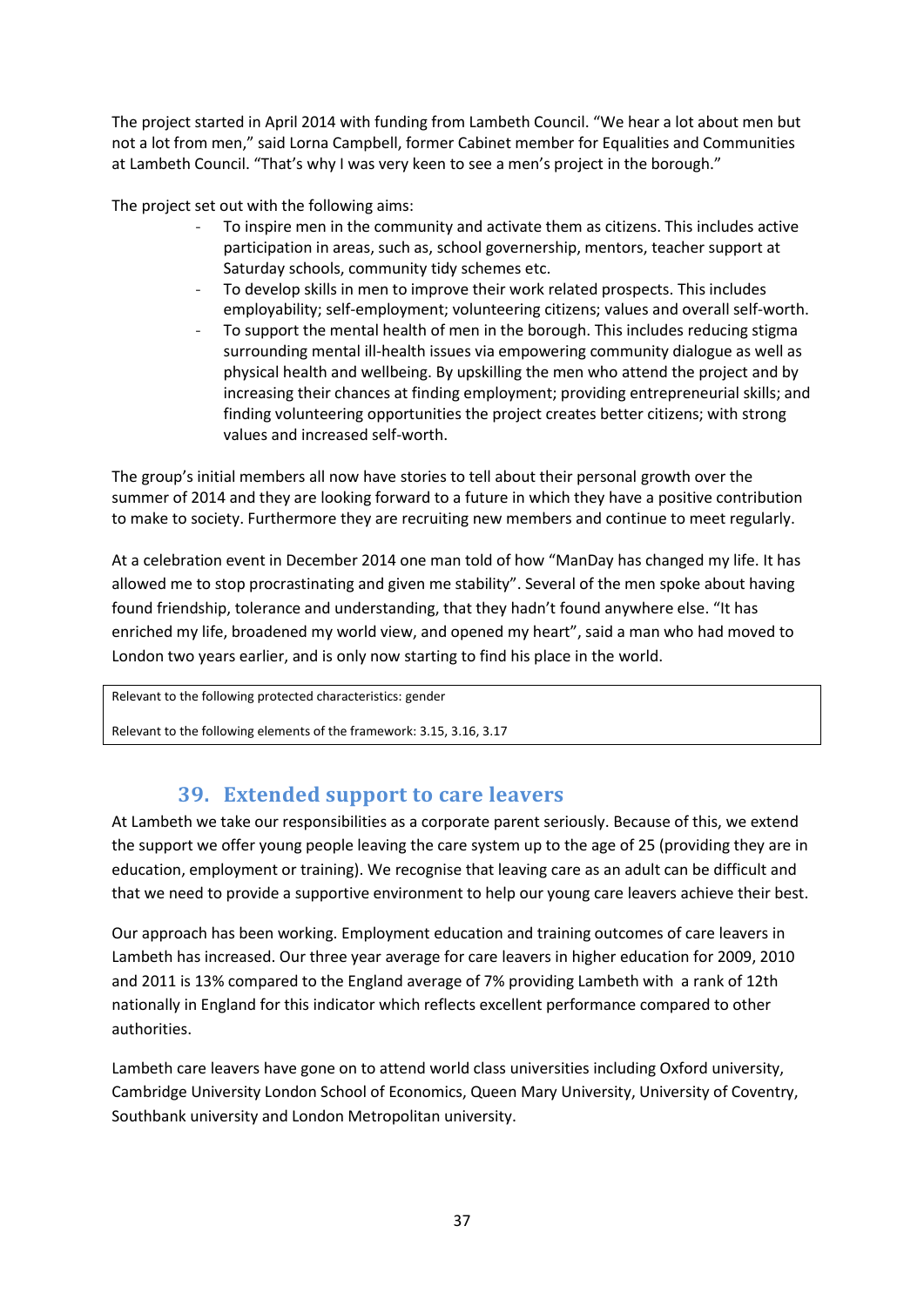Collaborative working with the City of London has enabled care leavers to gain apprenticeships/placements at Price Waterhouse Cooper, Honeywell, Bay Asset management, Clicks Digital Solutions, Mitie, ASG International Recruitment and GCS Recruitment.

We also look to celebrate the achievements of our looked after children and care leavers through our annual 'Reach for the Stars' awards which will be entering its 12<sup>th</sup> year in 2015. Approximately 400 children, sponsors, foster carers and senior managers attend the event.

### 40. LGBQT focus

<span id="page-38-0"></span>As standard practice we collect data on sexual orientation from our staff and from residents and service users to help us understand how experiences and perceptions might vary for our LGB communities. We are members of Stonewall, and support a comprehensive programme led by schools around LGBQT discrimination and bullying.

We celebrate the contribution of our LGB residents through events held during LGB history month in our libraries and our unions are running a large scale equality training event, with a specific LGB focus in February 2015 to coincide with LGB history month.

We employ a hate crime coordinator to lead on work with partner organisations and communities to highlight issues relating to LGBQT hate crime and to explain how to report it.

We also collect data on sexual identity, where appropriate, and have undertaken detailed ethnographic research to understand the strengths, needs and issues for our transgender residents and visitors. Based on this ethnographic research we have developed a training course co-delivered with a local trans resident for staff members which focuses solely on trans issues.

# <span id="page-38-1"></span>**Skilled and committed workforce**

# 41. Young professionals network

<span id="page-38-2"></span>The Young Professional's Network (YPN) was established to provide younger members of staff (under 35 years old) an opportunity to network amongst themselves and with senior colleagues. The YPN has held several successful sessions and intends to provide younger staff with access to mentoring, volunteering, professional training and the opportunity to work with senior leaders. The aim of their last event in October 2014, 'movin' on up' was to inspire staff whilst developing their knowledge of the council's strategic objectives. It kicked off with an interactive quiz and then moved to a career panel, made up of young professionals who've successfully developed their careers both inside and outside of the organisation, giving insight into their personal development strategies and self-development tips. There were many helpful 'nuggets' of advice shared by the panel, one being the difference between self-construct and self-esteem, and the importance of developing the former to be able to bounce back from disappointments and develop resilience.

Before finishing with a networking session, attendees took part in an exercise to help them understand and evidence the council's recruitment behaviours.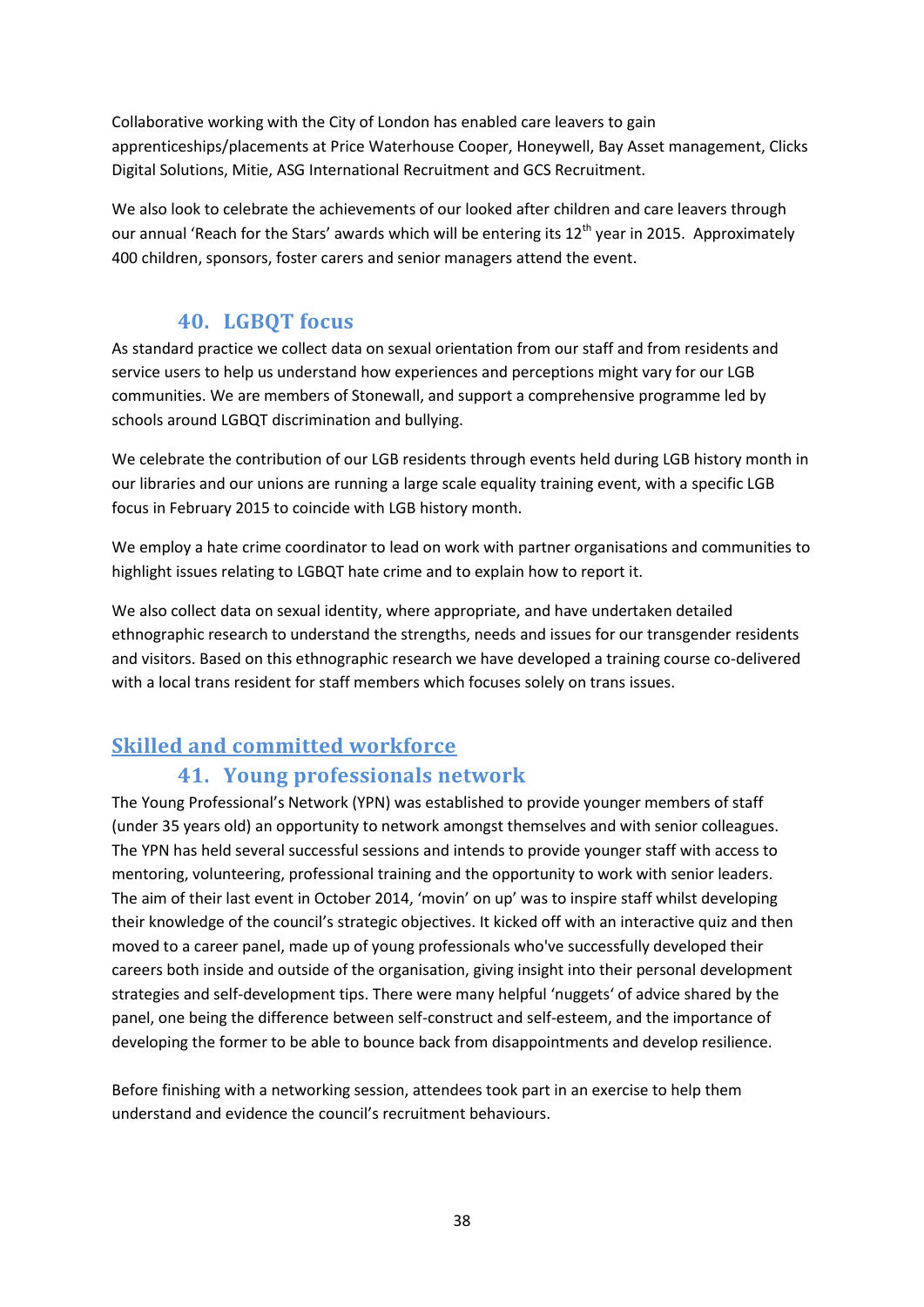The event was extremely well received with 97% of attendees feeling inspired by the panel members. "Please, please keep up the good work!!", "Well Done - Inspiring!", "Really enjoyed the question panel - valuable advice", "Really good facilitators, good energy, clear and enthusiastic" were just some of the positive comments left on the evaluation forms and clearly reflect the mood of the event.

Developed and run by staff, the aim is to maintain a collaborative network where we can share, learn and grow together.

Relevant to the following protected characteristics: age

<span id="page-39-0"></span>Relevant to the following elements of the framework: 3.19, 3.20, 3.21, 3.28

# **42. Relationships with unions**

Lambeth has a long history of working together with the unions on a range of equality and diversity issues. We see our trade union colleagues as a critical friend – providing constructive challenge on our working practices and employment policies and helping us to aspire to be a fair and inclusive employer, with a workforce that is representative at all levels of the organisation.

Our unions care deeply about equalities issues and in 2015 are organising a conference open to all council staff, teaching staff and residents to:

- To provide training in equality issues for those working in schools, for school governors and for the council workforce.
- To equip staff and governors with strategies and information to strengthen their understanding of all the equality strands.
- To champion LGBT history month.
- To provide up-to-date knowledge of rights and obligations under the Equality Act 2010.
- To encourage people to feel confident to tackle inequality.

Our formal engagement with the unions is channelled through two main forums:

#### **1. Corporate Equality Impact Assessment Panel**

This Panel of councillors is chaired by the Deputy Leader of the council with portfolio responsibility for equalities and incorporates one seat for a representative from the trade union side. The Panel meets monthly and considers the most pressing equality impact assessments in relation to both employment and service delivery.

#### **2. Equalities Corporate Consultative Forum**

This Forum is jointly chaired by the trade union side and the Assistant Director HR Strategy and OD. The Forum meets every three months and considers a range of equality and diversity issues impacting across the whole of the council. Representatives of Unison, GMB, Unite and the NUT are in attendance at this Forum.

Examples of pieces of work we have worked on closely with the unions include:

- Annual Workforce Equality Monitoring Report;
- Cumulative Equality Impact Assessments on organisational reshaping;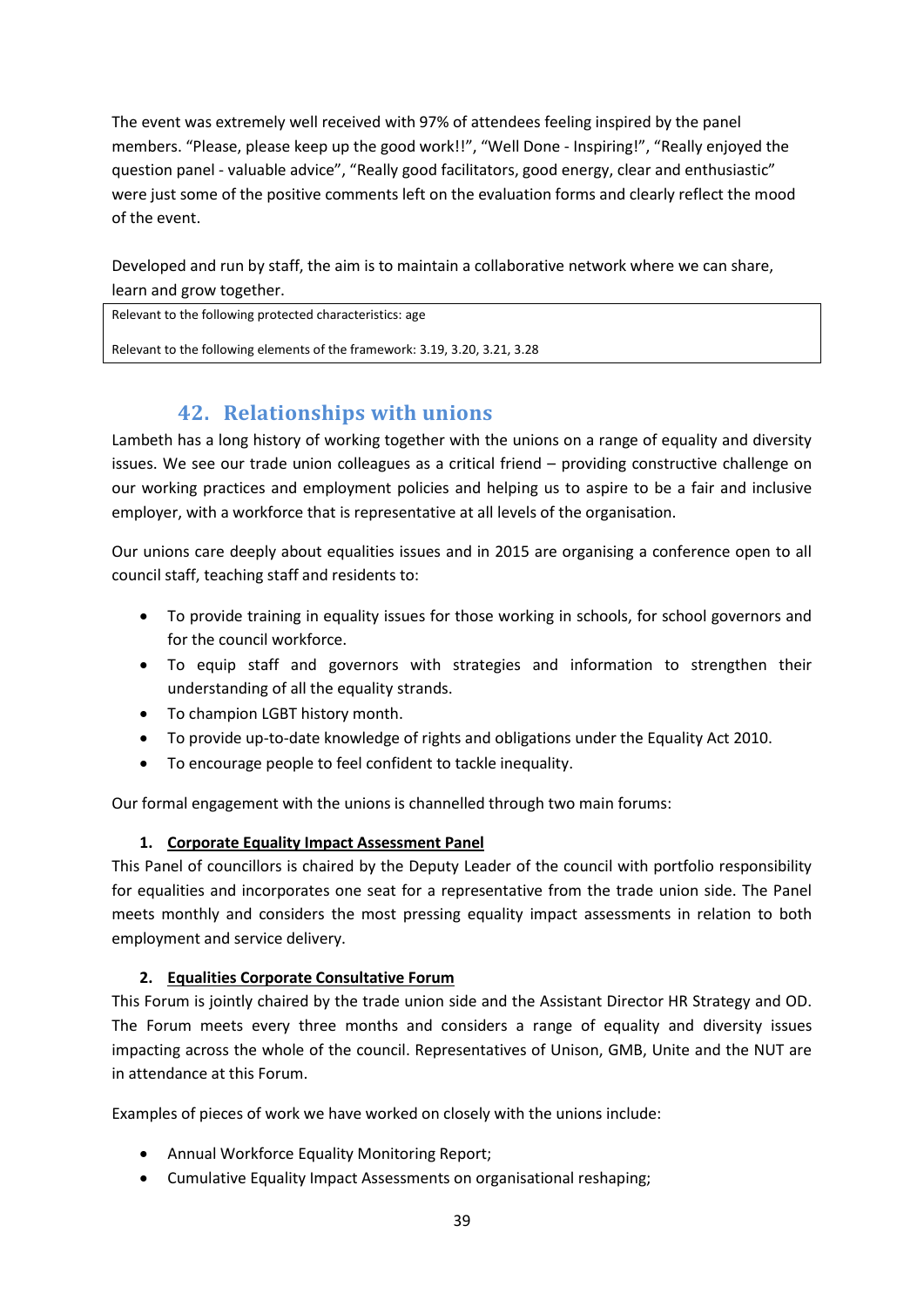- Staff Equality Action Plan;
- Staff Equality Monitoring Policy.

Relevant to the following protected characteristics: all Relevant to the following elements of the framework: 3.19, 3.20, 3.21, 3.25, 3.26, 3.27

# <span id="page-40-0"></span>**43. Cumulative staffing EIAs and Individual EIAs**

**Individual EIAs on staffing restructures:** At the outset, before any restructure is undertaken we complete an EIA for each individual restructure. This is part of our formal consultation documentation and is produced either prior to or during consultation on a new organisational structure. It is available to all staff affected and to unions and it is scrutinised by senior officers to ensure the business case is robust and appropriate mitigations have been developed. The EIA sets out the equalities profile of the organisation, the cluster and the team. It compares the equalities profile of staff that are affected against those that are not affected by the restructure and requires officers to justify any restructures where there are disproportionate impacts on particular groups of staff. The EIA process has been useful in helping us to develop mitigations, but also to reconsider a business models where the disproportionate impacts are not felt to be acceptable to the organisation.

**Cumulative EIAs:** Since April 2010, we have produced cumulative EIA reports to our Corporate EIA panel and Equalities Corporate Consultative Forum on the impact of 27 organisational restructures. These cumulative impact assessments are undertaken every six months and look at the impact of restructures when taken together in relation to staff ethnicity, gender, age, disability and grade.

In addition to assessing the impact of proposals at the point of consultation, we also ensure a more realistic organisational impact is portrayed through combining the data across restructures once they have been implemented. From this we know that despite the large scale redundancies and staff turnover (a reduction in headcount of just over 1000 from April 2010 to October 2014) the organisational profile has remained consistent since 2010, with one exception - the proportion of staff aged 20-29 has fallen - to 207 staff from 213 staff in October 2012. See Young Professional's Network case study for an example of how we are managing this.

Our cumulative data also shows that equality groups (disability, BME, gender) are no more likely to be made redundant in comparison to other groups once restructures are implemented. This provides positive reinforcement that our restructure process is fair, and the mitigations we put in place to support staff from different equality groups appear to be working.

> Relevant to the following protected characteristics: age, gender, ethnicity, disability, socio-economic Relevant to the following elements of the framework: 3.19, 3.20, 3.21, 3.22, 3.27

<span id="page-40-1"></span>**44. Managing Equality During Restructures Finance Phase 2**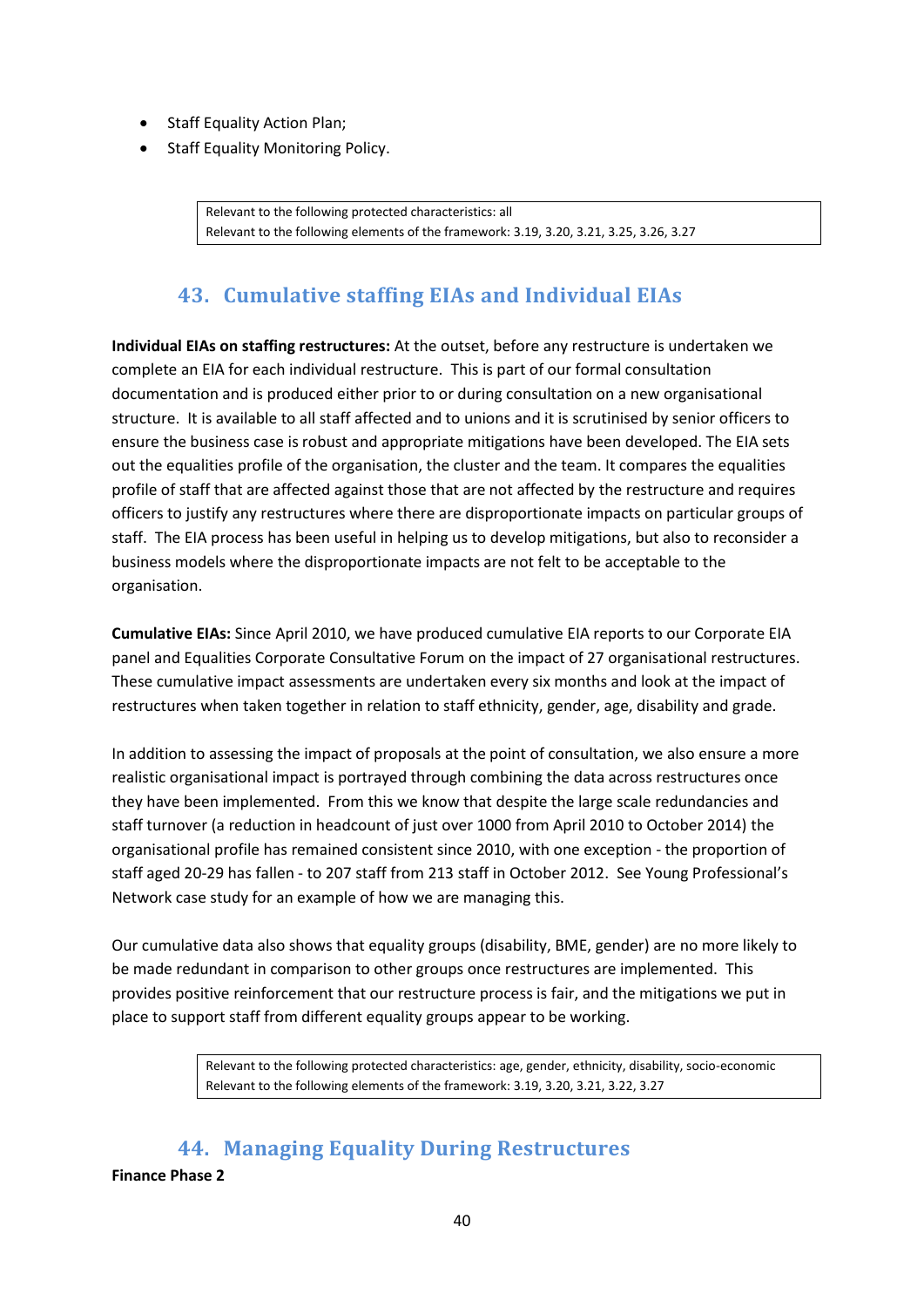The complexity of this restructure was that it involved a significant number of people, moving them from a range of job descriptions to proposed job families. There was a risk that some groups could be more disproportionately affected than others in practice and so impact was reviewed regularly as we moved through to implementation. To support staff through the assessment process, interview skills training was brought in-house and delivered by the People Management team. They offered practical support to help officers to develop examples and to understand how they should present their responses at interview following the move away from competency based interviewing to behaviour based recruitment**.**

We developed a programme of learning and development to support the finance community and service users to maximise the finance skills and relationships with colleagues to work together for the best results. The overall aim of this plan was to provide greater opportunities to develop and train our staff and to support self-reliance across the service community empowering them to use finance as a lever to better deliver their priority outcomes. This plan took into account feedback from the engagement workshops and was rolled out as the new structure implemented. This has been adopted council wide as good practice.

#### **Executive Support**

This review is currently under way and the proposed restructure will affect 36 officers (35 full time and 1 part time posts). Due to the small numbers of staff affected it is not possible to undertake statistical tests of association between risk and protected characteristic. However, the data below demonstrates that all staff within scope are at risk, and the cohort of staff affected are more likely to be female, BME, aged 30-39 and at lower grade levels (SO1-SO2) compared with the organisational average. To attempt to mitigate this impact, the following have been proposed *in addition* to our standard offer:

- Directors are meeting all staff affected to identify what support they feel they need and in particular to give them the opportunity to set out their specific skills and experience and area in which they would like development. This will shape a tailored L&D plan for each individual affected by this reorganisation.
- We will work with those in the affected group to support them in their career aspirations. If they are interested in setting up a small business as an alternative career path, we will make sure that they are linked into the local community market opportunities that the council is coordinating, offer expert business mentoring and support through a third party and arrange for them to speak to other staff members who have left and taken this path.
- The HR team supporting the reorganisation will work closely with senior managers across the council to identify areas where there may be vacancies that could be released to this group of staff.
- We will set up recruitment sessions with the temporary recruitment agencies so that staff can sign up to these agencies to work as temps.
- Staff who are not successful in finding posts within the council will be supported with outplacement organisations to help them find new roles, either through Lambeth Working or through external organisations who will assess their skills and knowledge and work with them to help them find new job roles.
- We have spoken with the staff who have declared a disability to understand what adjustments they would need to perform at their best through this process. Reasonable adjustments may include building accessibility, large print materials, appropriately timed interviews, additional time for written assessment tasks etc. We will work with staff to ensure that we have accurate